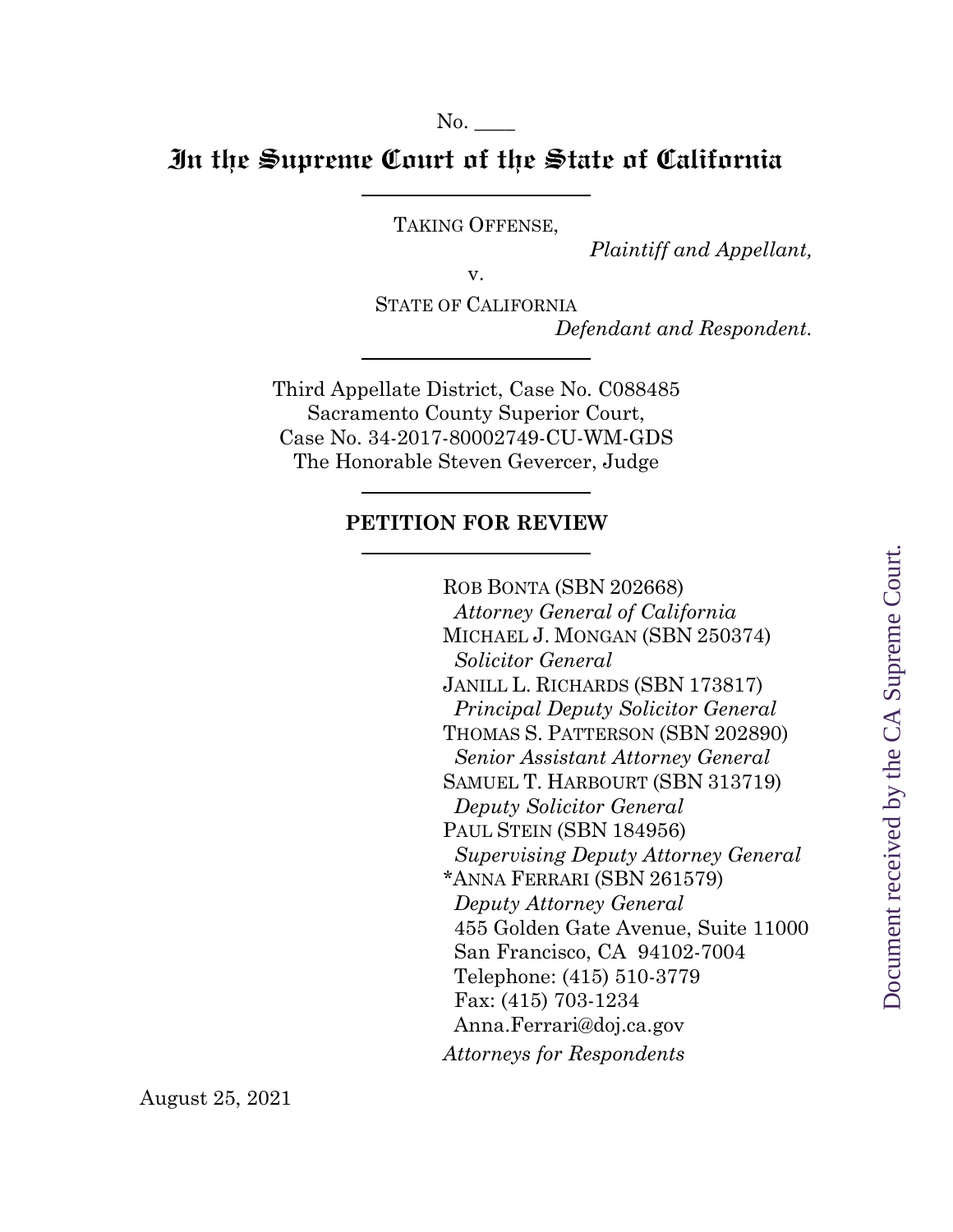# **TABLE OF CONTENTS**

| A.        | The LGBT long-term care facility residents' Bill of                                                                                               |    |
|-----------|---------------------------------------------------------------------------------------------------------------------------------------------------|----|
| <b>B.</b> |                                                                                                                                                   |    |
|           |                                                                                                                                                   |    |
| Ι.        | The Court of Appeal's facial invalidation of an<br>important LGBT anti-discrimination statute                                                     | 20 |
| П.        | The opinion's constitutional protection of<br>discriminatory language—provided it is out of<br>earshot of a protected class member—conflicts with |    |
| III.      | This case offers an opportunity to settle and clarify a<br>number of important legal issues related to First                                      |    |
|           |                                                                                                                                                   | 33 |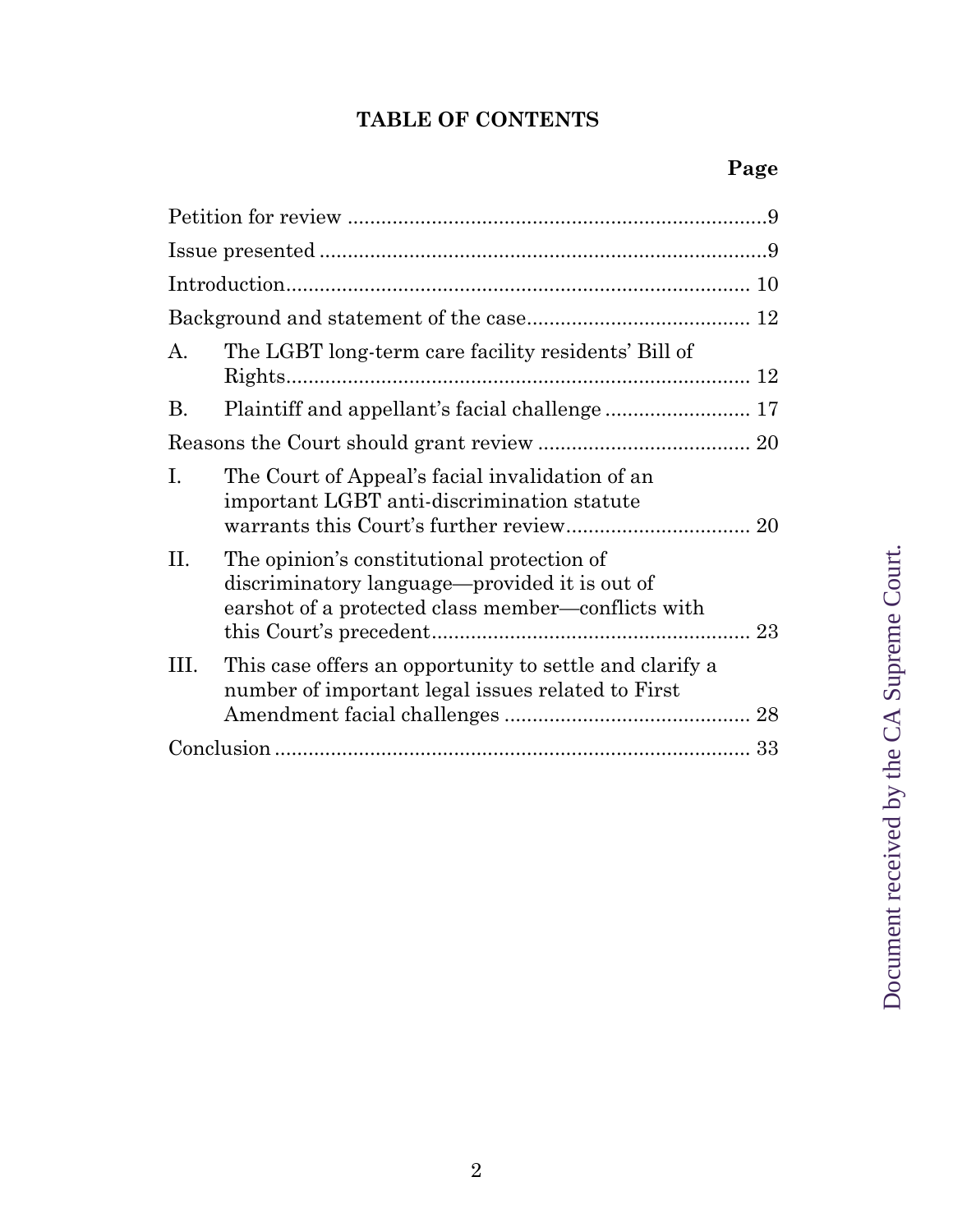# **TABLE OF AUTHORITIES**

# **CASES**

| Aguilar v. Avis Rent A Car System, Inc.                            |
|--------------------------------------------------------------------|
| Arp v. Workers' Comp. Appeals Bd.                                  |
| Associated Builders & Contractors, Inc. v. S.F.<br>Airports Com.   |
| Auto Equity Sales, Inc. v. Superior Court of Santa<br>Clara County |
| Ayissi-Etoh v. Fannie Mae                                          |
| Balboa Island Village Inn, Inc. v. Lemen                           |
| Beeman v. Anthem Prescription Management, LLC                      |
| <i>Blair v. Pitchess</i>                                           |
| Bostock v. Clayton County, Georgia                                 |
| Camargo v. Tjaarda Dairy                                           |
| Frisby v. Schultz<br>25                                            |
| Gerawan Farming, Inc. v. Agric. Lab. Relations Bd.<br>20           |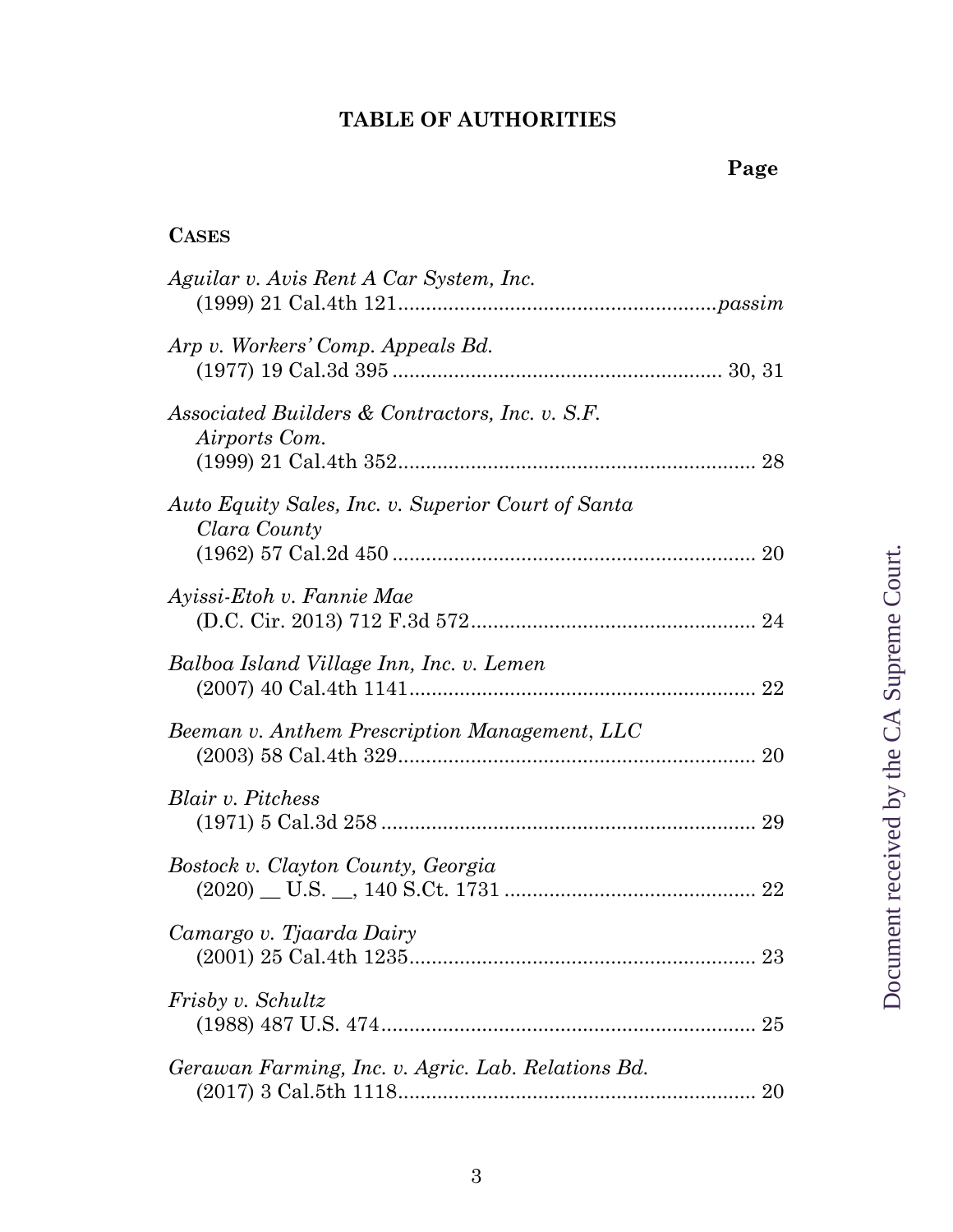#### **TABLE OF AUTHORITIES (continued)**

| Grimm v. Gloucester County School Bd.                                    |
|--------------------------------------------------------------------------|
| Kopp v. Fair Pol. Pracs. Com.                                            |
| L.A. Police Dept. v. United Reporting Publishing<br>Corp.                |
| Libertarian Party v. Eu                                                  |
| Lyle v. Warner Bros. Television Productions                              |
| Madsen v. Women's Health Center, Inc.                                    |
| Nat. Shooting Sports Foundation, Inc. v. State                           |
| North Coast Women's Care Medical Group, Inc. v.<br><b>Superior Court</b> |
| Obergefell v. Hodges                                                     |
| People v. Liu                                                            |
| People v. Martinez                                                       |
| People v. Mosley                                                         |
| People v. Toledo                                                         |

**Page**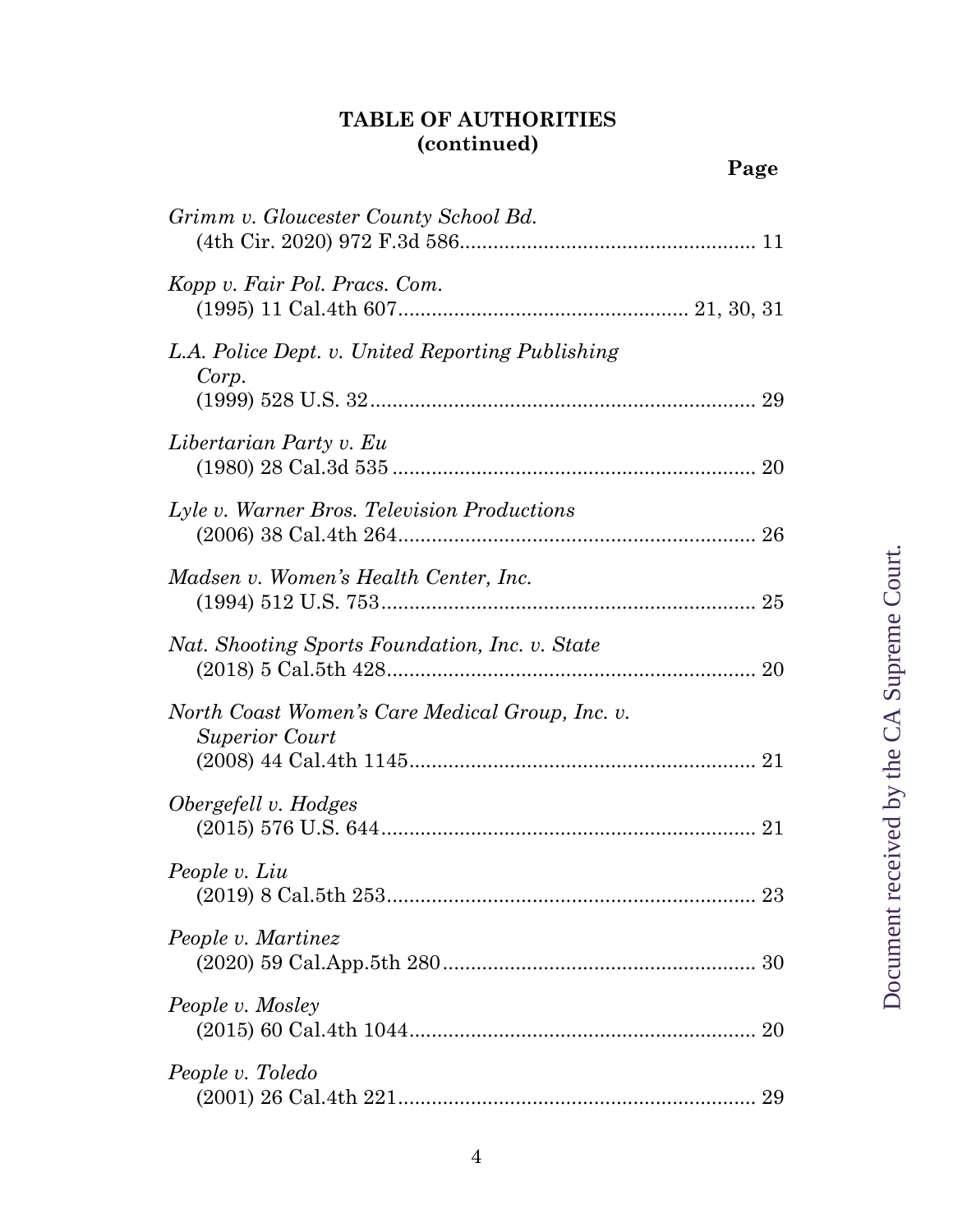#### **TABLE OF AUTHORITIES (continued)**

(1971) 5 Cal.3d 584 ................................................................... 28

*Serrano v. Priest*

| Silverbrand v. County of Los Angeles     |
|------------------------------------------|
| State v. Casillas                        |
| Taking Offense v. State of California    |
| United States v. Stevens                 |
| Weatherford v. City of San Rafael        |
| Williams-Yulee v. Fla. Bar               |
| <b>STATUTES</b>                          |
| California Code of Regulations, Title 10 |
| California Statutes 2017, Chapter 483    |
| California Statutes 2017, Chapter 853    |
| California Statutes 2020, Chapter 181    |

**Page**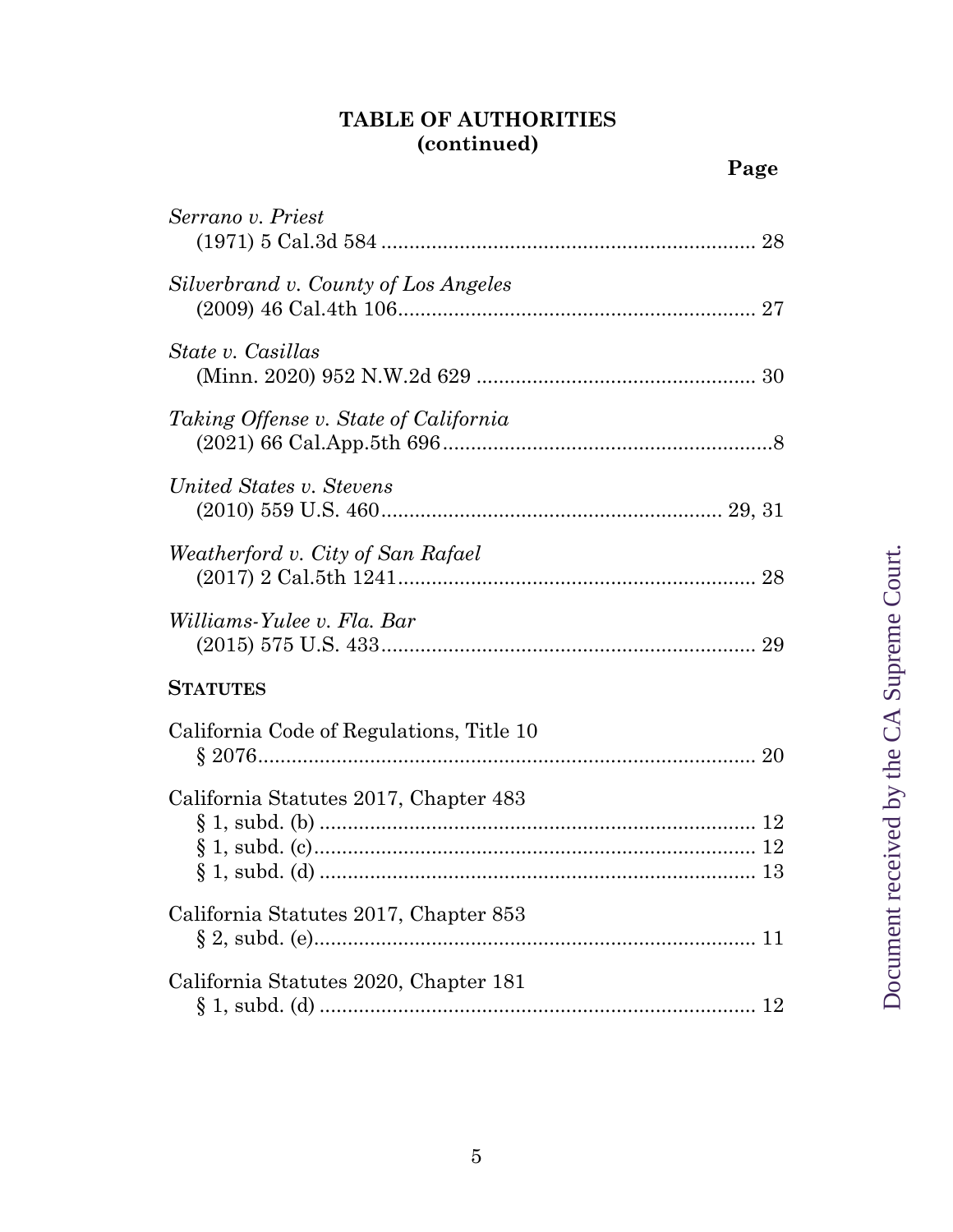# TABLE OF AUTHORITIES<br>(continued)

Page

| Health and Safety Code                              |  |  |  |
|-----------------------------------------------------|--|--|--|
|                                                     |  |  |  |
|                                                     |  |  |  |
|                                                     |  |  |  |
|                                                     |  |  |  |
|                                                     |  |  |  |
|                                                     |  |  |  |
|                                                     |  |  |  |
|                                                     |  |  |  |
|                                                     |  |  |  |
|                                                     |  |  |  |
|                                                     |  |  |  |
|                                                     |  |  |  |
|                                                     |  |  |  |
| Welfare and Institutions Code                       |  |  |  |
|                                                     |  |  |  |
| <b>COURT RULES</b>                                  |  |  |  |
| California Rules of Court                           |  |  |  |
|                                                     |  |  |  |
|                                                     |  |  |  |
|                                                     |  |  |  |
|                                                     |  |  |  |
|                                                     |  |  |  |
| <b>OTHER AUTHORITIES</b>                            |  |  |  |
| 2A Sutherland, Intrinsic Aids, Statutory            |  |  |  |
|                                                     |  |  |  |
| American Psychological Assn., <i>Guidelines for</i> |  |  |  |
| Psychological Practice with Transgender and         |  |  |  |
| Gender Nonconforming People (Dec. 2015)             |  |  |  |
|                                                     |  |  |  |
|                                                     |  |  |  |
|                                                     |  |  |  |
| Asimow et al., Cal. Practice Guide: Administrative  |  |  |  |
| Law (The Rutter Group, Dec. 2020 update)            |  |  |  |
|                                                     |  |  |  |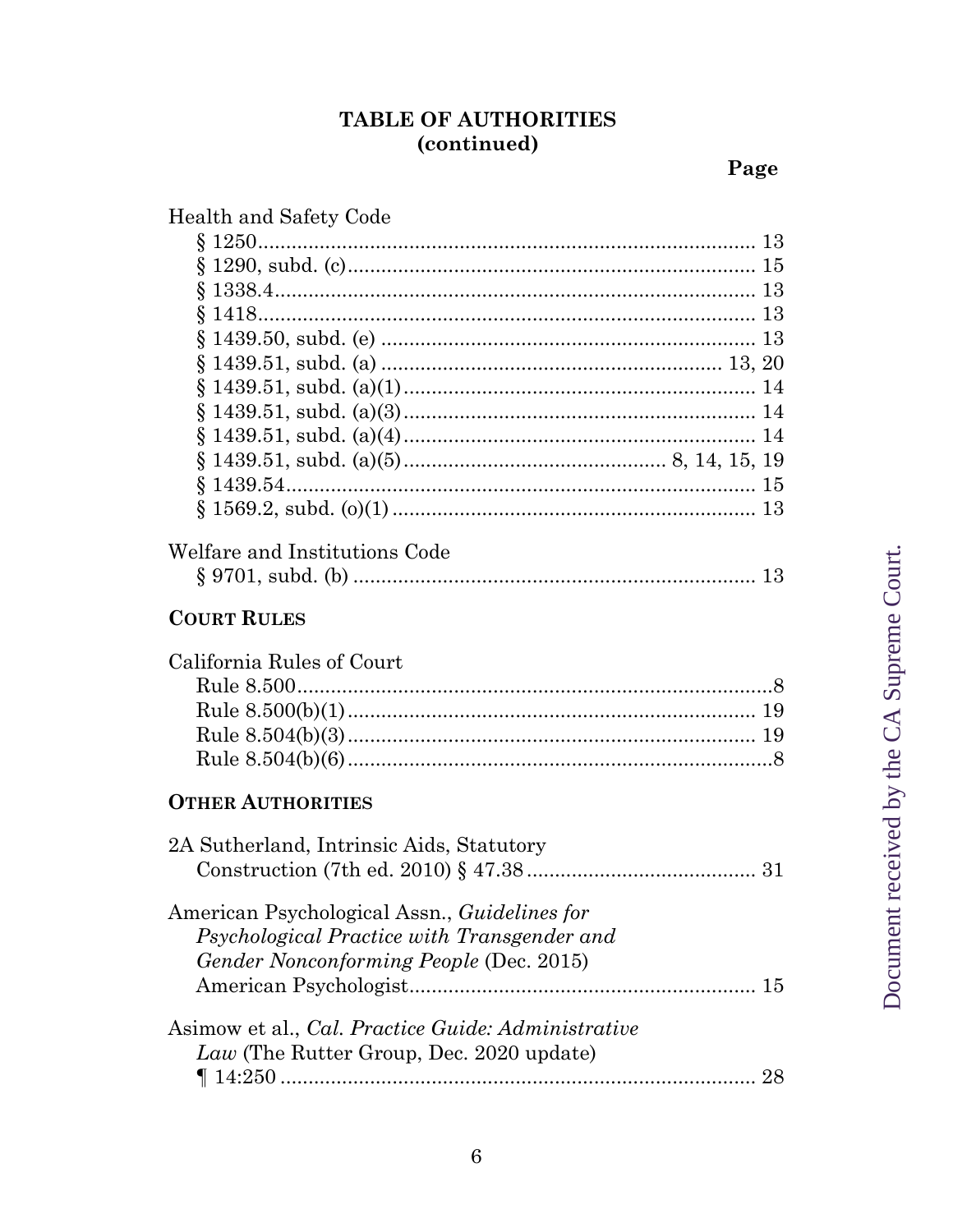#### **TABLE OF AUTHORITIES (continued)**

| Bennett, Pioneering Care for Transgender People,                                                                                                          |    |
|-----------------------------------------------------------------------------------------------------------------------------------------------------------|----|
| Fredricksen-Goldsen et al., <i>Physical and Mental</i><br>Health of Transgender Older Adults: An At-Risk<br>and Underserved Population (2014) The         |    |
| Grant et al., <i>Injustice at Every Turn: A Report of the</i><br>National Transgender Discrimination Survey                                               |    |
|                                                                                                                                                           | 12 |
| Human Rights Campaign, Understanding the                                                                                                                  |    |
| Nadal et. al., <i>Interpersonal and Systemic</i><br>Microaggressions Toward Transgender People:<br><i>Implications for Counseling (2012) 6 J. of LGBT</i> |    |
| Off. of Sen. Wiener, Senator Wiener Issues Statement<br>on Court Decision Overturning LGBTQ Senior Bill                                                   |    |
| Rohr, Parallel Doctrinal Bars: The Unexplained<br>Relationship Between Facial Overbreadth and<br>"Scrutiny" Analysis in the Law of Freedom of             | 30 |
| Sen. Rules Com., Off. of Sen. Floor Analyses,<br>Analysis of Sen. Bill No. 219 (2017-2018 Reg.                                                            |    |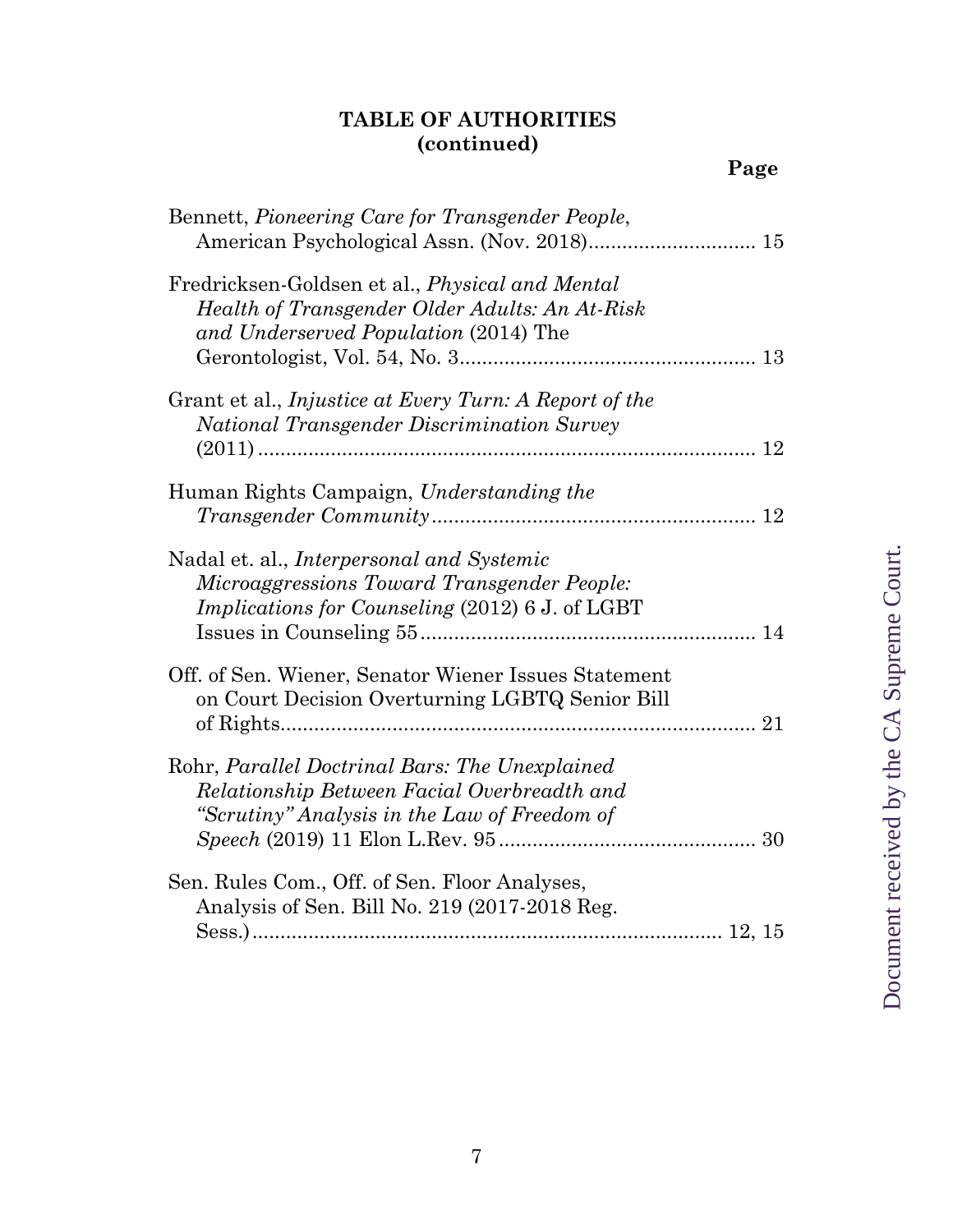#### **PETITION FOR REVIEW**

Defendants and respondents the Attorney General, the Department of Social Services, and the Department of Public Health respectfully petition for review of the published opinion in *Taking Offense v. State of California* (2021) 66 Cal.App.5th 696 (Third District Court of Appeal). (Cal. Rules of Court, rule  $8.500$ .)<sup>1</sup> The slip opinion, issued on July 16, 2021, is attached to this petition.

#### **ISSUE PRESENTED**

Section 1439.51, subdivision (a)(5), of the Health and Safety Code, enacted in 2017 as part of the Lesbian, Gay, Bisexual, and Transgender Long-Term Care Facility Residents' Bill of Rights, prohibits staff at long-term care facilities from discriminating against a transgender resident by "[w]illfully and repeatedly fail[ing] to use [the] resident's preferred name or pronouns after being clearly informed of the preferred name or pronouns."

The issue presented is whether the Court of Appeal, in a preenforcement, taxpayer standing-based challenge, erred in facially

<sup>1</sup> Plaintiff and appellant Taking Offense brought this mandate action against the State of California. The State requested dismissal of the petition on the ground that a mandate action cannot lie against the State itself, as distinct from its agencies or officers. (Joint Appendix (JA) 98.) Rather than dismissing, the trial court allowed Taking Offense to amend the petition to name appropriate respondents. (JA 142, 186.) Because the case caption on appeal did not reflect that amendment, respondents have not updated the caption on this petition. (See Cal. Rules of Court, rule 8.504(b)(6).)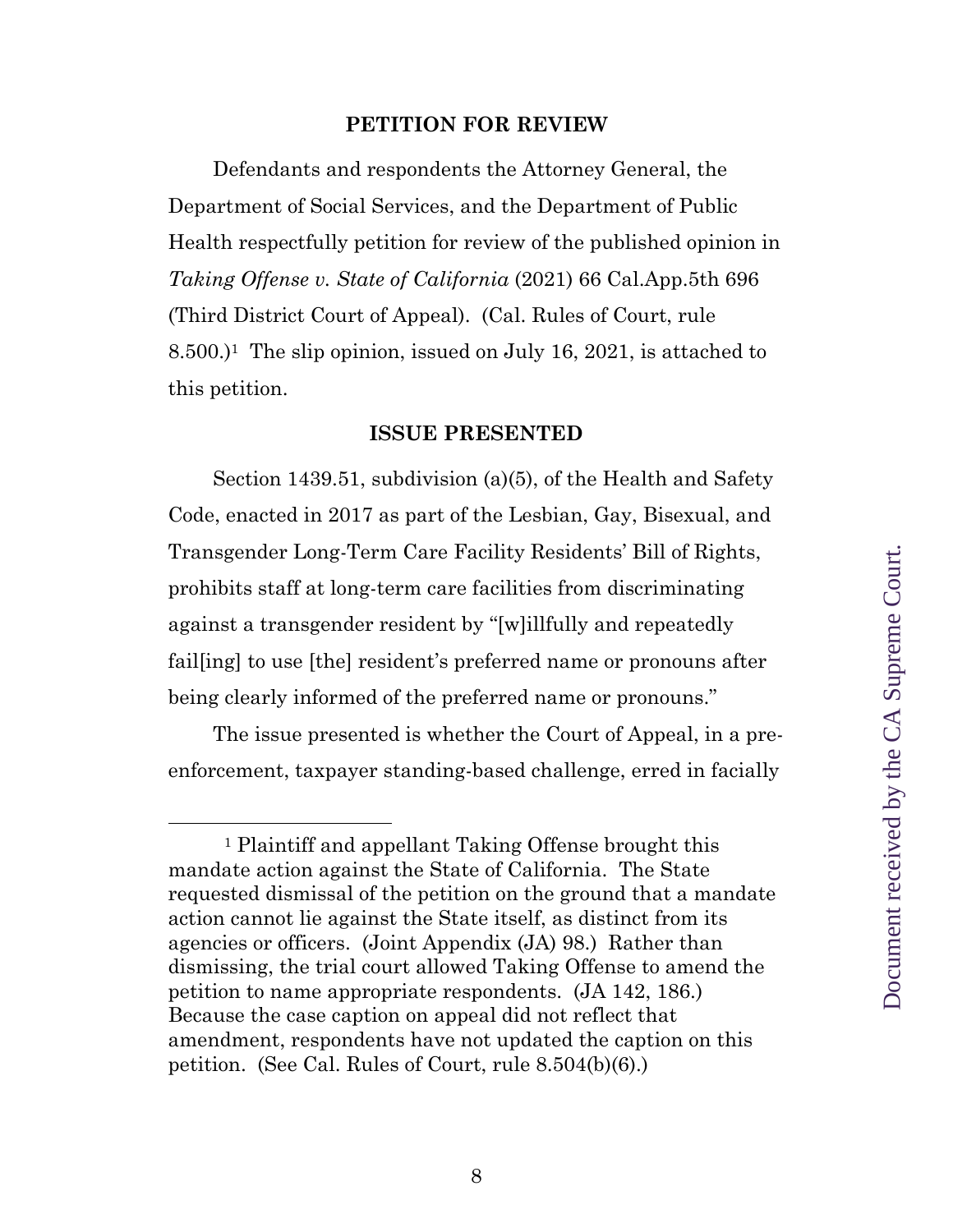invalidating this nondiscrimination measure on First Amendment grounds.

#### **INTRODUCTION**

In 2017, the Legislature confronted a crisis of mistreatment and discrimination of LGBT seniors in long-term care facilities across the State. It found that residents in such facilities are highly vulnerable and too often subjected to abuse. Transgender residents in particular often suffer harassment at the hands of facility staff members. One common form of abuse that experts consider especially harmful is "misgendering": intentionally referring to a transgender person by a prior name or with the wrong pronouns. Misgendering is demeaning, cruel, and often deeply traumatizing, negating a core aspect of the targeted individual's identity and denying that person basic respect as a human being.

In response, the Legislature enacted the LGBT Long-Term Care Facility Residents' Bill of Rights or "S.B. 219." Among other things, it added a new provision to the Health and Safety Code barring misgendering of residents by staff at long-term care facilities. The provision applies only when a staffer has been "clearly informed" of the resident's preferred name or pronouns, and only when the staffer's misgendering is "willful[]," "repeated[]," and "on the basis" of the resident's gender identity or expression.

In this case, an organization asserting taxpayer standing brought a pre-enforcement facial challenge. Reaching the merits and applying strict scrutiny, the Court of Appeal held that the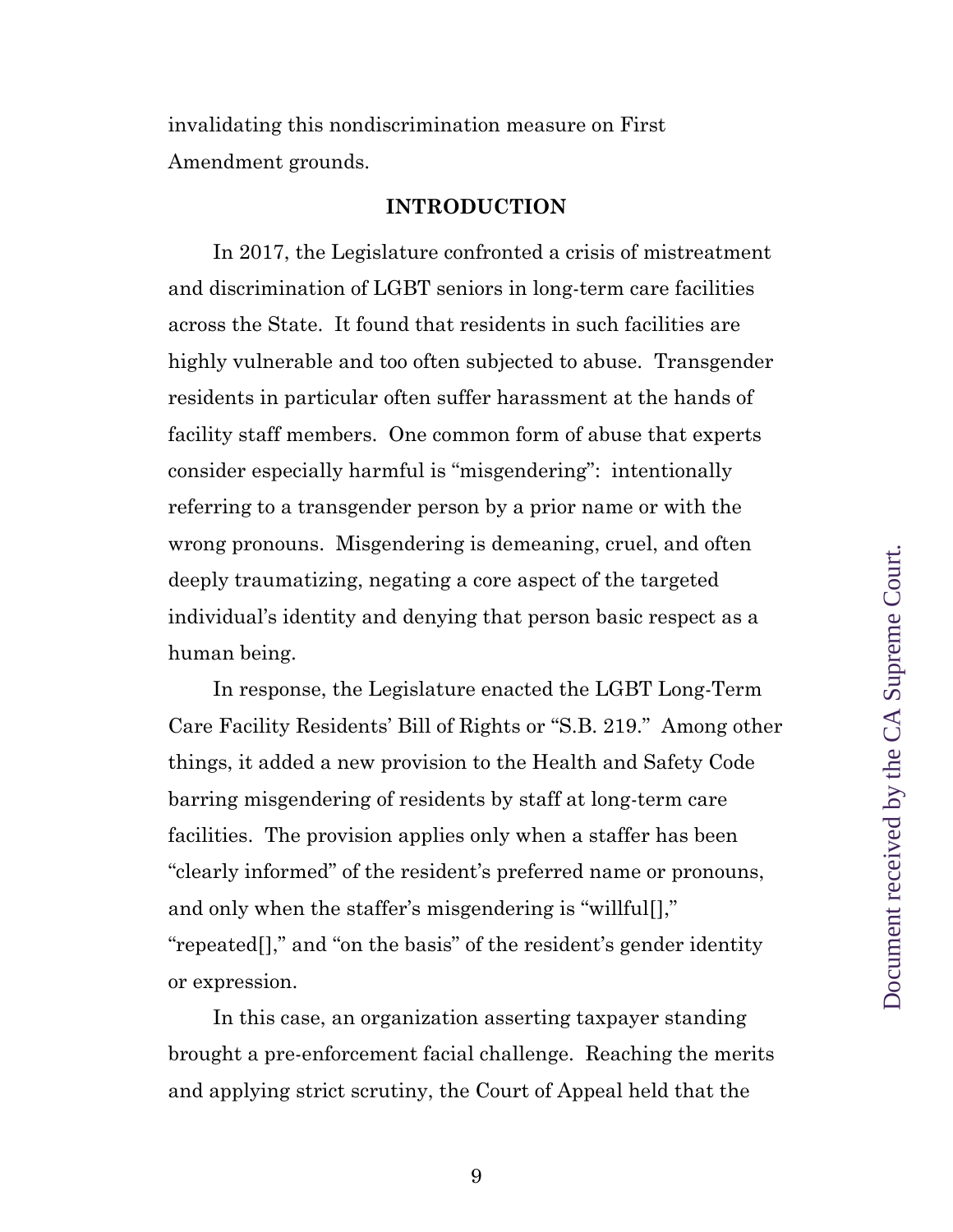provision is not "narrowly tailored" because it reaches expression that, in the court's view, the State did not need to proscribe to meet its objectives. The court took issue with the fact that the provision could apply in circumstances in which the misgendering takes place outside the resident's presence—such as during a conversation in the hallway with another resident, fellow staffer, or visitor to the facility. And—notwithstanding the clear "willful[ness]" and "repe[tition]" requirements in the statutory text—the court also interpreted the statute to reach mere isolated, off-hand remarks. For those reasons, the court held that the provision is "overinclusive" and declared the statute invalid on its face.

This Court should review that erroneous decision. Left undisturbed, it will apply statewide, preventing enforcement of the misgendering provision in all applications. While that sweeping effect alone provides a well-established basis for this Court's intervention, the Court of Appeal's opinion also threatens to sow confusion in the law. It misconstrues and misapplies an important First Amendment decision of this Court, *Aguilar v. Avis Rent A Car System, Inc.* (1999) 21 Cal.4th 121, which recognized that discriminatory, abusive language can be regulated even when it is used outside the presence of members of the relevant protected group. (See *id.* at pp. 134, 146.) The opinion also distorts the standard for facial invalidation, inviting courts in future cases to grant such relief merely because a statute may pose constitutional problems in a small number of hypothetical applications. This Court's review would provide an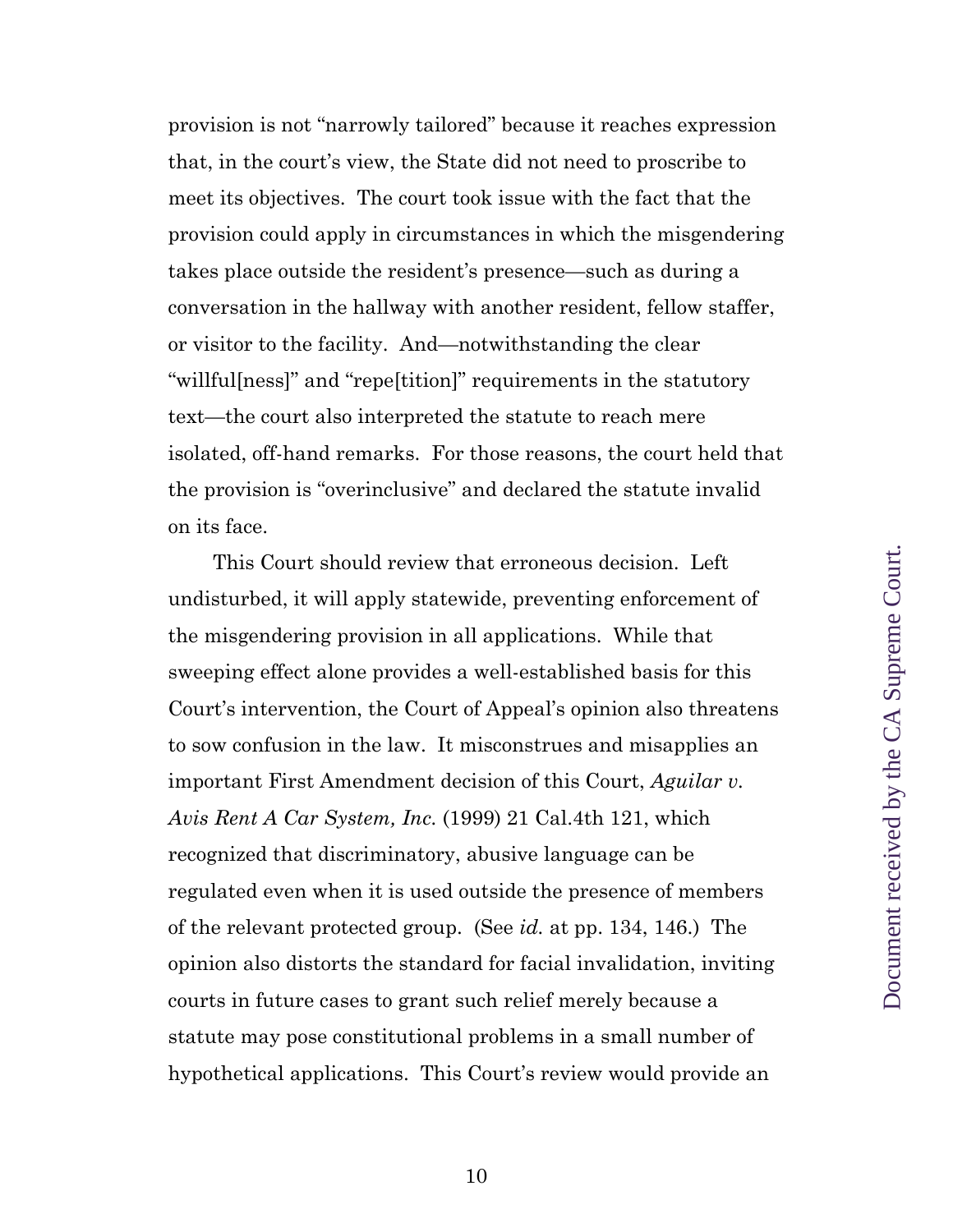avenue to restore S.B. 219's bar on willful, repeated misgendering to full effect and an opportunity to clarify and settle a number of important questions of law related to facial First Amendment challenges.

#### **BACKGROUND AND STATEMENT OF THE CASE**

#### **A. THE LGBT LONG-TERM CARE FACILITY RESIDENTS' BILL OF RIGHTS**

As one court recently observed, "'one would be hard-pressed to identify a class of people more discriminated against historically . . . than transgender people.'" (*Grimm v. Gloucester County School Bd.* (4th Cir. 2020) 972 F.3d 586, 610-611.) Today, transgender people continue to "disproportionately face discrimination, harassment, and violence" in virtually all areas of life, "including housing, education, employment, health care, and law enforcement." (Stats. 2017, ch. 853, § 2, subd. (e), p. 6321.) According to the National Transgender Discrimination Survey, for example, "people who are transgender are twice as likely as the general population to have experienced unemployment." (*Grimm*, 972 F.3d at pp. 611-612.) "When employed, 97% of [study] respondents reported experiencing some form of mistreatment at work, or 'hiding their gender transition to avoid such treatment." (*Id.* at p. 612.) Transgender people also "frequently experience harassment in places such as schools (78%), medical settings (28%), and retail stores (37%), and they also experience physical assault in places such as schools (35%) and places of public accommodation (8%)." (*Ibid.*) And in California specifically, the Legislature recently found that "[o]ne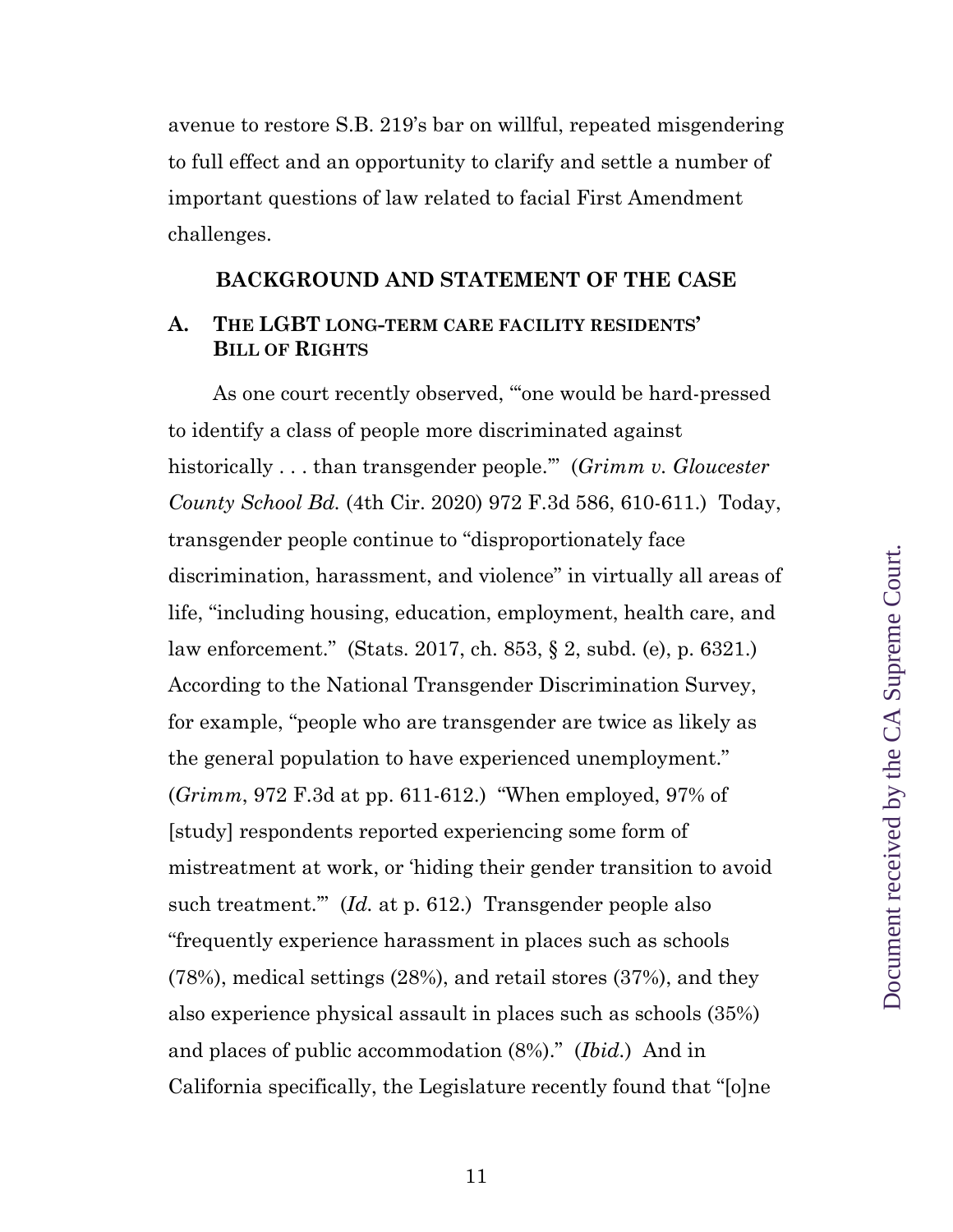in five transgender adults . . . ha[s] attempted suicide—a rate six times that of the state's adult cisgender population." (Stats. 2020, ch. 181, § 1, subd. (d), p. 2876.)<sup>2</sup>

In 2017, the Legislature collected and considered evidence "that discrimination against LGBT people"—transgender persons, in particular—is an especially "serious problem in California's long-term care facilities." (Sen. Rules Com., Off. of Sen. Floor Analyses, Analysis of Sen. Bill No. 219 (2017-2018 Reg. Sess.) as amended Sept. 13, 2017, p. 6.) Residents in such facilities "are particularly vulnerable because they must rely on others for necessary care and services, and may no longer enjoy the privacy of having their own home or even their own room." (Stats. 2017, ch. 483, § 1, subd. (b), p. 3637.) According to a 2011 study from the National Senior Citizens Law Center, "these issues have gone unaddressed." (*Id.*, subd. (c).) "In that study, 43 percent of respondents reported personally witnessing or experiencing instances of mistreatment of LGBT seniors in a long-term care facility," including "being refused admission or readmission, being abruptly discharged, verbal or physical harassment from staff, staff refusal to accept medical power of attorney from the resident's spouse or partner, discriminatory

<sup>2</sup> See also, e.g., Human Rights Campaign, *Understanding the Transgender Community* <https://www.hrc.org/resources/ understanding-the-transgender-community> (as of Aug. 23, 2021); Grant et al., *Injustice at Every Turn: A Report of the National Transgender Discrimination Survey* (2011) <https://transequality.org/sites/default/files/docs/resources/NTDS  $\text{Report.pdf}$  (as of Aug. 23, 2021).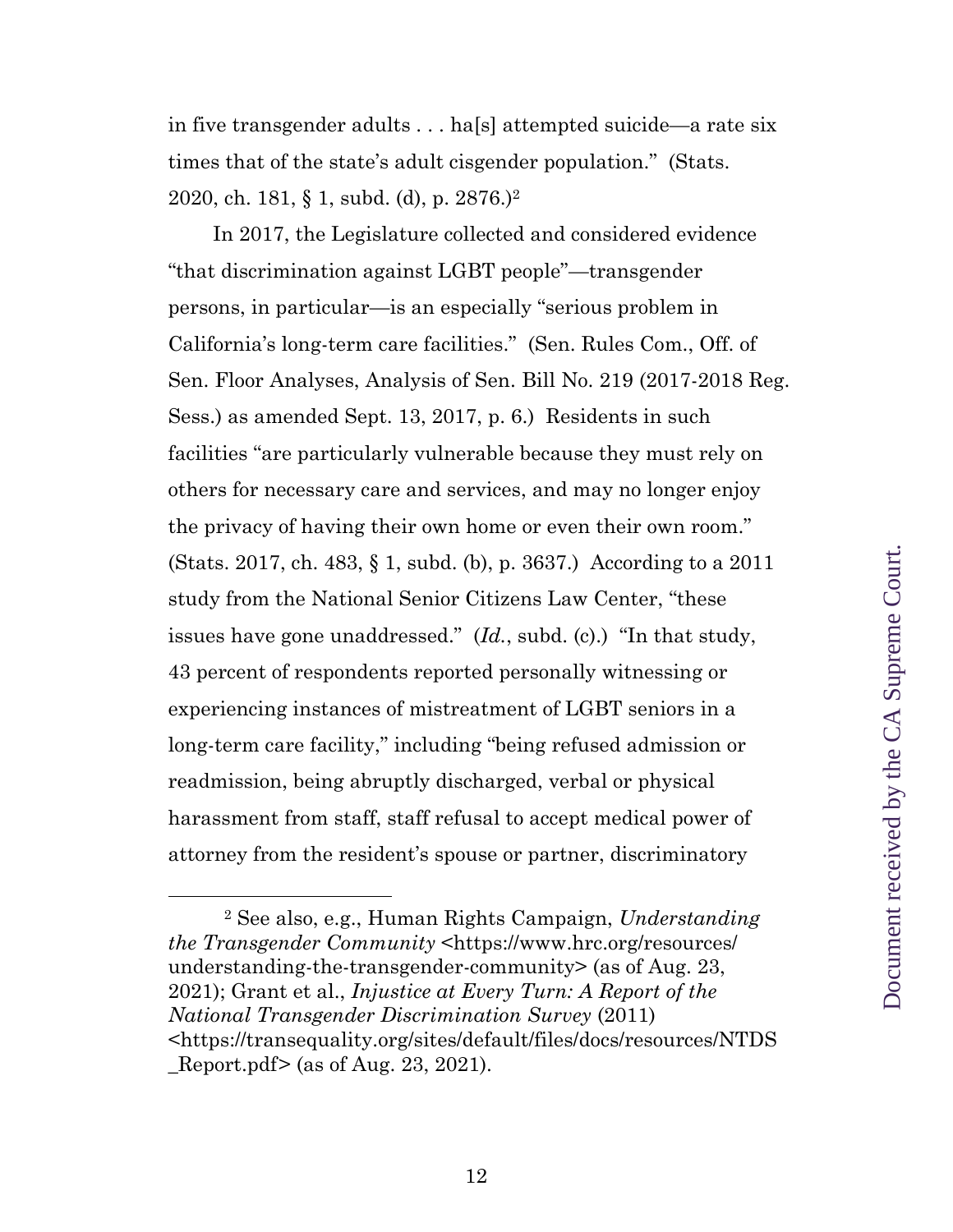restrictions on visitation, and staff refusal to refer to a transgender resident by his or her preferred name or pronoun." (*Ibid.*; see also *id.*, subd. (d) [reporting similar findings from a  $2013$  study].) $3$ 

In response, the Legislature enacted the LGBT Long-Term Care Facility Residents' Bill of Rights, or "S.B. 219." That statute includes measures designed to protect residents at longterm care facilities from discrimination "wholly or partially on the basis of a person's actual or perceived sexual orientation, gender identity, gender expression, or [HIV] status." (Health & Saf. Code,  $\S 1439.51$ , subd. (a).)<sup>4</sup> S.B. 219, for example, requires facilities to provide existing staff and new hires with training on "Building Respect for LGBT Older Adults" (*id.*, § 1338.4), prohibits facilities and their staff from "[d]eny[ing] admission" to an individual or "discharg[ing] or evict[ing] a resident from the

<sup>3</sup> See also, e.g., Fredricksen-Goldsen et al., *Physical and Mental Health of Transgender Older Adults: An At-Risk and Underserved Population* (2014) The Gerontologist, Vol. 54, No. 3, p. 488 [finding that "transgender older adults" are at "significantly higher risk of poor physical health, disability, depressi[on], and perceived stress" from, among other things, "stigma, victimization, and lack of social support"] <https://www.ncbi.nlm.nih.gov/pmc/articles/PMC4013724/> (as of Aug. 23, 2021).

<sup>4</sup> "Long-term care facilities," as used in S.B. 219, include skilled nursing facilities, intermediate care facilities, congregate living health facilities, nursing facilities, and other residential care facilities as defined by statute. (See Health & Saf. Code, §§ 1250, 1418, 1439.50, subd. (e), 1569.2, subd. (o)(1); Welf. & Inst. Code, § 9701, subd. (b).)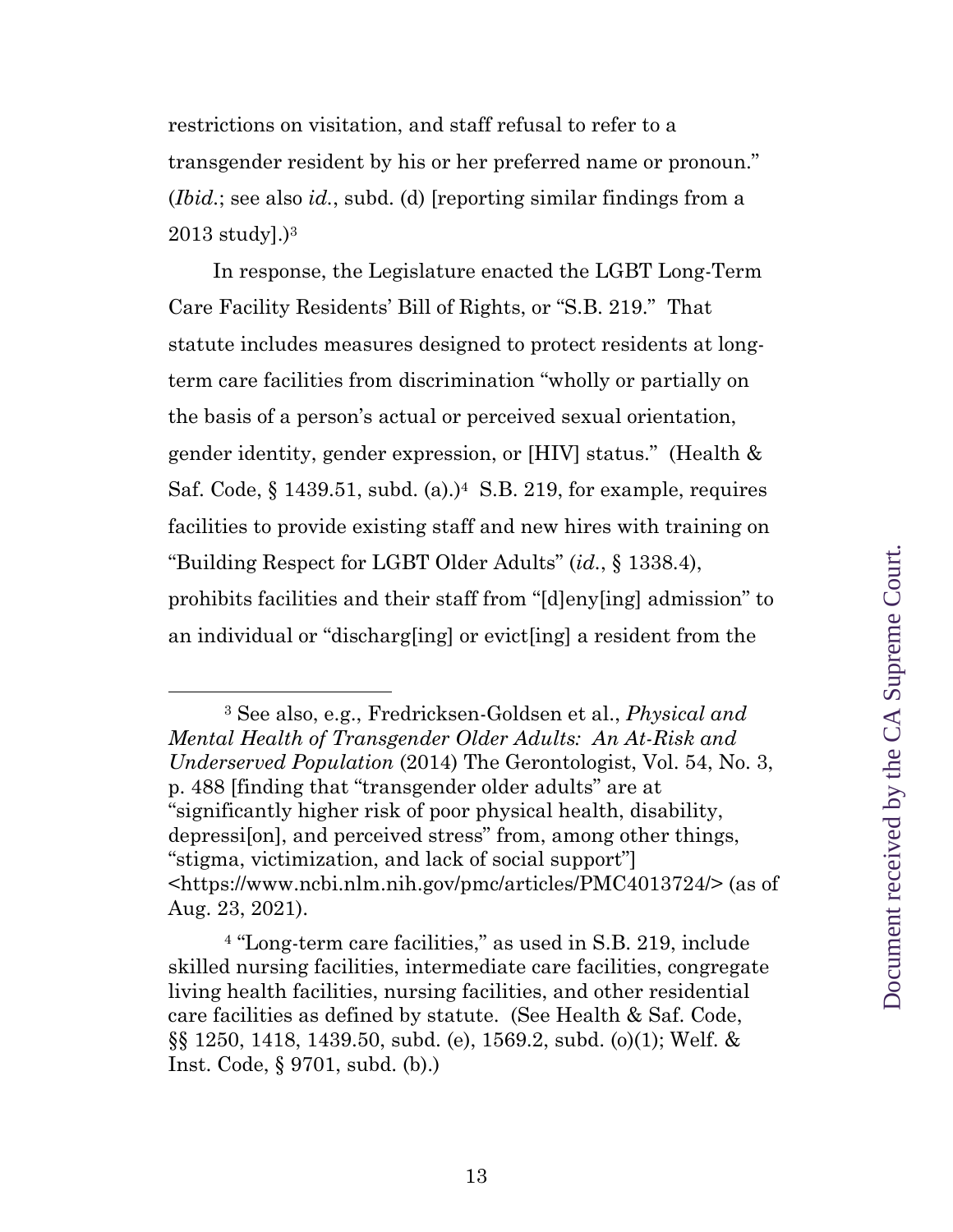facility" on the basis of that person's LGBT status (*id.*, § 1439.51, subd. (a)(1)), bars facilities and staff from "assigning, reassigning, or refusing to assign a room to a transgender resident other than in accordance with the transgender resident's gender identity," (*id.*, subd. (a)(3)), and forbids facility staff from "[p]rohibit[ing] a resident from using, or harass[ing] a resident who seeks to use or does use, a restroom available to other persons of the same gender identity" (*id.*, subd. (a)(4)).

As relevant here, S.B. 219 also prohibits two forms of discriminatory, harassing behavior that psychological experts, civil rights organizations, and the Legislature, among others, have found to be especially harmful to transgender and gender non-conforming persons: intentional "dead-naming"—that is, referring to individuals by their birth name or other former name that they no longer use—and intentional use of the wrong pronouns. (See Health & Saf. Code,  $\S$  1439.51, subd. (a)(5).) These forms of discrimination, referred to collectively throughout this petition as "misgendering," deny transgender individuals "the ability to self-identify and be treated as the gender with whom they identify." (Nadal et. al., *Interpersonal and Systemic Microaggressions Toward Transgender People: Implications for Counseling* (2012) 6 J. of LGBT Issues in Counseling 55, 74.)<sup>5</sup> The experience of being referred to by the wrong name or pronouns "is one that many transgender people face daily and

<sup>5</sup> Available at <https://eliwintertpsp.files.wordpress.com/ 2014/08/nadalskolnikwong-2012.pdf> (as of Aug. 23, 2021).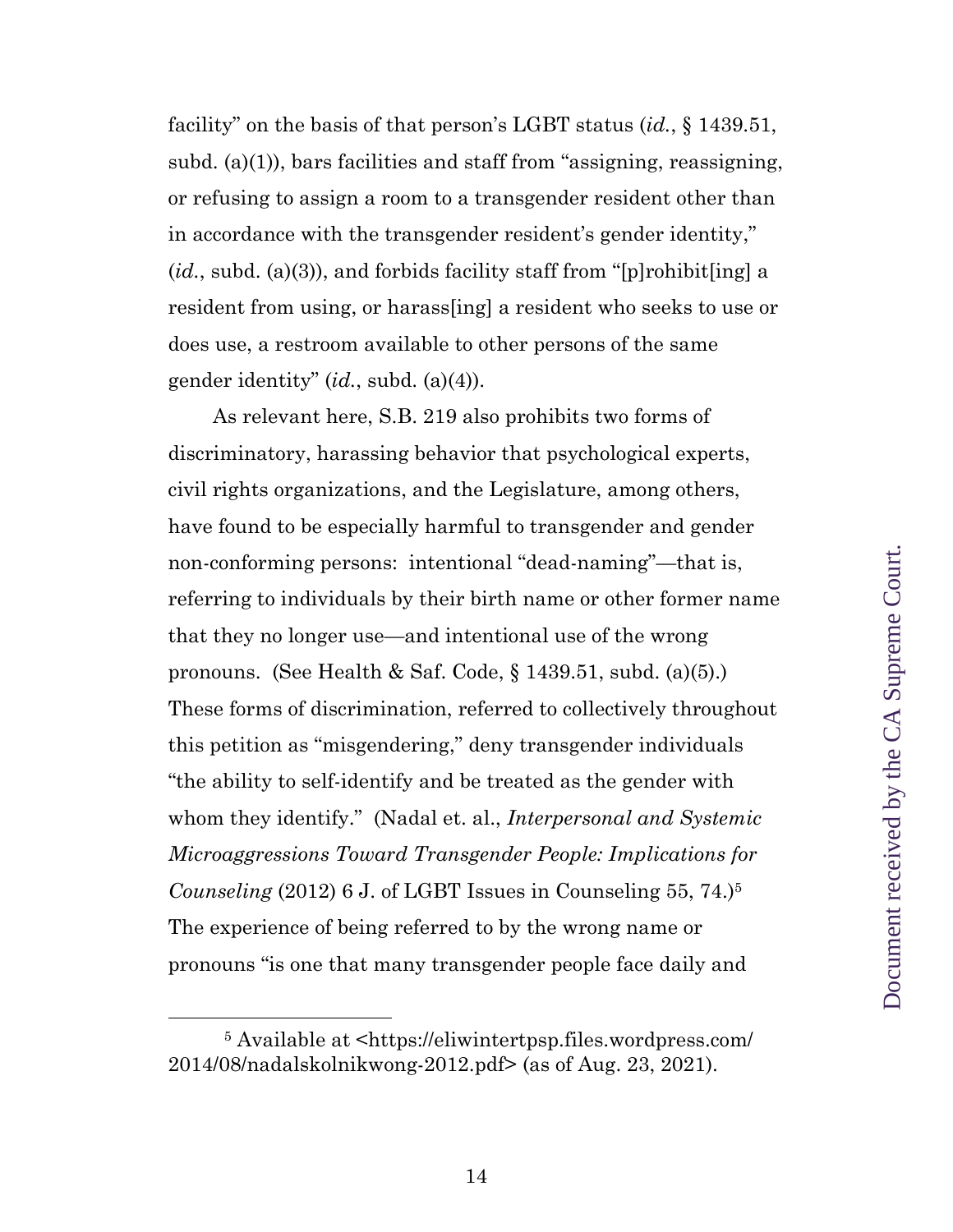can trigger distress and despair." (Bennett, *Pioneering Care for Transgender People* (Nov. 2018) American Psychological Assn.)<sup>6</sup> When it occurs in the context of medical care, "it undermines trust and the patient's safety." (*Ibid.*; see also American Psychological Assn., *Guidelines for Psychological Practice with Transgender and Gender Nonconforming People* (Dec. 2015) American Psychologist, at p. 838 [similar].)<sup>7</sup>

Faced with this evidence, the Legislature prohibited staff at long-term healthcare facilities from "[w]illfully and repeatedly fail[ing] to use a resident's preferred name or pronouns after being clearly informed of the preferred name or pronouns." (Health & Saf. Code,  $\S$  1439.51, subd. (a)(5).) Violations of this misgendering provision, like S.B. 219's other provisions safeguarding the rights of LGBT residents of long-term care facilities, qualify as a form of unlawful abuse and neglect for purposes of remedying and punishing the violation. (See Health & Saf. Code, § 1439.54.) In other words, enforcement is "limit[ed] . . . to what is already enforceable under existing law" for other forms of prohibited abuse and neglect in long-term care facilities, including through "civil and criminal penalties by a facility's licensing agency." (Sen. Rules Com., Off. of Sen. Floor Analyses, *supra*, p. 7; see, e.g., Health & Saf. Code, § 1290, subd. (c).)

<sup>6</sup> Available at <https://www.apa.org/monitor/2018/11/caretransgender> (as of Aug. 23, 2021).

<sup>7</sup> Available at <https://www.apa.org/practice/guidelines/ transgender.pdf> (as of Aug. 23, 2021).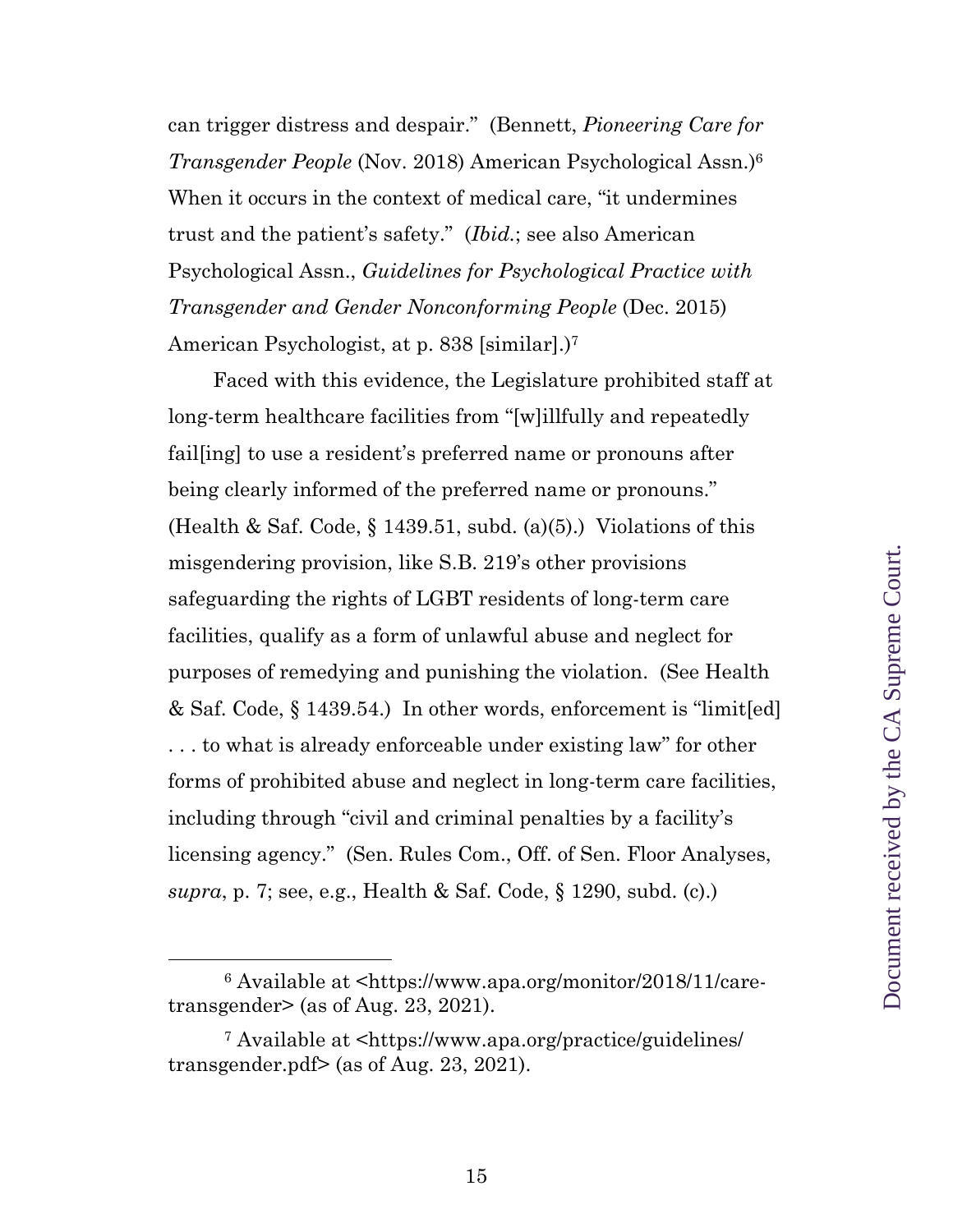#### **B. PLAINTIFF AND APPELLANT'S FACIAL CHALLENGE**

Shortly after S.B. 219's enactment, plaintiff and appellant Taking Offense filed a petition for writ of mandate in superior court seeking facial invalidation of the statute's misgendering provision and an order enjoining its enforcement. (Joint Appendix (JA) 3-4, 19.) Taking Offense is an unincorporated association of individuals who oppose the view "that everything is changeable, virtually nothing is permanent," including "sex." (Taking Offense Court of Appeal OBM 1.) According to Taking Offense, "sex is immutable, fixed by genetic realities such as the presence of XX or XY chromosomes in every cell of a person's body . . . and by reproductive capacity[.]" (*Ibid.*) Taking Offense alleged that the misgendering provision violated the First Amendment's free speech, free exercise, and establishment clauses, the equal protection clause, and the due process clause. (See JA 187-195.) Taking Offense's asserted basis for standing is that "at least one" of its members is a California taxpayer who objects to paying taxes that might be used to fund enforcement of S.B. 219. (JA 3-4*.*) 8

The superior court rejected Taking Offense's facial challenge to the misgendering provision. The court stressed, among other things, that the provision "is limited in scope." (JA 188.) It includes a "scienter requirement," "prohibit[ing] only 'willful' and

<sup>8</sup> Taking Offense has not, to date, produced an affidavit or other evidence confirming that any of its members is, in fact, a California taxpayer.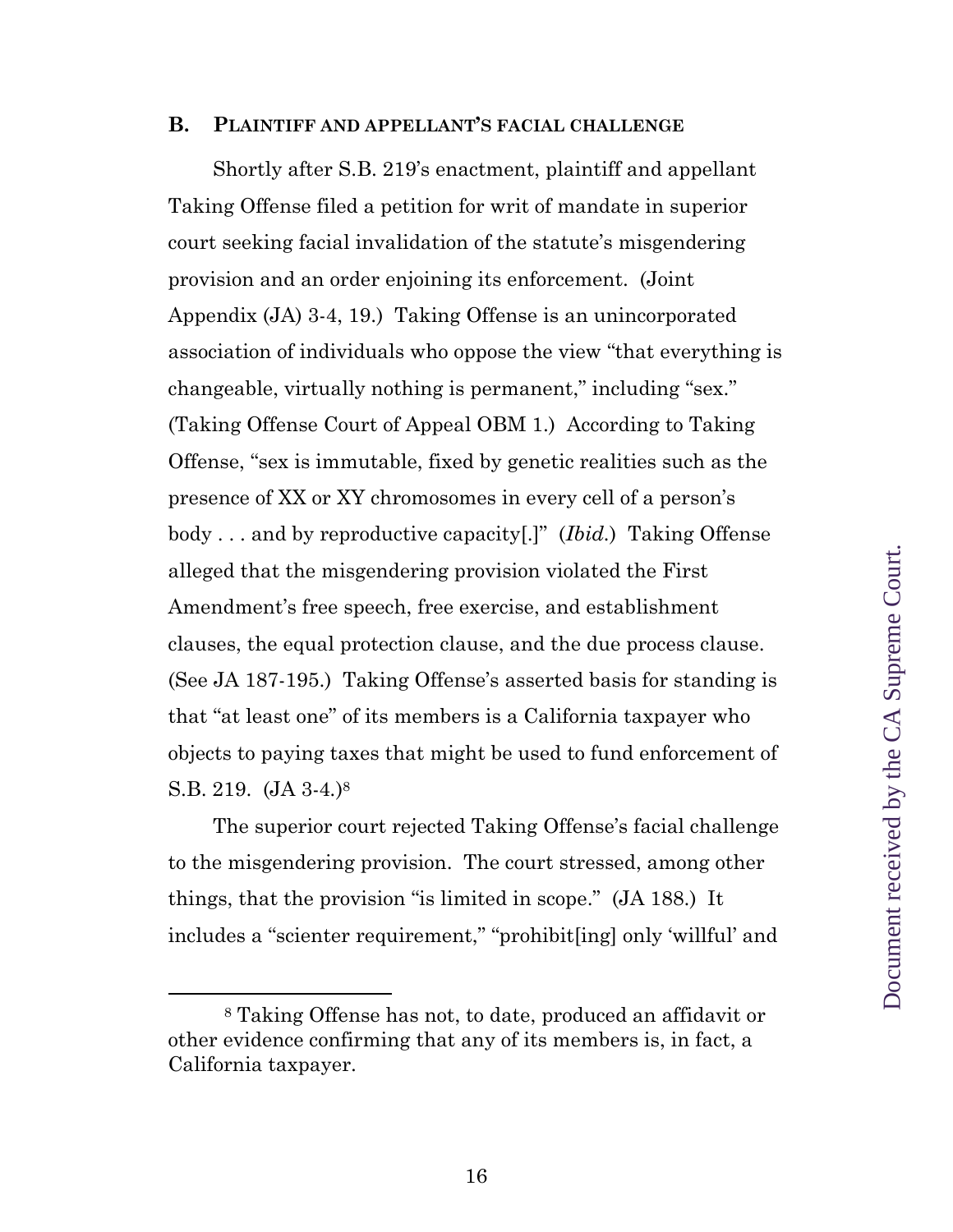'repeated' failures," and "makes punishable only conduct that is motivated by [a] resident's actual or perceived sexual orientation, gender identity, gender expression, or [HIV] status." (*Ibid.*) The court also observed that the provision applies only if a staffer intentionally engages in misgendering of a resident "after clearly being informed" of the resident's "preferred name or pronouns." (JA 187.) The superior court accordingly held that the misgendering provision "is narrowly-tailored to serve a significant state interest in preventing discrimination and harassment." (JA 192.) Citing this Court's decision in *Aguilar*, *supra*, 21 Cal.4th at p. 147, the court explained that the State's interest in preventing discrimination "has a particularly strong application against asserted burdens to First Amendment rights where," as in the case of a long-term care facility, "the subject of the regulation is a place of public accommodation, a workplace, and a provider of housing." (JA 191; see also JA 192 [noting that "antidiscrimination laws, such as SB 219," "[r]emove the daily affront and humiliation involved in discriminatory [mistreatment]," internal quotation marks omitted].)<sup>9</sup>

On appeal, the Court of Appeal reversed in relevant part, holding the misgendering provision facially invalid under the First Amendment. (Opn. 2, 25-27.) The court began by treating

<sup>9</sup> Taking Offense also sought declaratory and injunctive relief against enforcement of the separate S.B. 219 provision concerning room assignments. Both the superior court and Court of Appeal rejected that challenge. (See, e.g., Opn. 27-34; *ante* p. 14.) That provision is not at issue in this petition.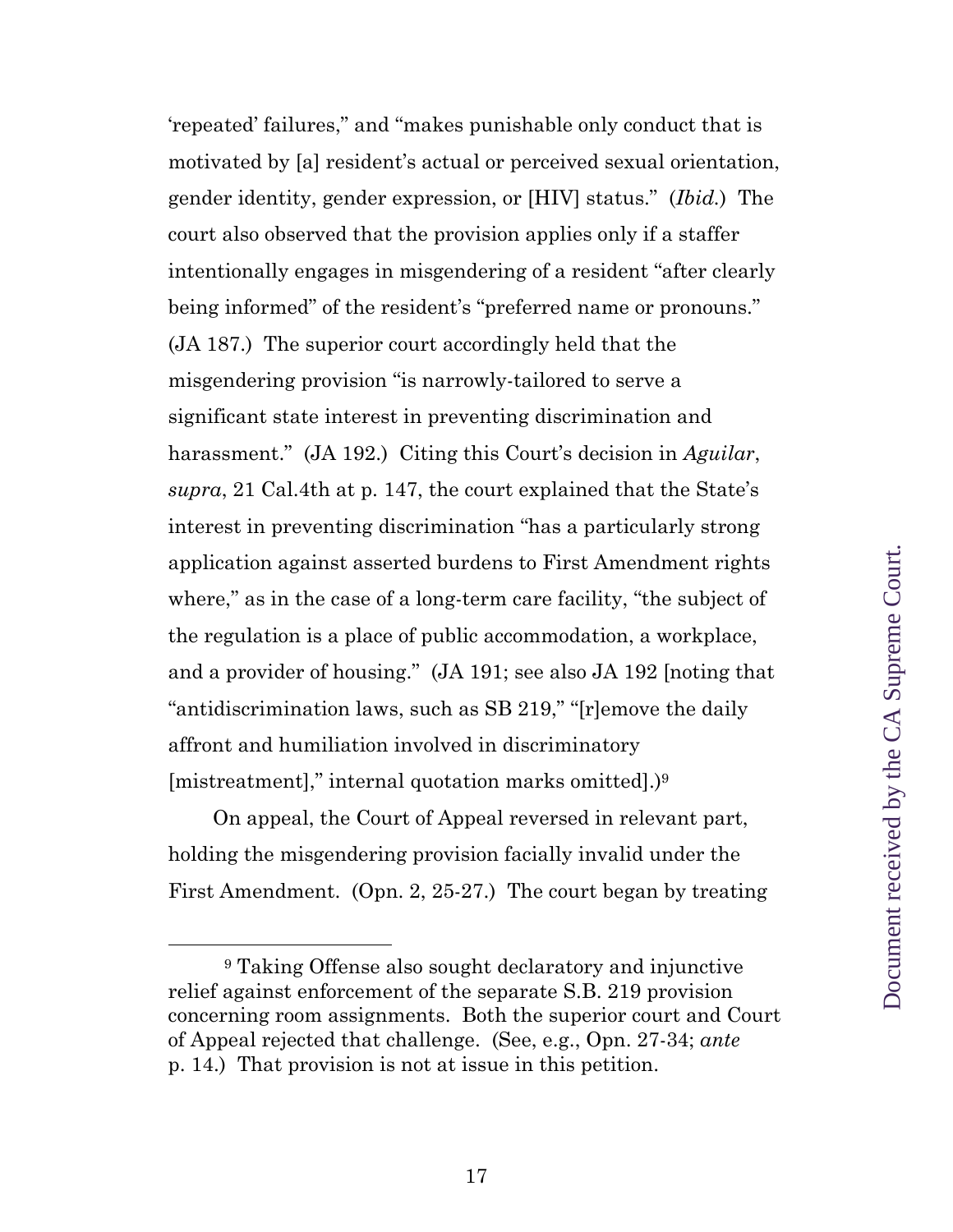the provision as a "content-based restriction of speech" (opn. 15), on the ground that misgendering is expressive because it is a "way to express an ideological disagreement with another person's expressed gender identity," albeit an "inartful" one (opn. 14). The court then applied strict scrutiny, agreeing with the State that the government "has a compelling interest in eliminating discrimination on the basis of sex" (opn. 21), including on the basis of "transgender status" (opn. 22; see also opn. 25 [calling this goal "legitimate and laudable"]). The court also appeared to recognize that the provision would be constitutionally valid, as a general matter, when applied to cases in which a staff member engages in misgendering "in the resident's presence" (opn. 26), or the misgendering "ha[s] a harassing or discriminatory effect on the resident's treatment or access to care" (opn. 26).

The court concluded, however, that the statute's prohibition of willful and repeated misgendering does not serve the State's objectives in circumstances in which the resident is not "*aware* of the misgendering" (opn. 25, italics in original)—such as where the discriminatory language is used in a hallway conversation with other residents, staff, or visitors to the facility. (See opn. 26.) The court also read the provision to bar "occasional, off-hand, or isolated instances of misgendering" (opn. 26)—the "kind of isolated remarks not sufficiently severe or pervasive," in the court's view, to cause harm warranting a prohibition on misgendering speech (opn. 25). For those reasons, the court held that the misgendering provision is "overinclusive" and therefore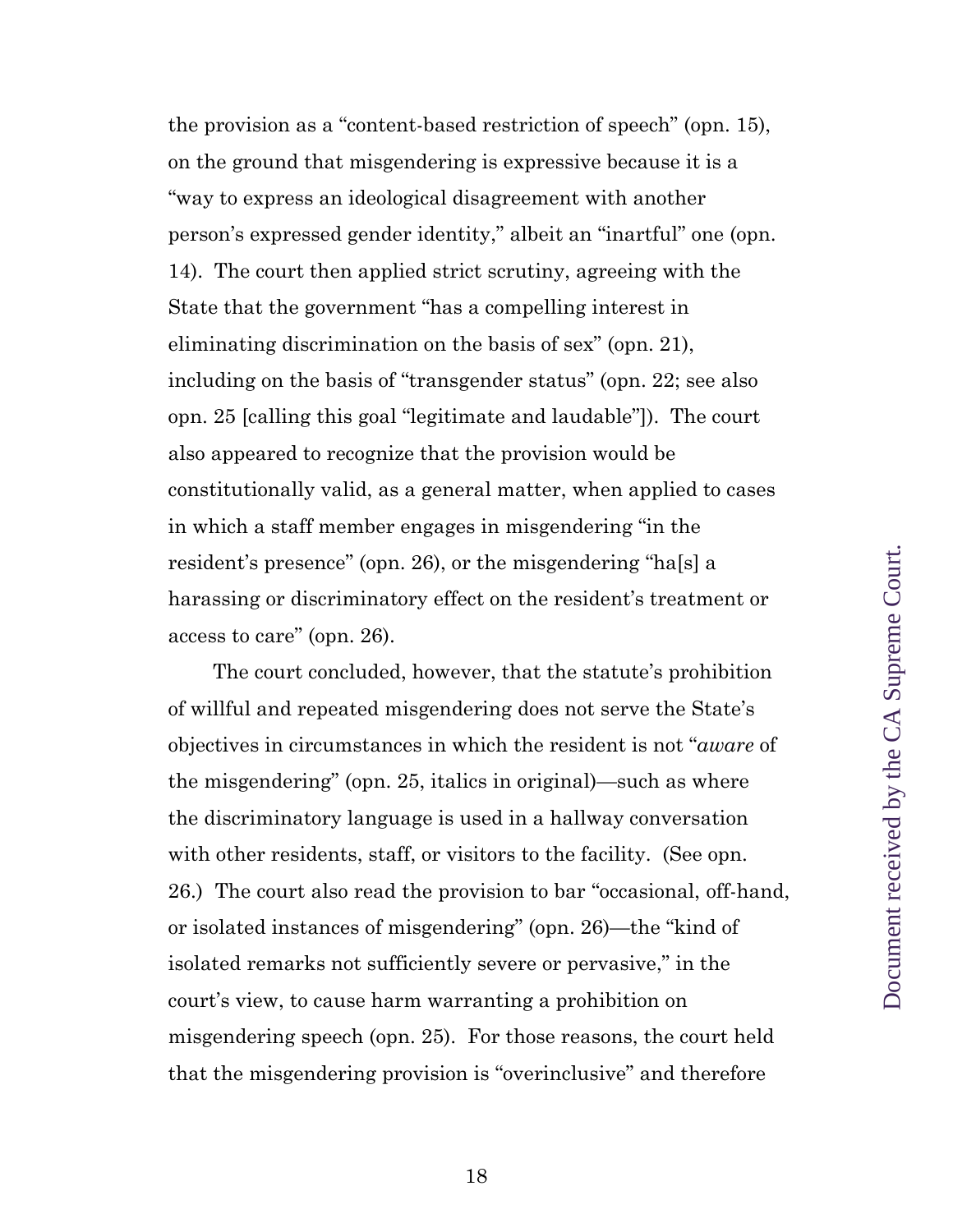not "narrowly tailored" (opn. 25), rendering it "facial[ly]" invalid (opn. 2, 5-6; see opn. 25-27, 35).<sup>10</sup> Because the court granted facial relief on First Amendment grounds, it did "not reach" other arguments pressed by Taking Offense, such as its void-forvagueness challenge under the due process clause. (Opn. 27.)

Justice Robie wrote separately to stress that he recognized the "laudable goal" of the misgendering provision. In his view, however, the Legislature enacted "a prophylactic remedy to eliminate misuse of pronouns that just went too far." (Conc. opn. 1.)<sup>11</sup>

#### **REASONS THE COURT SHOULD GRANT REVIEW**

#### **I. THE COURT OF APPEAL'S FACIAL INVALIDATION OF AN IMPORTANT LGBT ANTI-DISCRIMINATION STATUTE WARRANTS THIS COURT'S FURTHER REVIEW**

This Court often exercises its discretion to review constitutional and statutory questions of statewide significance. (See Cal. Rules of Court, rule  $8.500(b)(1)$ .) Review is especially appropriate where, as here, an intermediate appellate court

<sup>10</sup> Throughout this case, Taking Offense challenged only the "wrong pronouns" component of the misgendering provision; it never challenged the portion of the statute barring staff from "fail[ing] to use [the] resident's preferred *name*." (Health & Saf. Code, § 1439.51, subd. (a)(5), italics added; see JA 191, fn. 5.) The Court of Appeal's opinion nonetheless appears to invalidate the misgendering provision in its entirety. (See, e.g., opn. 2 [holding "section 1439.51, subdivision (a)(5)" facially invalid].)

<sup>11</sup> Justice Hull separately concurred on grounds not relevant here. No petition for rehearing was filed. (See Cal. Rules of Court, rule 8.504(b)(3).)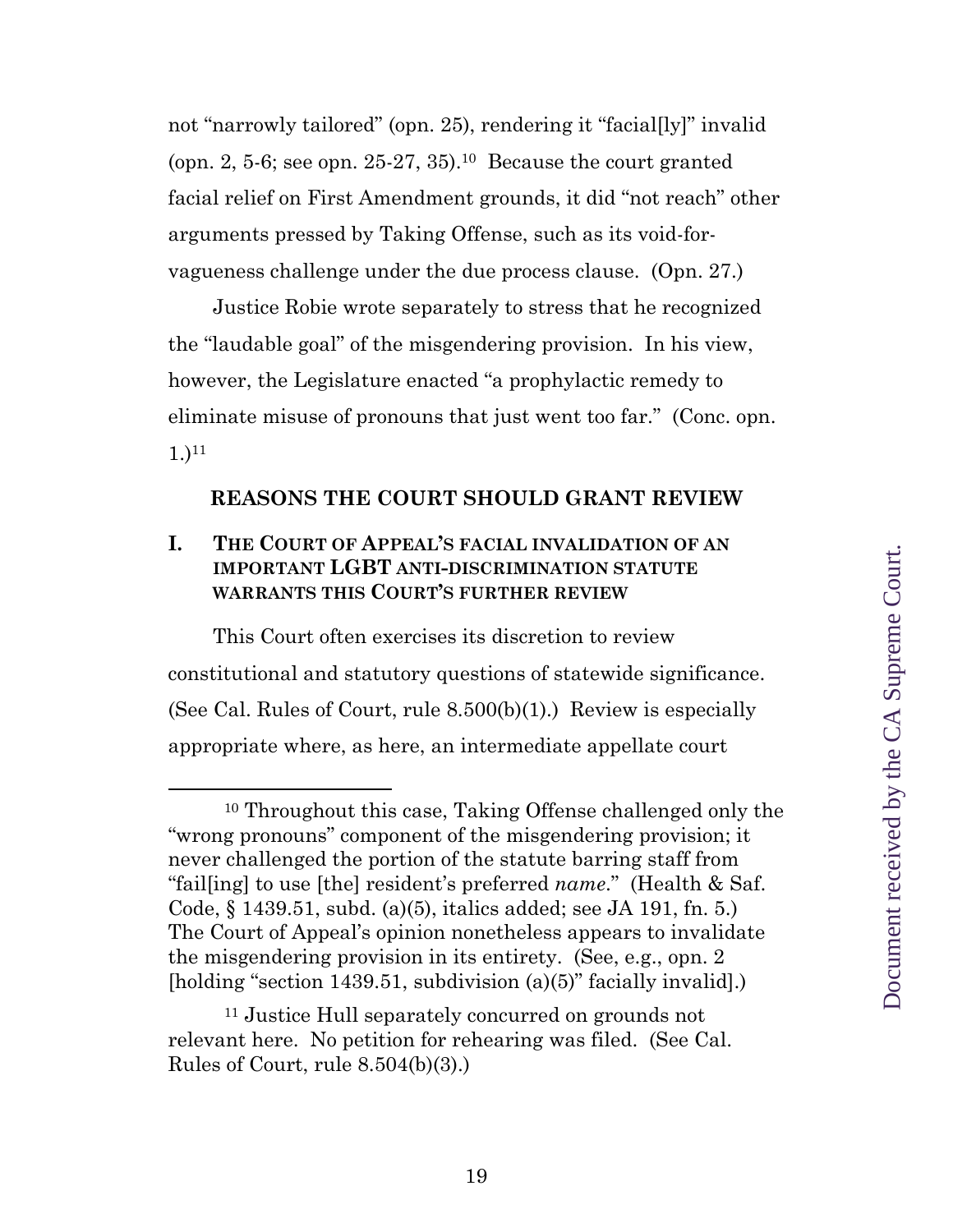strikes down a statute or regulation on its face in a wholesale rejection of the Legislature's work. <sup>12</sup> The "policy judgments" made by "the people's representatives" are deserving of considerable respect. (*Beeman v. Anthem Prescription Management*, *LLC* (2003) 58 Cal.4th 329, 363.) This Court has thus repeatedly made clear that the "validity of a statute" generally presents an issue of "continuing public importance." (E.g., *Libertarian Party v. Eu* (1980) 28 Cal.3d 535, 540.) Indeed, because court of appeal decisions have statewide effect (see *Auto Equity Sales, Inc. v. Superior Court of Santa Clara County* (1962) 57 Cal.2d 450, 455), it is often necessary for this Court to step in when a lower court facially invalidates a statute.

In respondents' view, the court plainly erred in invalidating the misgendering provision on its face—most glaringly, in misinterpreting the provision to apply to off-hand or isolated remarks (and invaliding the provision on that basis) when the text clearly limits the statute's application to "willful[]" and "repeat[ed]" actions "on the basis of" gender identity or expression. (Health & Saf. Code, § 1439.51, subd. (a); see *ante*,

<sup>12</sup> In *People v. Martinez*, review granted on Mar. 17, 2021, S267138, for example, the Court recently granted review on its own motion to consider whether "the Court of Appeal correctly declare[d] California Code of Regulations, title 10, section 2076, unconstitutional on its face." (See also, e.g., *Nat. Shooting Sports Foundation, Inc. v. State* (2018) 5 Cal.5th 428, 432 [granting review where state statute held facially invalid by the Court of Appeal]; *Gerawan Farming, Inc. v. Agric. Lab. Relations Bd.* (2017) 3 Cal.5th 1118, 1130 [similar]; *People v. Mosley* (2015) 60 Cal.4th 1044, 1053 [similar].)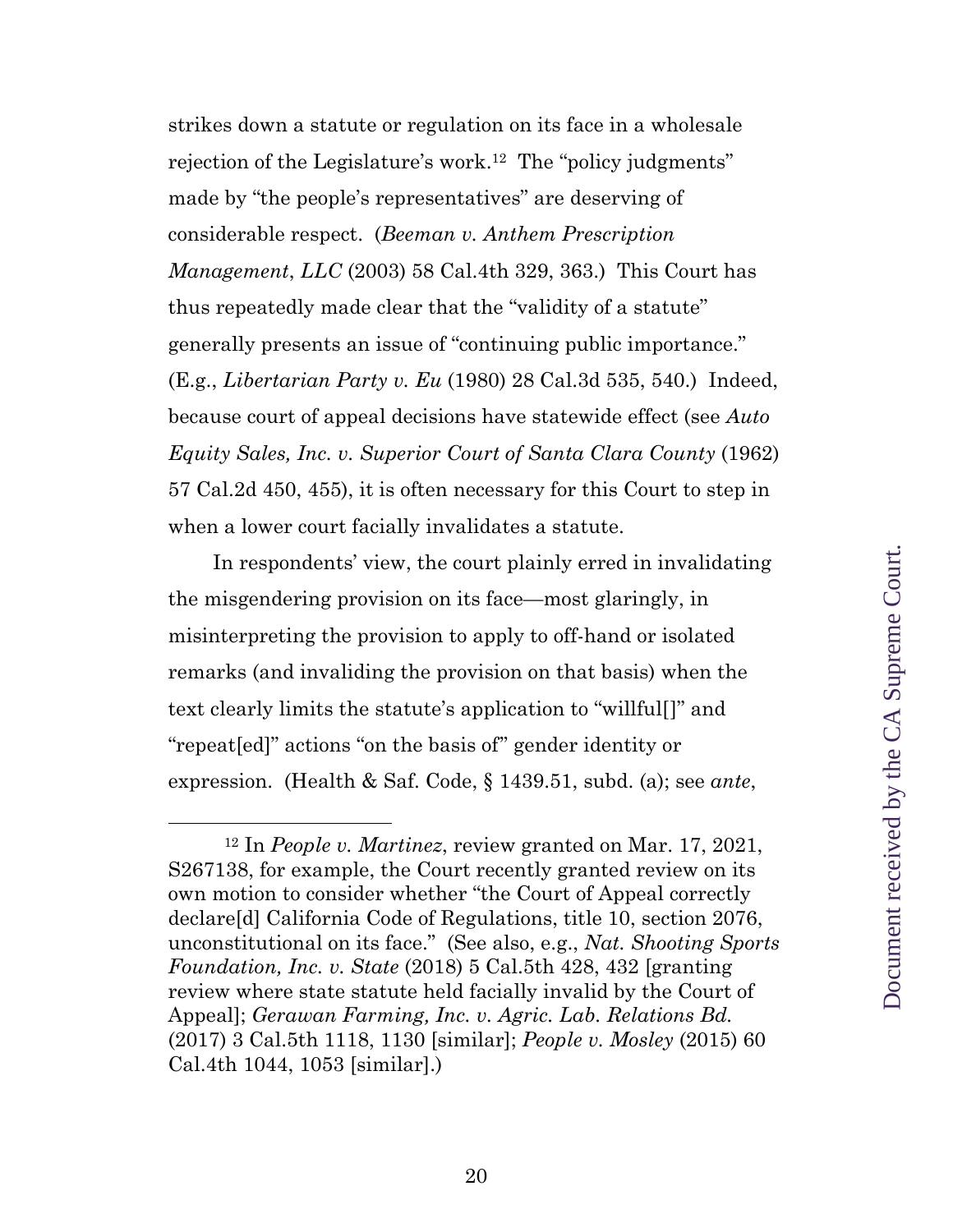pp. 16-17.) Should this Court decline review, the decision will prevent enforcement of the provision on a statewide basis unless and until the Legislature enacts a revised version of the invalidated measure. Legislative fixes, however, often come at a considerable cost, occupying the Legislature's time and focus and requiring it to revise a law in ways that may be inferior or ineffective as a policy matter. (Cf. *Kopp v. Fair Pol. Pracs. Com.* (1995) 11 Cal.4th 607, 643.) Here, for example, S.B. 219's principal author, Senator Scott Wiener, suggested that a legislative revision to address the Court of Appeal's decision would weaken the important policies furthered by the misgendering provision, "a key protection of S.B. 219." (Off. of Sen. Wiener, Senator Wiener Issues Statement on Court Decision Overturning LGBTQ Senior Bill of Rights.)<sup>13</sup>

Nondiscrimination laws, moreover, serve state interests of the highest order. For example, as this Court concluded in *North Coast Women's Care Medical Group, Inc. v. Superior Court* (2008) 44 Cal.4th 1145, California has a "compelling interest" in "ensuring full and equal access to medical treatment irrespective of sexual orientation." (*Id.* at p. 1158.) And as the U.S. Supreme Court has observed, the journey from "[o]utlaw to outcast may [have been] a step forward," but gays and lesbians now deserve "the full promise of liberty." (*Obergefell v. Hodges* (2015) 576 U.S. 644, 667.) While this Court has not yet made similar

<sup>13</sup> Available at <https://sd11.senate.ca.gov/ news/20210719 senator-wiener-issues-statement-court-decision-overturninglgbtq-senior-bill-rights> (as of Aug. 23, 2021).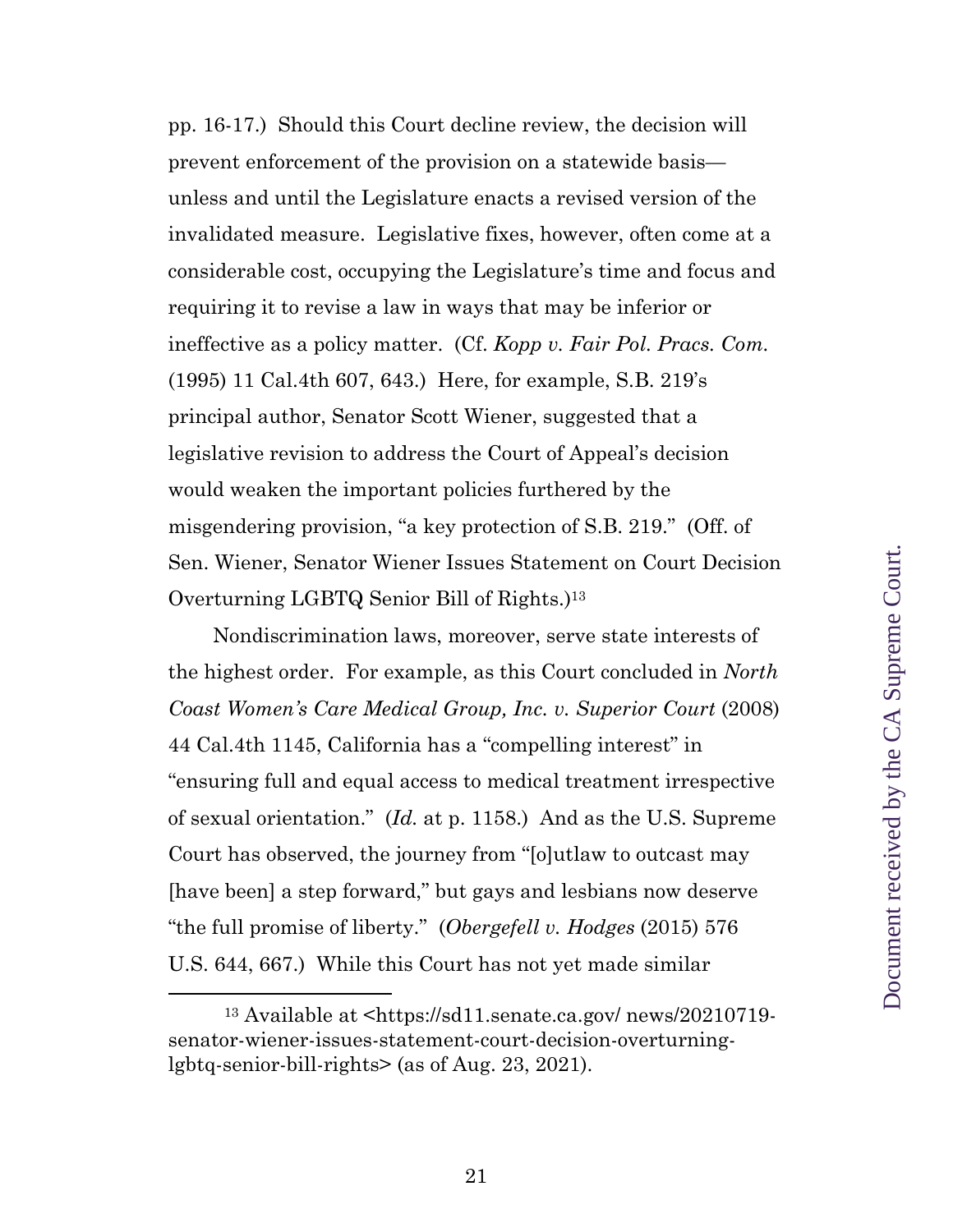statements about the importance of protections against *transgender* discrimination, there can be no doubt that such protections are equally critical and consequential. Indeed, the Court of Appeal agreed that the State "has a compelling interest in eliminating discrimination" on the basis of "transgender status." (Opn. 21, 22, citing, e.g., *Bostock v. Clayton County, Georgia* (2020) \_\_ U.S. \_\_, 140 S.Ct. 1731, 1741.) An intermediate appellate opinion that has the effect of denying protection for this group on a statewide basis warrants this Court's further review.

#### **II. THE OPINION'S CONSTITUTIONAL PROTECTION OF DISCRIMINATORY LANGUAGE—PROVIDED IT IS OUT OF EARSHOT OF A PROTECTED CLASS MEMBER— CONFLICTS WITH THIS COURT'S PRECEDENT**

The Court of Appeal's analysis also conflicts with *Aguilar*, *supra*, 21 Cal.4th 121, in which four justices of this Court rejected a substantially similar First Amendment challenge. <sup>14</sup> This Court has often granted review to consider whether a court of appeal has misapplied or disregarded one of its important precedents.<sup>15</sup>

<sup>14</sup> Three justices joined the lead opinion in *Aguilar*, and a fourth, Justice Werdegar, concurred in the lead opinion in substantial part. (See *Aguilar*, 21 Cal.4th at pp. 147, 169, fn. 9 (conc. opn. of Werdegar, J.).) The way to "accurately characterize[] *Aguilar*" is thus "reading the plurality opinion and [the] concurring opinion together." (*Balboa Island Village Inn, Inc. v. Lemen* (2007) 40 Cal.4th 1141, 1172 (conc. opn. of Werdegar, J.).) Unless otherwise noted, all citations to *Aguilar* are to the lead opinion.

<sup>15</sup> See, e.g., *Coast Community College Dist. v. Com. on State Mandates*, review granted Aug. 12, 2020, S262663 (granting review to consider the scope of one of this Court's prior decisions (continued…)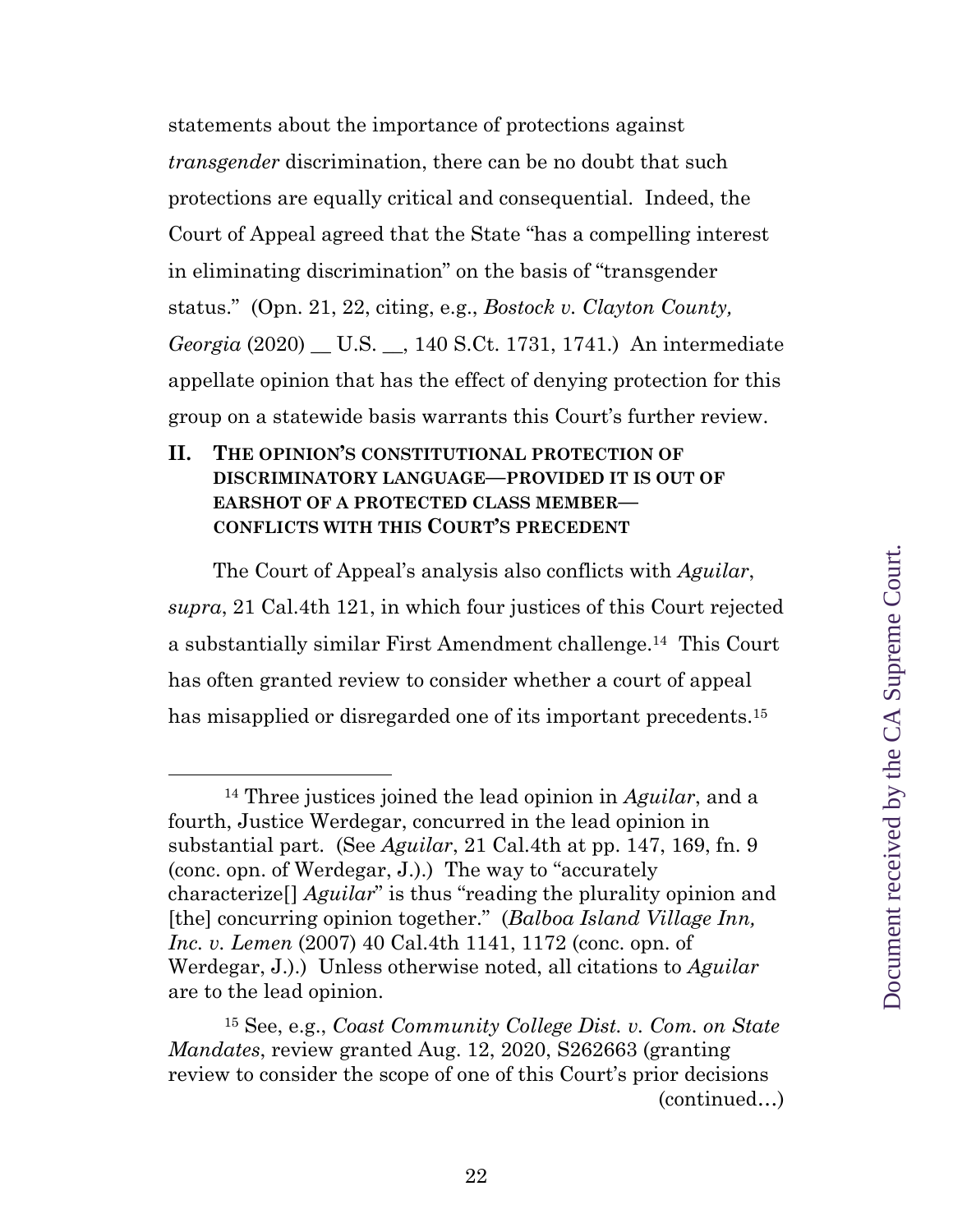It should do so here: The Court's review would enable it both to clarify the scope and teachings of *Aguilar* and to set aside a misapplication of *Aguilar* that could unsettle the law and cause serious consequences reaching far beyond this case.

In *Aguilar*, the Court upheld an injunction, issued by the trial court under the Fair Employment and Housing Act (FEHA), barring an Avis manager from using a specific "list of prohibited derogatory racial or ethnic epithets" (21 Cal.4th at p. 128, internal quotation marks omitted) to target "Avis's Hispanic employees" in the workplace (*id.* at p. 145). The injunction prohibited the use of such epithets "even outside the hearing of [the targeted] employees." (*Ibid.*) Chief Justice George's lead opinion explained that "the right to free speech is not absolute"; the government has valid interests in prohibiting "spoken words, either alone or in conjunction with conduct, [that] amount to employment discrimination." (*Id.* at p. 134.)

Concurring, Justice Werdegar agreed, emphasizing that Avis employees are not "reasonably free to walk away when confronted with . . . racial slurs" at work. (*Aguilar*, *supra*, 21 Cal.4th at pp. 160-161.) "Although [employees] could . . . avoid[] the undesired speech by quitting their jobs and seeking employment with more racially tolerant supervisors," "[t]he Constitution does

<sup>(…</sup>continued)

on an important question of constitutional law); *People v. Liu*  (2019) 8 Cal.5th 253, 258 ("We granted review to decide whether the Court of Appeal properly applied our [prior] decision . . . ."); *Camargo v. Tjaarda Dairy* (2001) 25 Cal.4th 1235, 1238 (similar).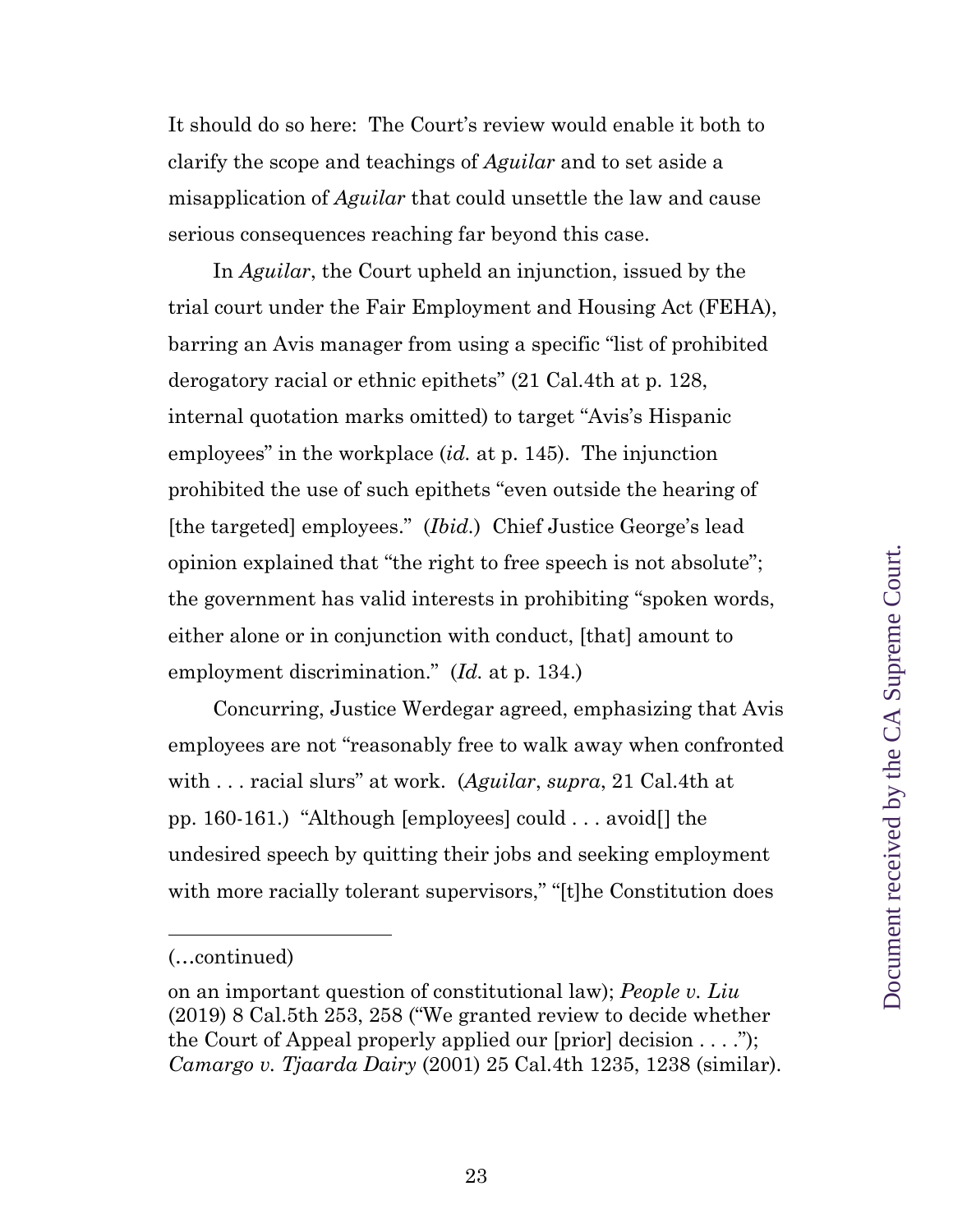not require plaintiffs to sacrifice their employment to avoid a racially clamorous work environment." (*Id.* at p. 161.) Justice Werdegar also stressed that the injunction left the manager at issue "ample alternatives for advocating, espousing or simply stating his beliefs"—even with offensive racial epithets—so long as he refrained from using the prohibited epithets in the workplace. (*Id.* at p. 164; see also *id.* at p. 137, fn. 6 (plur. opn.) [similar].)

The Court of Appeal provided no persuasive grounds for distinguishing the rule of *Aguilar*. The court agreed that there is no material difference between the types of discrimination at issue: Just as the government has a profound interest in prohibiting discrimination on the basis of race, it has a "compelling interest in eliminating discrimination on the basis of sex" (opn. 21), including on the basis of "transgender status" (opn. 22). (See also opn. 25 [calling this goal "legitimate and laudable"].) In other words, racist and transphobic verbal attacks—intentional misgendering, in particular—are both forms of profoundly harmful, demeaning expression. (See conc. opn. of Robie, J. ["To not call one by the name one prefers or the pronoun one prefers, is simply rude, insulting, and cruel."]; cf. *Ayissi-Etoh v. Fannie Mae* (D.C. Cir. 2013) 712 F.3d 572, 580 (conc. opn. of Kavanaugh, J.) ["being called the n-word . . . establish[es] a racially hostile work environment"].)

The Court of Appeal also recognized that, much like the employees in *Aguilar* were not reasonably able to "avoid[] the undesired speech by quitting their jobs" (*supra*, 21 Cal.4th at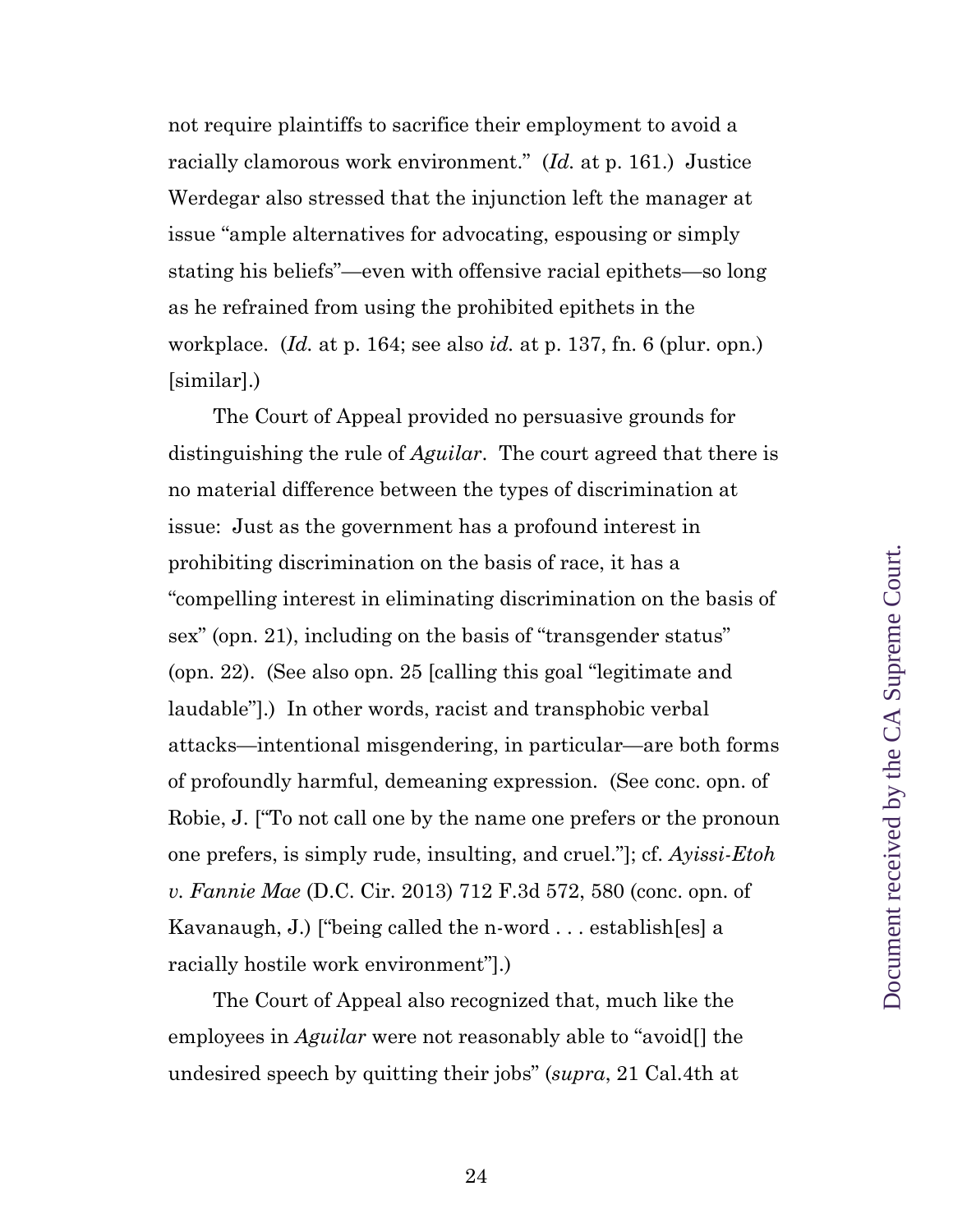p. 161 (conc. opn. of Werdegar, J.)), transgender residents at longterm care facilities are not reasonably able to avoid transphobic expression by staff members at the facilities *where they live*. "Long-term care facility residents are analogous to citizens in their homes," the Court of Appeal observed; "[t]here is little doubt" that transgender residents are "an unwilling audience for repeated and willful misgendering, if it should occur, and they have little, if any, ability to simply avoid harassing or discriminatory speech." (Opn. 18; see also conc. opn. of Robie, J. [similar].) <sup>16</sup>

The Court of Appeal nonetheless held the misgendering provision facially invalid, emphasizing that "[t]here is no requirement in the statute that the misgendering" take place in the resident's presence or "that the resident even be aware of the misgendering" (opn. 25; see opn. 26). But the injunction upheld in *Aguilar* similarly barred the use of discriminatory language "even outside the hearing of [the targeted] employees." (*Supra*, 21 Cal.4th at p. 146.) As *Aguilar*'s lead opinion recognized, such discriminatory language can "contribute to an atmosphere of . . . hostility" even if "the invective is not directed at or even

<sup>16</sup> If anything, then, the misgendering prohibition stands on *stronger* constitutional footing than the workplace-focused injunction considered in *Aguilar*. The U.S. Supreme Court has consistently recognized "that the home is uniquely deserving of protections." (Opn. 17, citing, e.g., *Frisby v. Schultz* (1988) 487 U.S. 474, 484; see also *Madsen v. Women's Health Center, Inc.* (1994) 512 U.S. 753, 768, 772 [recognizing the important privacy interest of patients in healthcare facilities].)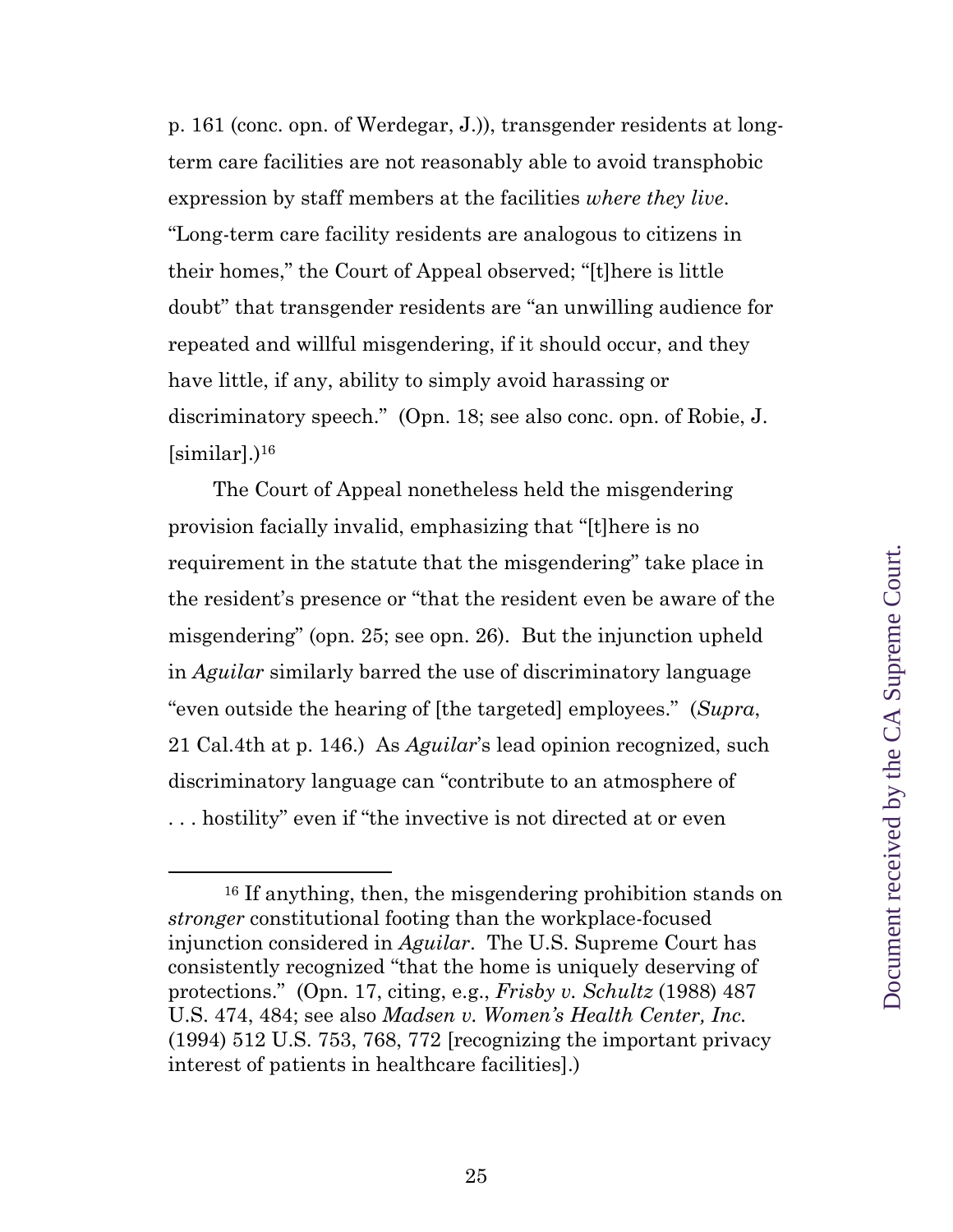heard by the victims." (*Ibid.*) In the context of long-term care, an employee's repeated and willful misgendering of a resident in front of other employees, other residents, or visitors to the facility can create a similar hostile atmosphere, undermining the treatment transgender residents receive by suggesting that their preferences—indeed, their very identities—are without value. The Legislature thus had ample reason to conclude that abiding employees' cavalier disregard of transgender residents' identities—even if it occurs out of their presence—would adversely affect attitudes and relationships throughout the care facility. The State has a compelling interest in preventing workplace behavior that results in a discriminatory and corrosive culture of disrespect for transgender residents.

Further, transgender residents are not the only potential "victims" of intentional misgendering. When a staffer intentionally misgenders a long-term care resident outside that resident's presence—in the facility's break room, lunchroom, or hallways, for example—that discriminatory language is still harmful. Even if the transgender resident does not hear or otherwise learn of the misgendering, someone else certainly will, such as a fellow employee of the facility, another resident, or a relative or friend visiting a resident in the facility. Those individuals may be transgender. And even if not, employees, visitors, and residents alike still have a legitimate interest in not being exposed to discriminatory, transphobic language in the place where they live, work, or visit their loved ones. (See *Lyle v. Warner Bros. Television Productions* (2006) 38 Cal.4th 264, 284-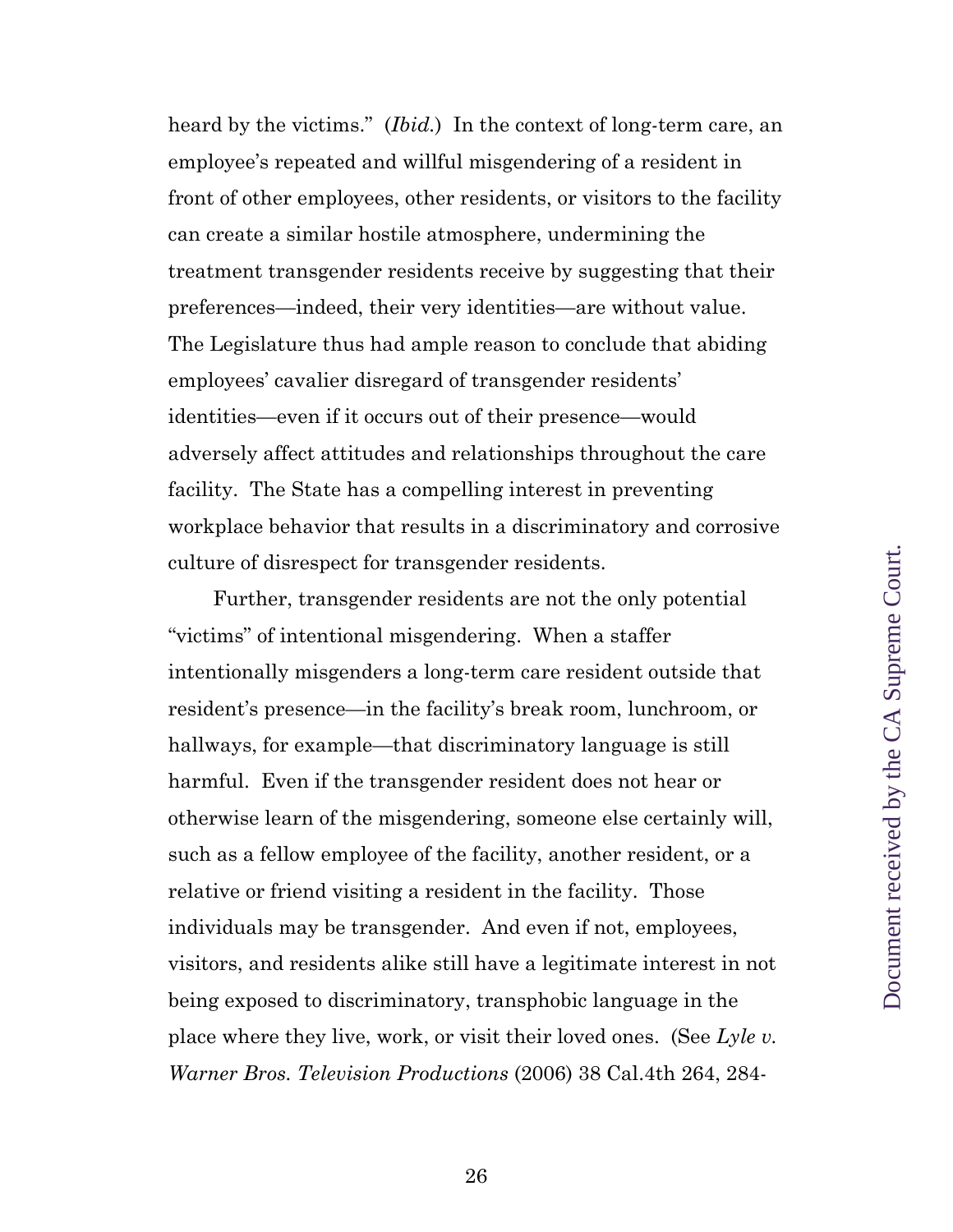285 [recognizing that "offensive remarks" may seriously injure a listener or bystander, giving rise to actionable discrimination, even if the remarks are "directed to or perpetrated upon" a different person].)<sup>17</sup>

This Court should grant review to reaffirm what *Aguilar* recognized over two decades ago: The First Amendment does not provide a right to use abusive, discriminatory expression in settings where others cannot reasonably avoid that deeply offensive language.

#### **III. THIS CASE OFFERS AN OPPORTUNITY TO SETTLE AND CLARIFY A NUMBER OF IMPORTANT LEGAL ISSUES RELATED TO FIRST AMENDMENT FACIAL CHALLENGES**

Lastly, this case presents an opportunity for the Court to settle and reaffirm a number of legal issues that arise routinely in challenges seeking facial invalidation of a statute under the First Amendment. Courts faced with such challenges regularly must determine: Whether taxpayers who are not directly affected by the law have standing; whether a facial challenge, in contrast to an as-applied challenge, is appropriate; whether the challenged law is content-based; whether there are special First Amendment considerations that apply in the workplace or where the audience for the speech is "captive"; and whether a challenger much show that the law cannot be constitutionally applied in any

<sup>17</sup> Moreover, by barring such discriminatory expression, the State can establish an administrable bright-line, zero-tolerance rule. (See generally *Silverbrand v. County of Los Angeles* (2009) 46 Cal.4th 106, 120 [discussing the "benefits that flow from having [a] bright-line rule"].)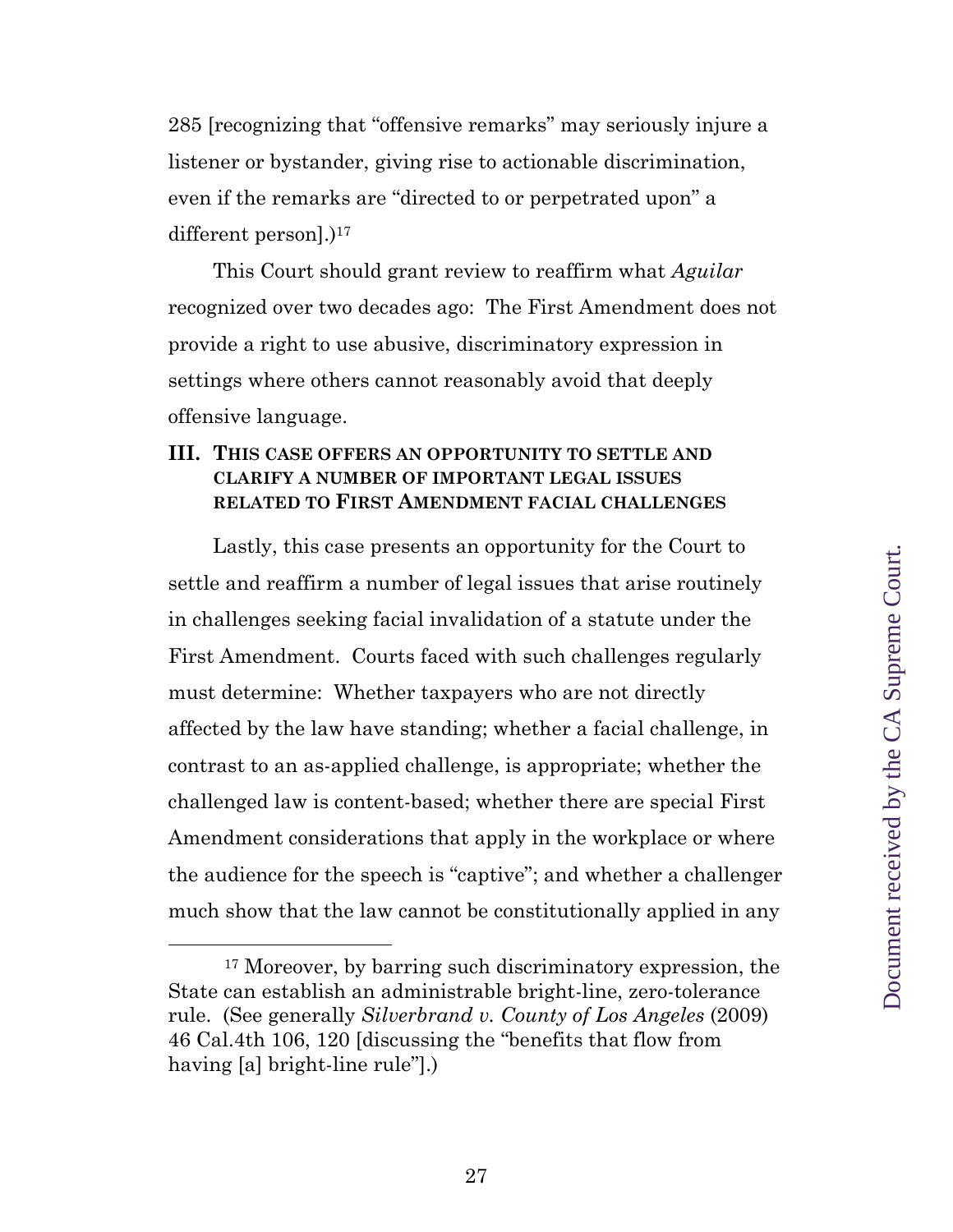circumstance, or only in many or most circumstances. The law on these issues is not always wholly clear, and even where the letter of the law appears well settled, courts struggle in its application.

Several examples from this case are illustrative. On standing, Taking Offense did not seek to vindicate *its own* First Amendment rights; it has never alleged that any of its members are long-term healthcare facility staffers subject to the misgendering provision.<sup>18</sup> Rather, the association's sole asserted basis for standing is that a single one of its members is a California taxpayer who objects to the possibility that the State may use some of his or her taxes in the future to enforce the misgendering provision. (*Ante*, p. 16.) While the Court long ago recognized that taxpayers have standing to bring suits against state government actors (see, e.g., *Serrano v. Priest* (1971) 5 Cal.3d 584, 618, fn. 38), commentators have described the law in this area as "confusing" and "poorly" explained (Asimow et al., Cal. Practice Guide: Administrative Law (The Rutter Group, Dec. 2020 update) ¶ 14:250.) The Court may wish to clarify that there must be *some* outer limits on taxpayer standing actions—limits that would provide a ground for setting aside the Court of Appeal's facial invalidation of the misgendering provision.(Cf. *Weatherford v. City of San Rafael* (2017) 2 Cal.5th 1241, 1248

<sup>18</sup> The Court of Appeal did not address standing, but "contentions based on a lack of standing involve jurisdictional challenges and may be raised at any time in the proceeding." (*Associated Builders & Contractors, Inc. v. S.F. Airports Com.* (1999) 21 Cal.4th 352, 361, internal quotation marks omitted.)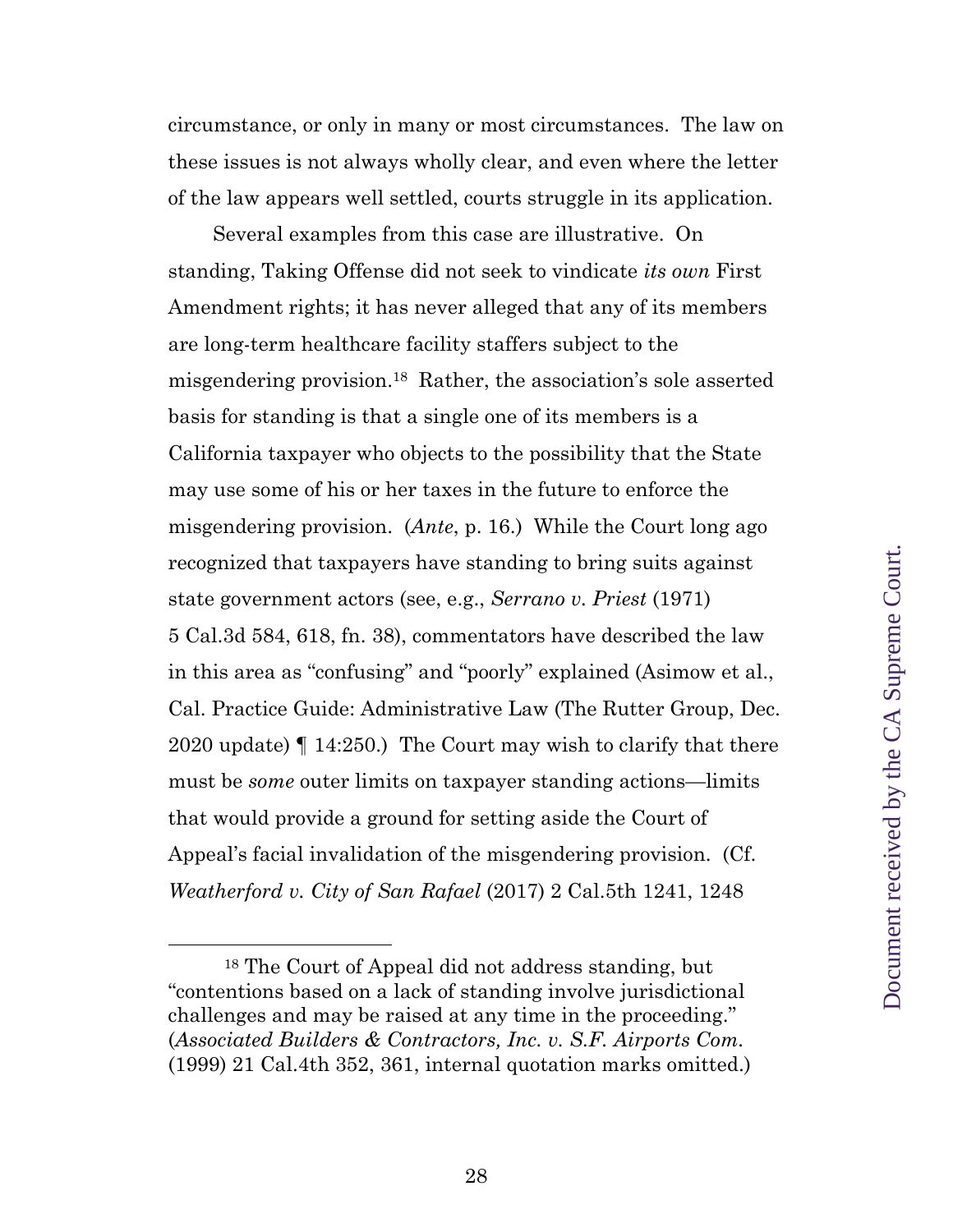["Our standing jurisprudence . . . reflects a sensitivity to broader prudential and separation of powers considerations."].) The Court, for example, could reasonably conclude that taxpayer standing doctrine generally supports only *as-applied* constitutional challenges, not *facial* challenges. Taxpayer standing authorizes courts to issue "an injunction restraining and preventing the *illegal* expenditure of public funds." (*Blair v. Pitchess* (1971) 5 Cal.3d 258, 267, italics added.) It is thus not clear that taxpayer plaintiffs have standing to challenge *all*  applications of a statute—even the many ones that are not "illegal."

Reaching the merits, the Court of Appeal held the provision facially invalid because, in the court's view, it is slightly "overinclusive." (Opn. 25.) While the court appeared to agree that the lion's share of the statute's applications are constitutionally valid—indeed, Taking Offense did not even challenge the provision's application to "dead-naming" (*ante*, p. 19, fn. 10)—the court nonetheless concluded that the provision is not "narrowly tailored." (See opn. 25-26; see also *ante*, pp. 18-19.) The First Amendment, however, "requires that [a law] be narrowly tailored, not that it be '*perfectly* tailored.'" (*Williams-Yulee v. Fla. Bar* (2015) 575 U.S. 433, 454, italics added.) As a general matter, a court may facially invalidate a statute on First Amendment grounds only if it is "*substantially* overbroad." (*United States v. Stevens* (2010) 559 U.S. 460, 482, italics added.) Facial invalidation is "strong medicine" (*People v. Toledo* (2001) 26 Cal.4th 221, 234); it "is not casually employed" (*L.A. Police*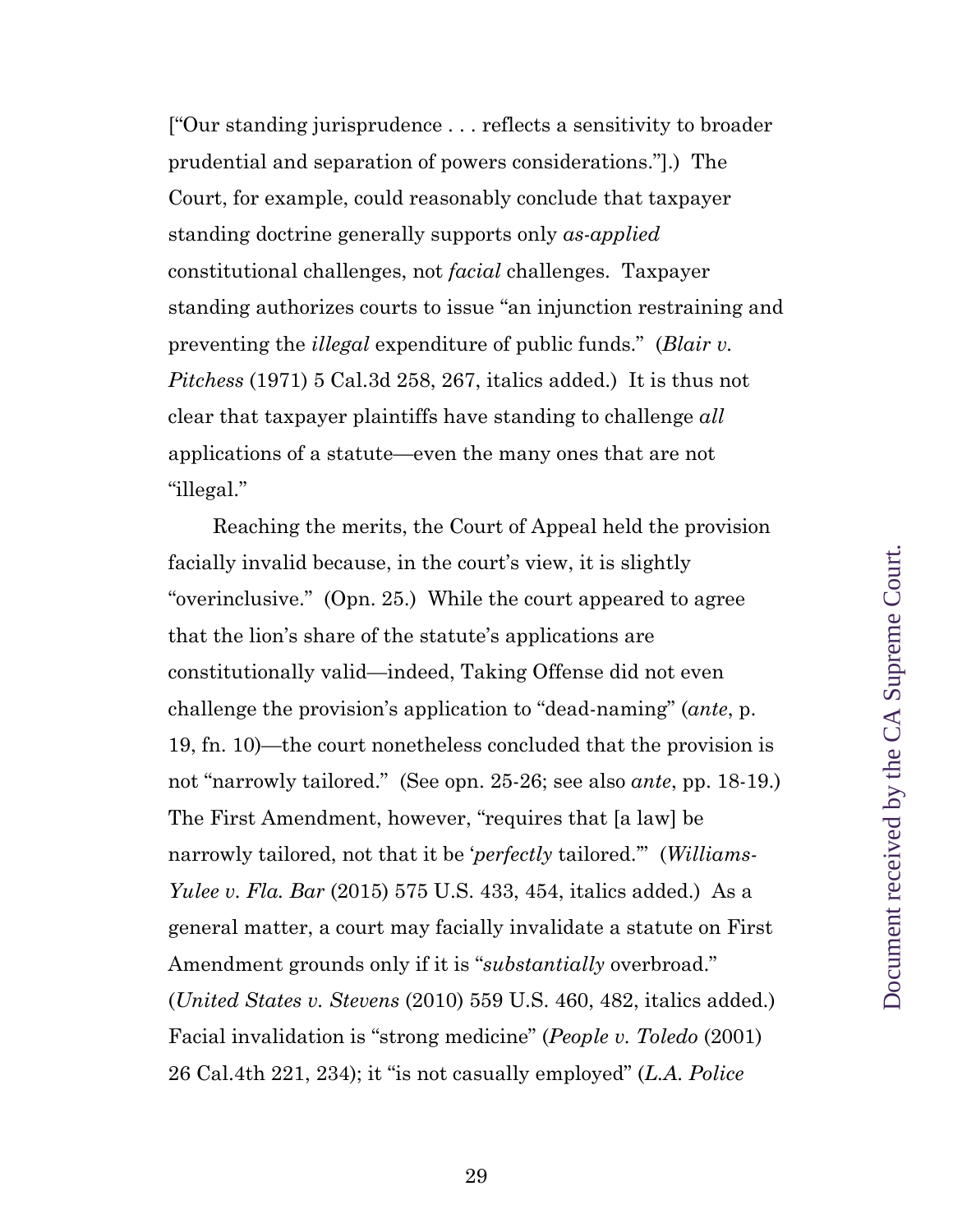*Dept. v. United Reporting Publishing Corp.* (1999) 528 U.S. 32, 39). The court here failed to reconcile its decision to strike the statute down on its face with the high bar set for facial relief.<sup>19</sup>

And finally, upon identifying a constitutional infirmity, the court was required to determine the appropriate remedy. California's courts often encounter questions regarding the proper remedy upon finding a constitutional violation. (See, e.g., *People v. Martinez* (2020) 59 Cal.App.5th 280, 290, review granted on Mar. 17, 2021, Case No. S267138.) The Court of Appeal here failed to recognize that courts have broad powers and indeed a "duty"— to avoid striking down a statute where it can be interpreted to avoid a constitutional problem. (*Kopp*, *supra*, 11 Cal.4th at p. 670.) Courts' powers extend even to "'remedy[ing] a constitutional defect by *literally rewriting*  statutory language'" when doing so is "'more consistent with legislative intent than the result that would attend outright invalidation[.]'" (*Id.* at p. 643, quoting *[Arp v. Workers' Comp.](https://1.next.westlaw.com/Link/Document/FullText?findType=Y&pubNum=0000233&cite=19CALIF3D395&originatingDoc=I9e6f5deafaba11d9bf60c1d57ebc853e&refType=RP&fi=co_pp_sp_233_407&originationContext=document&transitionType=DocumentItem&ppcid=9f6e42515f6a4172abfd6c50f0561c8c&contextData=(sc.UserEnteredCitation)#co_pp_sp_233_407)* 

<sup>19</sup> Further, as courts and commentators alike have recently observed, the relationship between the overbreadth standard for facial invalidation and the "narrow tailoring" requirement under heightened First Amendment scrutiny has been a consistent source of "confusion." (Rohr, *Parallel Doctrinal Bars: The Unexplained Relationship Between Facial Overbreadth and "Scrutiny" Analysis in the Law of Freedom of Speech* (2019) 11 Elon L.Rev. 95, 109; see, e.g., *State v. Casillas* (Minn. 2020) 952 N.W.2d 629, 645.) Review in this case would provide an opportunity for the Court to clarify the law on this important issue.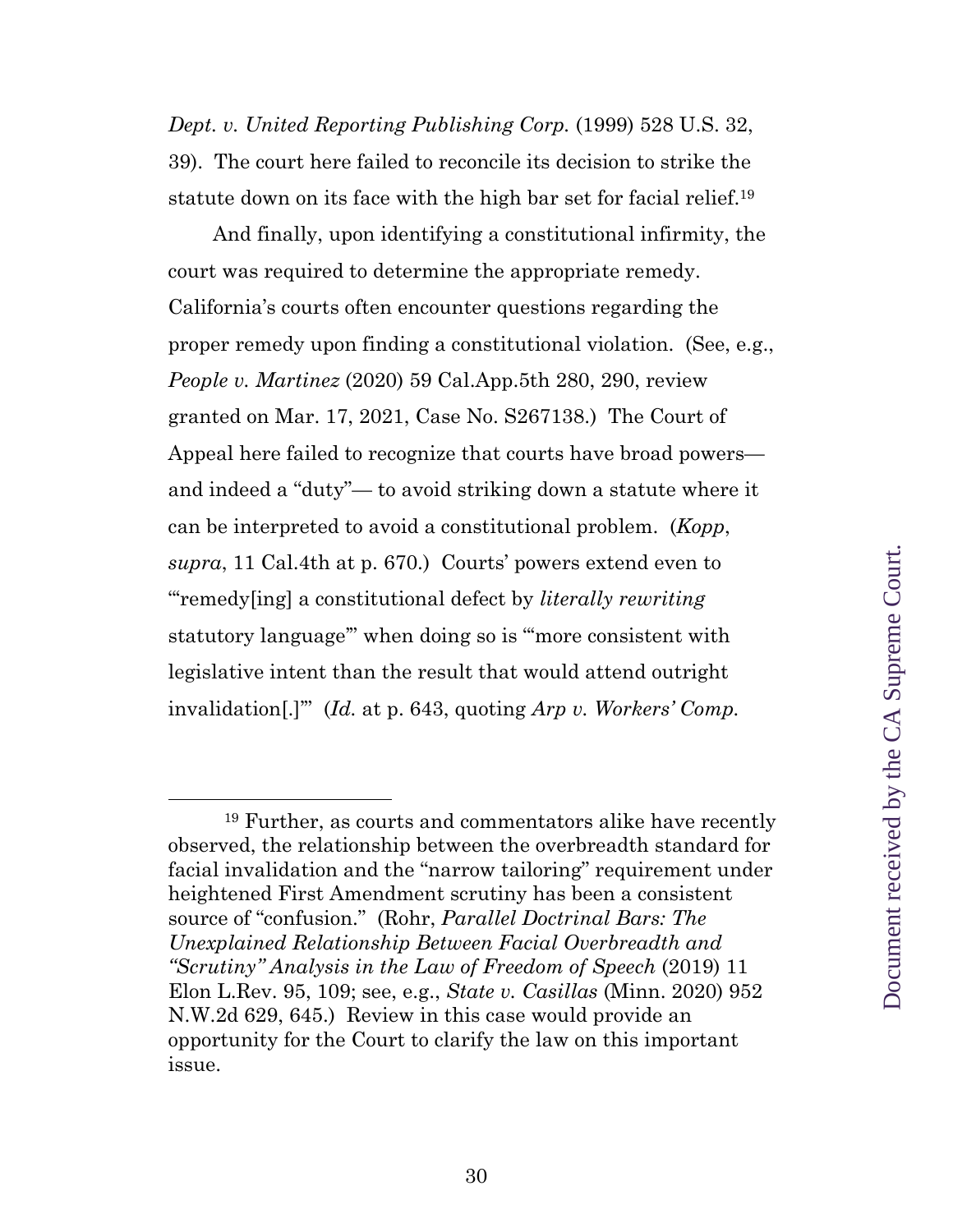*Appeals Bd.* [\(1977\) 19 Cal.3d 395,](https://1.next.westlaw.com/Link/Document/FullText?findType=Y&pubNum=0000233&cite=19CALIF3D395&originatingDoc=I9e6f5deafaba11d9bf60c1d57ebc853e&refType=RP&fi=co_pp_sp_233_407&originationContext=document&transitionType=DocumentItem&ppcid=9f6e42515f6a4172abfd6c50f0561c8c&contextData=(sc.UserEnteredCitation)#co_pp_sp_233_407) 407-408, italics added.)<sup>20</sup> Accordingly, even if the misgendering provision were invalid on its face as written (which respondents dispute), the proper remedy would be to read additional elements into the statute to cure any First Amendment defects. Here, for example, the Court of Appeal could have held that, going forward, the government may enforce the misgendering provision so long as it demonstrates that the misgendering "occur[red] in the resident's presence" or otherwise had "a harassing or discriminatory effect on the resident's treatment or access to care." (Opn. 26.) While the State firmly believes that no such elements are constitutionally required (*ante*, pp. 20-27), it would be far more "consistent with legislative intent" (*Kopp*, *supra*, 11 Cal.4th at p. 643, quoting *Arp*[, 19 Cal.3d at](https://1.next.westlaw.com/Link/Document/FullText?findType=Y&pubNum=0000233&cite=19CALIF3D395&originatingDoc=I9e6f5deafaba11d9bf60c1d57ebc853e&refType=RP&fi=co_pp_sp_233_407&originationContext=document&transitionType=DocumentItem&ppcid=9f6e42515f6a4172abfd6c50f0561c8c&contextData=(sc.UserEnteredCitation)#co_pp_sp_233_407) p. 407) to incorporate those elements than to render the statute entirely unenforceable, leaving vulnerable transgender residents without protection.

<sup>20</sup> Because courts in the federal system and certain other States appear, as a general matter, to be more reluctant to "rewrite a law to conform it to constitutional requirements" (*Stevens*, *supra*, 559 U.S. at p. 481, internal quotation marks and alteration omitted), it would be helpful and instructive for this Court to reiterate its consistent recognition that *California* courts enjoy such authority in appropriate circumstances. (See generally 2A Sutherland, Statutory Construction (7th ed. 2010) Intrinsic Aids, section 47.38 [discussing disagreement among state and federal courts about judicial authority to reform constitutionally defective statutes].)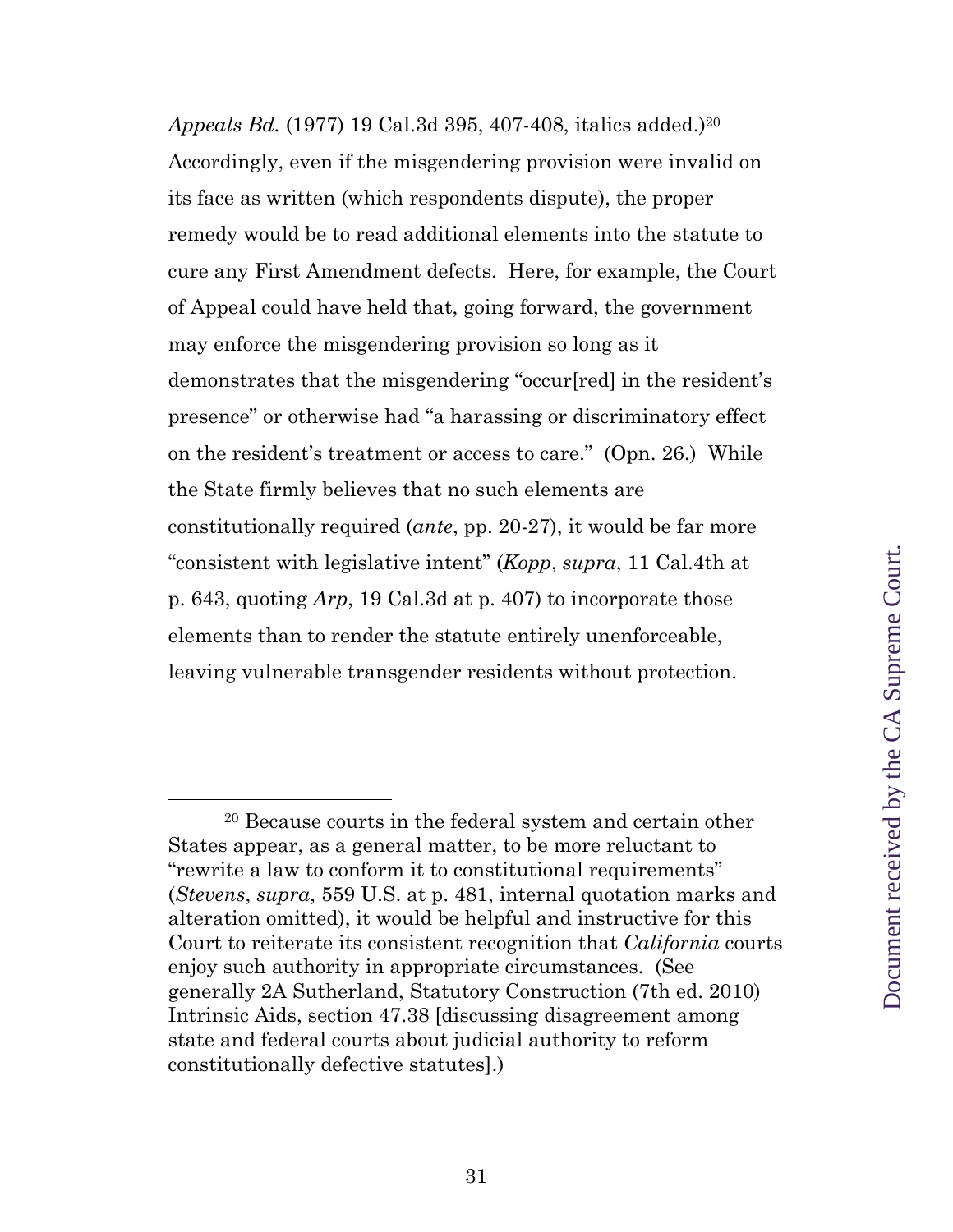#### **CONCLUSION**

Defendants and respondents respectfully request that the Court grant the petition for review.

Respectfully submitted,

ROB BONTA *Attorney General of California* MICHAEL J. MONGAN *Solicitor General* JANILL L. RICHARDS *Principal Deputy Solicitor General* THOMAS S. PATTERSON *Senior Assistant Attorney General* SAMUEL T. HARBOURT *Deputy Solicitor General* PAUL STEIN *Supervising Deputy Attorney General*

*/s/ Anna Ferrari*

ANNA FERRARI *Deputy Attorney General*

*Attorneys for Respondents*

August 25, 2021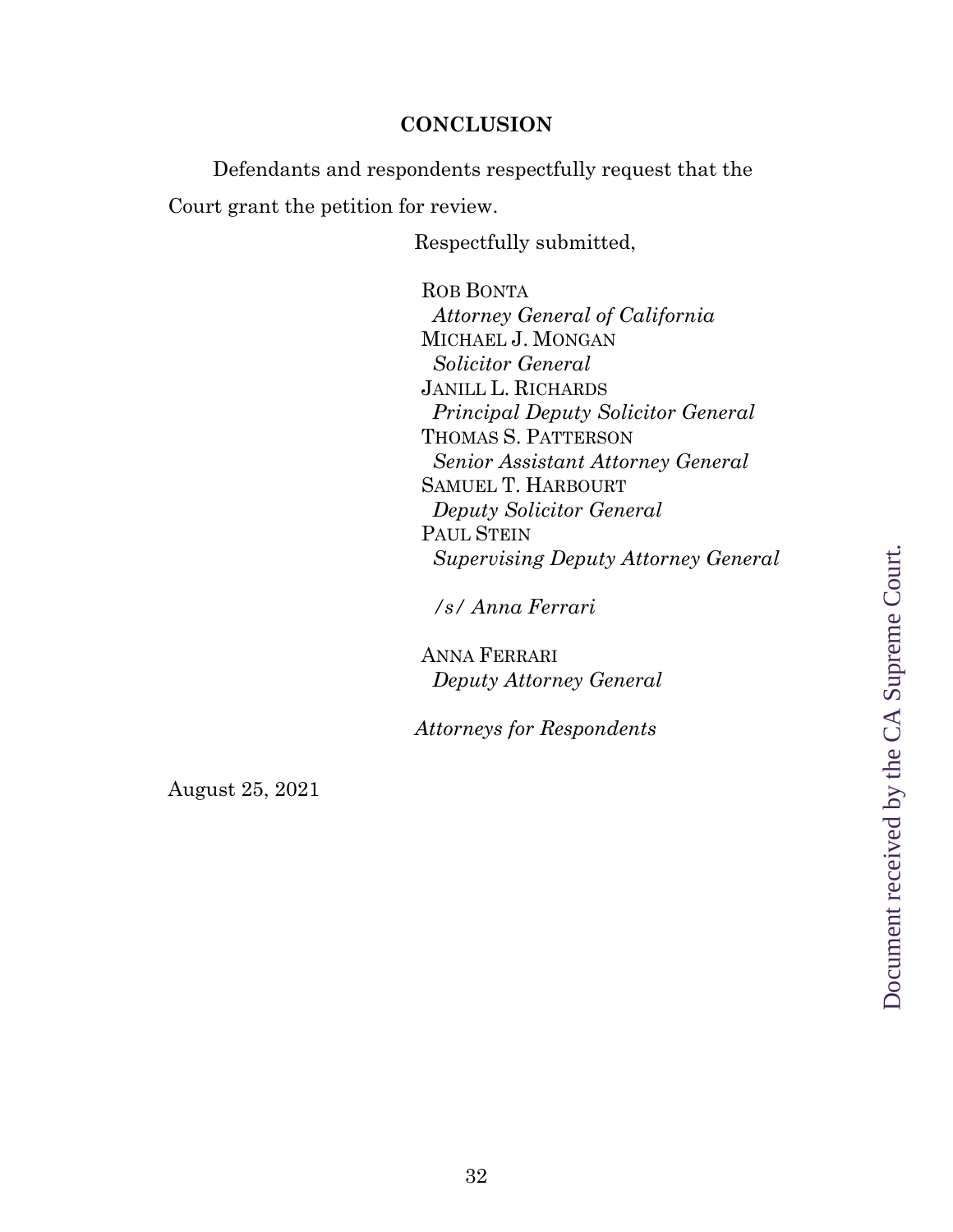## **CERTIFICATE OF COMPLIANCE**

I certify that the attached PETITION FOR REVIEW uses a 13 point Century Schoolbook font and contains 5,931 words.

> ROB BONTA *Attorney General of California*

*/s/ Anna Ferrari*

ANNA FERRARI *Deputy Attorney General*

*Attorneys for Respondents*

August 25, 2021

SA2018103424 42839116.doc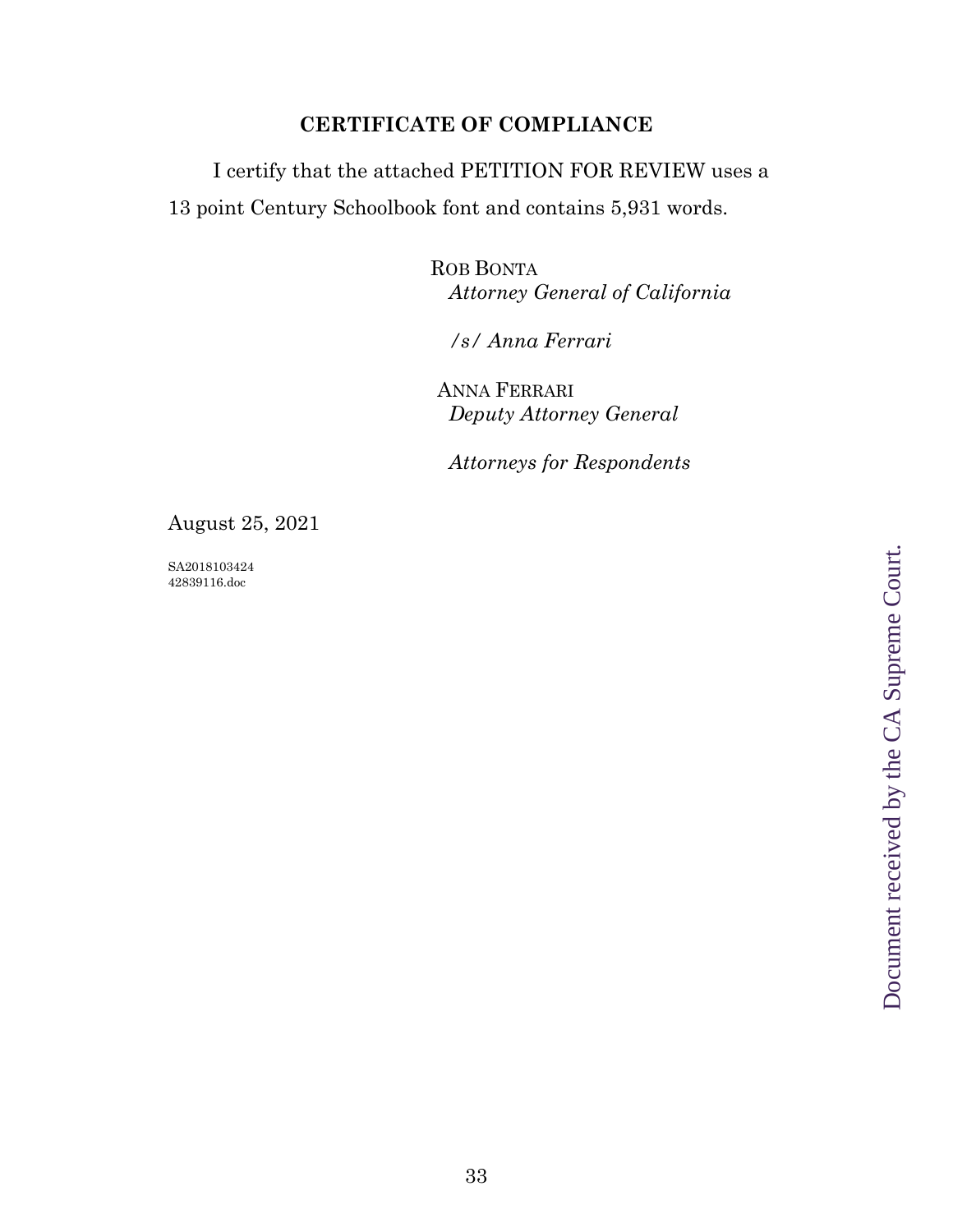# **Exhibit A**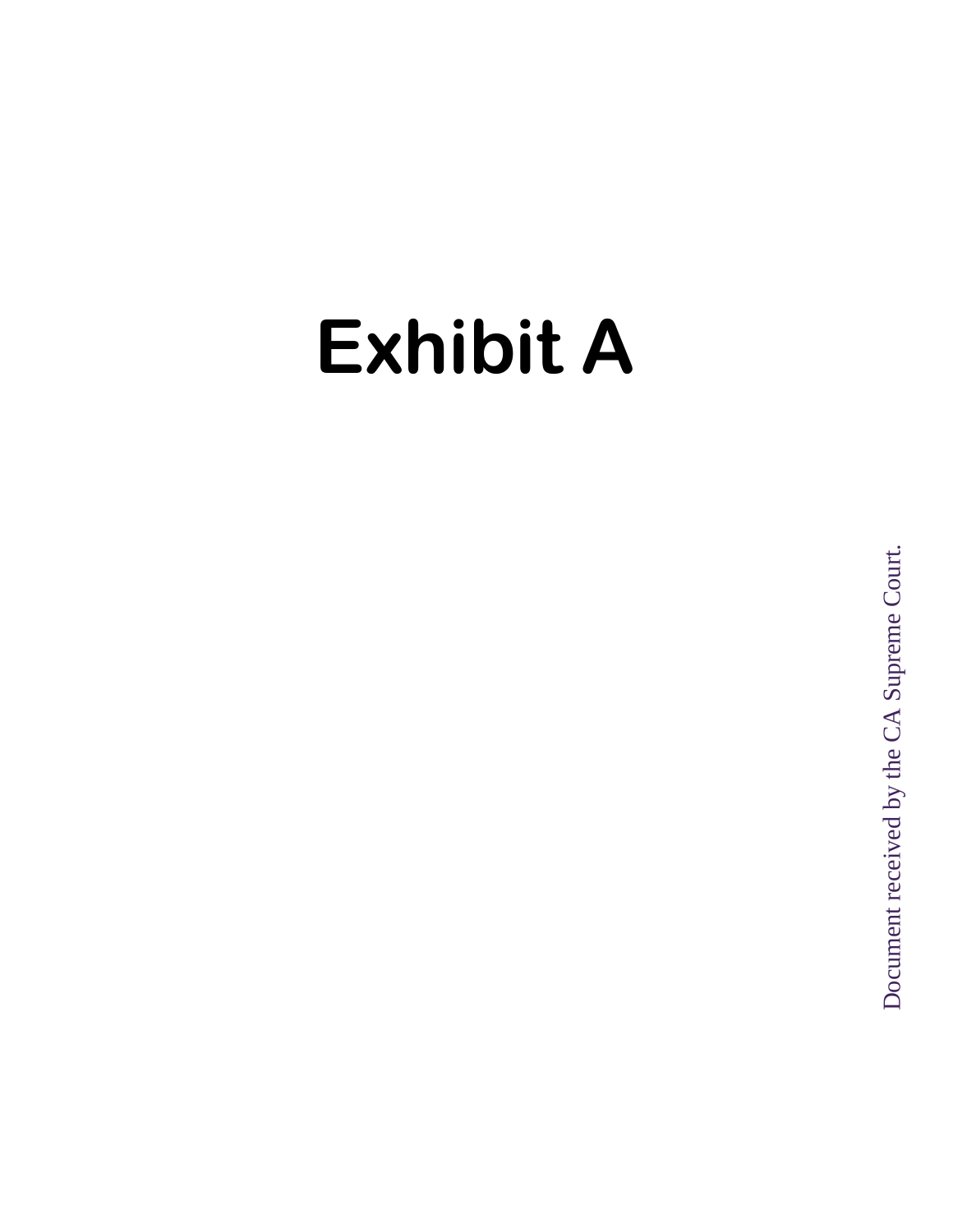Court of Appeal, Third Appellate District Andrea K. Wallin-Rohmann, Clerk Electronically FILED on 7/16/2021 by D. Welton, Deputy Clerk

#### CERTIFIED FOR PUBLICATION

# IN THE COURT OF APPEAL OF THE STATE OF CALIFORNIA THIRD APPELLATE DISTRICT

#### (Sacramento)

----

TAKING OFFENSE,

Plaintiff and Appellant,

v.

STATE OF CALIFORNIA,

Defendant and Respondent.

C088485

(Super. Ct. No. 34-2017- 80002749-CU-WM-GDS) Document received by the CA Supreme Court. Document received by the CA Supreme Court.

APPEAL from a judgment of the Superior Court of Sacramento County, Steven M. Gevercer, Judge. Reversed in part and affirmed in part.

Llewellyn Law Office and David Llewellyn, Jr., for Plaintiff and Appellant.

Rob Bonta, Attorney General, Thomas S. Patterson, Senior Assistant Attorney General, Tamar Pachter and Paul Stein, Supervising Deputy Attorneys General, Anna T. Ferrari, Deputy Attorney General, for Defendant and Respondent.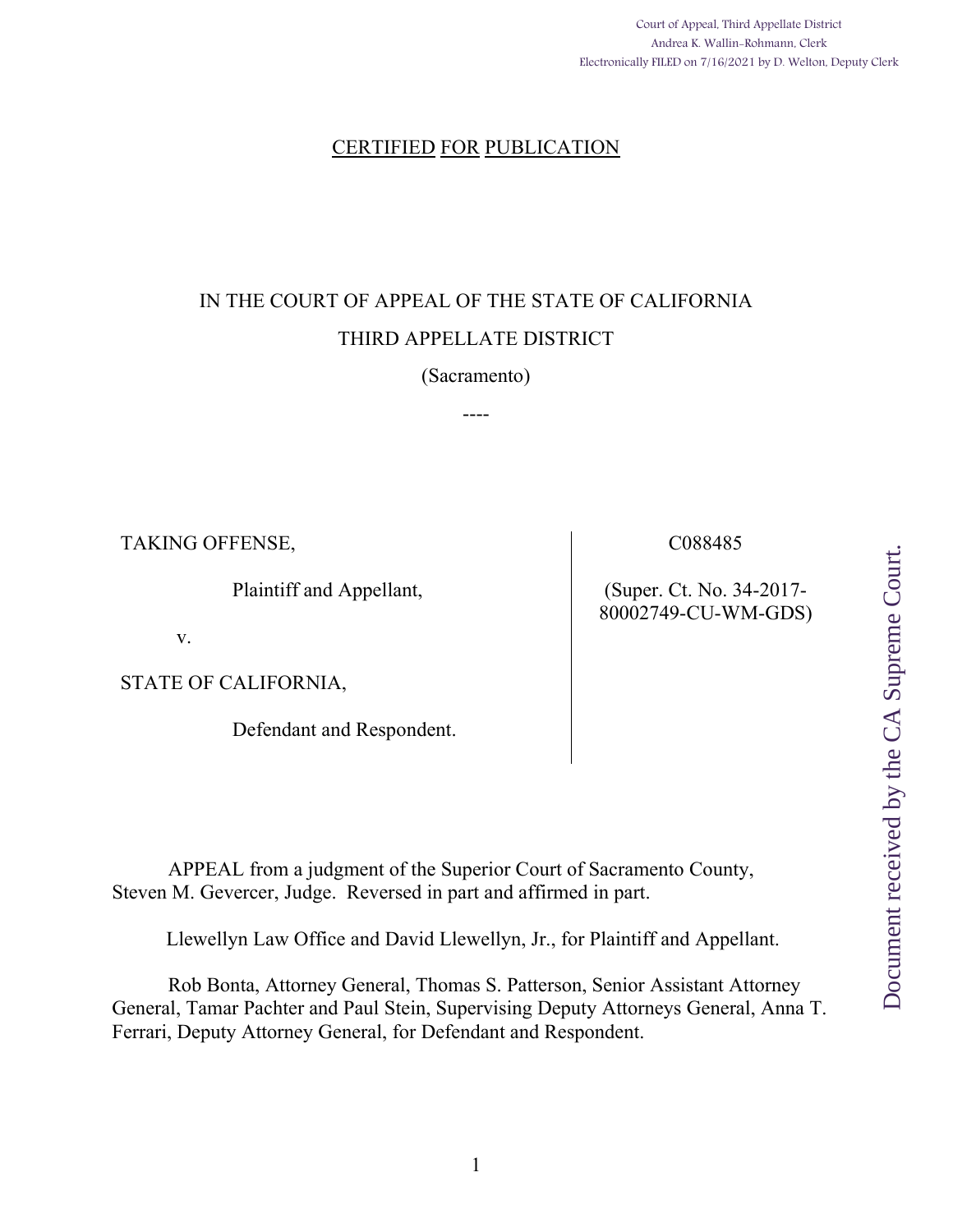In 2017 the California Legislature enacted Senate Bill No. 219 (2017-2018 Reg. Sess.), which added to the Health and Safety Code the Lesbian, Gay, Bisexual, and Transgender (LGBT) Long-Term Care Facility Residents' Bill of Rights. (Stats. 2017, ch. 483, §§ 1-4.) Petitioner Taking Offense, an "unincorporated association which includes at least one California citizen and taxpayer who has paid taxes to the state within the last year," sought a writ of mandate asserting facial challenges to two provisions of Senate Bill No. 219. The first, codified in Health and Safety Code section 1439.51, subdivision (a)(5), prohibits staff members of long-term care facilities from willfully and repeatedly referring to a facility resident by other than the resident's preferred name or pronoun when clearly informed of the name and pronoun.**1** Taking Offense challenges that provision on the bases that it violates staff members' rights to free speech, free exercise of religion, and freedoms of thought and belief, and is vague and overbroad. As we will explain, we agree with Taking Offense that section 1439.51, subdivision (a)(5), to which we refer as the pronoun provision, is a content-based restriction of speech that does not survive strict scrutiny.

The second challenged provision, section 1439.51, subdivision (a)(3), makes it unlawful for long-term care facilities or facility staff to assign, reassign, or refuse to assign rooms, where such decisions are based on gender, other than in accordance with a transgender resident's gender identity, unless at the transgender resident's request. Taking Offense challenges the provision as a violation of non-transgender residents' right to equal protection under the law, contending non-transgender residents are not afforded the same opportunity to request a roommate who does not conform to the resident's gender identity. We disagree that section 1439.51, subdivision (a)(3), to which we refer

**<sup>1</sup>** Further undesignated statutory references are to the Health and Safety Code.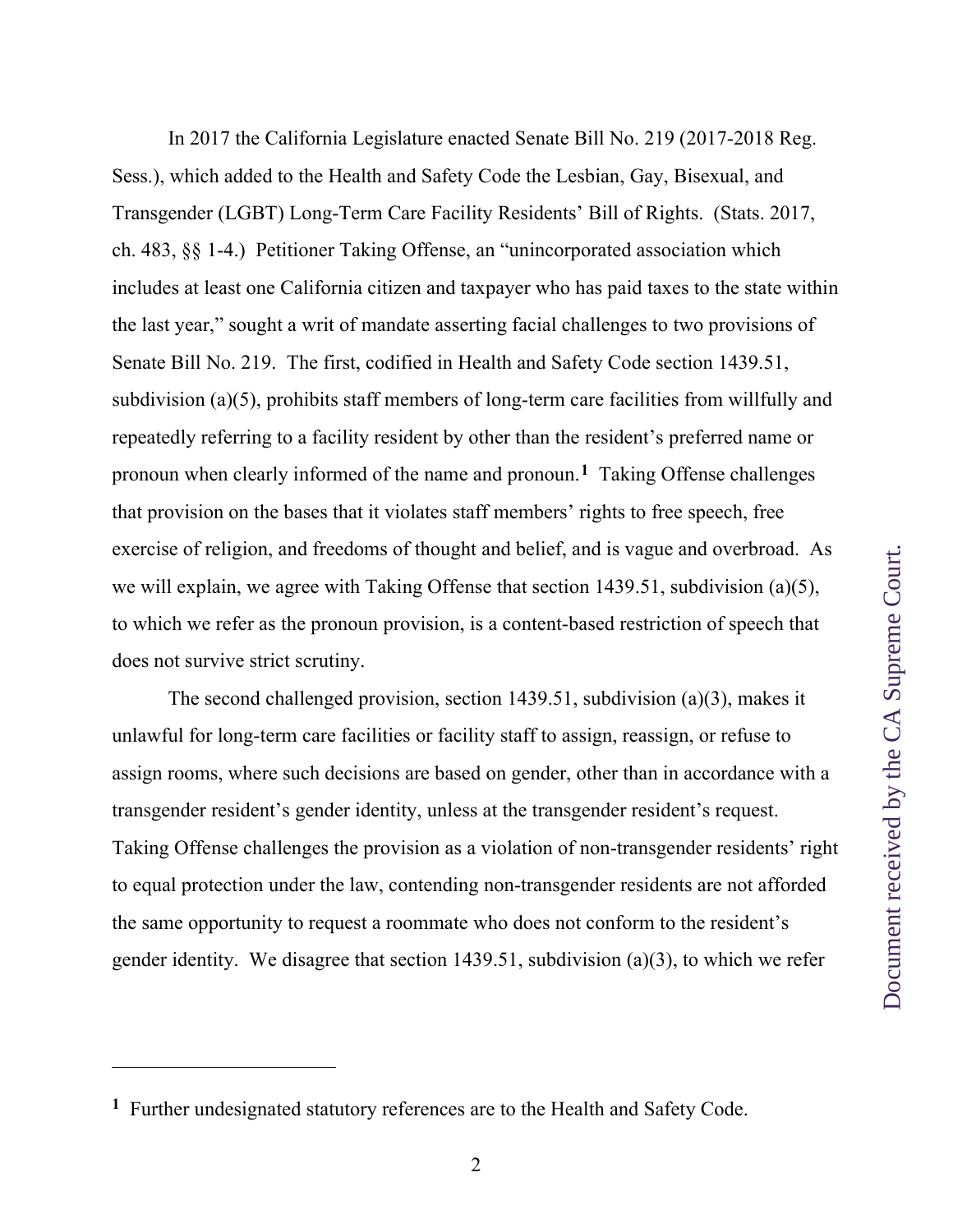as the room assignment provision, creates an unconstitutional gender-based classification and conclude Taking Offense's equal protection argument lacks merit.

# **FACTS AND PROCEEDINGS**

# *Senate Bill No. 219*

Among other provisions, Senate Bill No. 219 added section 1439.51, which provides in relevant part: "(a) Except as provided in subdivision (b), it shall be unlawful for a long-term care facility<sup>[2]</sup> or facility staff to take any of the following actions wholly or partially on the basis of a person's actual or perceived sexual orientation, gender identity, gender expression, or human immunodeficiency virus (HIV) status:  $[\P] \dots [\P]$ (3) Where rooms are assigned by gender, assigning, reassigning, or refusing to assign a room to a transgender resident other than in accordance with the transgender resident's gender identity, unless at the transgender resident's request. [¶] . . . [¶] (5) Willfully and repeatedly fail to use a resident's preferred name or pronouns after being clearly informed of the preferred name or pronouns. [¶] . . . [¶] (b) This section shall not apply

**<sup>2</sup>** "Long-term health care facility" includes facilities listed in Health and Safety Code section 1418 and Welfare and Institutions Code section 9701, subdivision (b). (Health & Saf. Code, § 1439.50, subd. (e).) Health and Safety Code section 1418 defines "longterm health care facility" as any licensed facility to include: skilled nursing facility, intermediate care facility, congregate living health facility, and nursing facility. Welfare and Institutions Code section 9701, subdivision (b) defines "long-term care facility" as "[a]ny nursing or skilled nursing facility, as defined by Section 1250 of the Health and Safety Code," or "[a]ny residential care facility for the elderly as defined in Section 1569.2 of the Health and Safety Code." Finally, Health and Safety Code section 1569.2, subdivision  $(o)(1)$  defines " 'Residential care facility for the elderly' " in part as "a housing arrangement chosen voluntarily by persons 60 years of age or over, or their authorized representative, where varying levels and intensities of care and supervision, protective supervision, personal care, or health-related services are provided, based upon their varying needs, as determined in order to be admitted and to remain in the facility."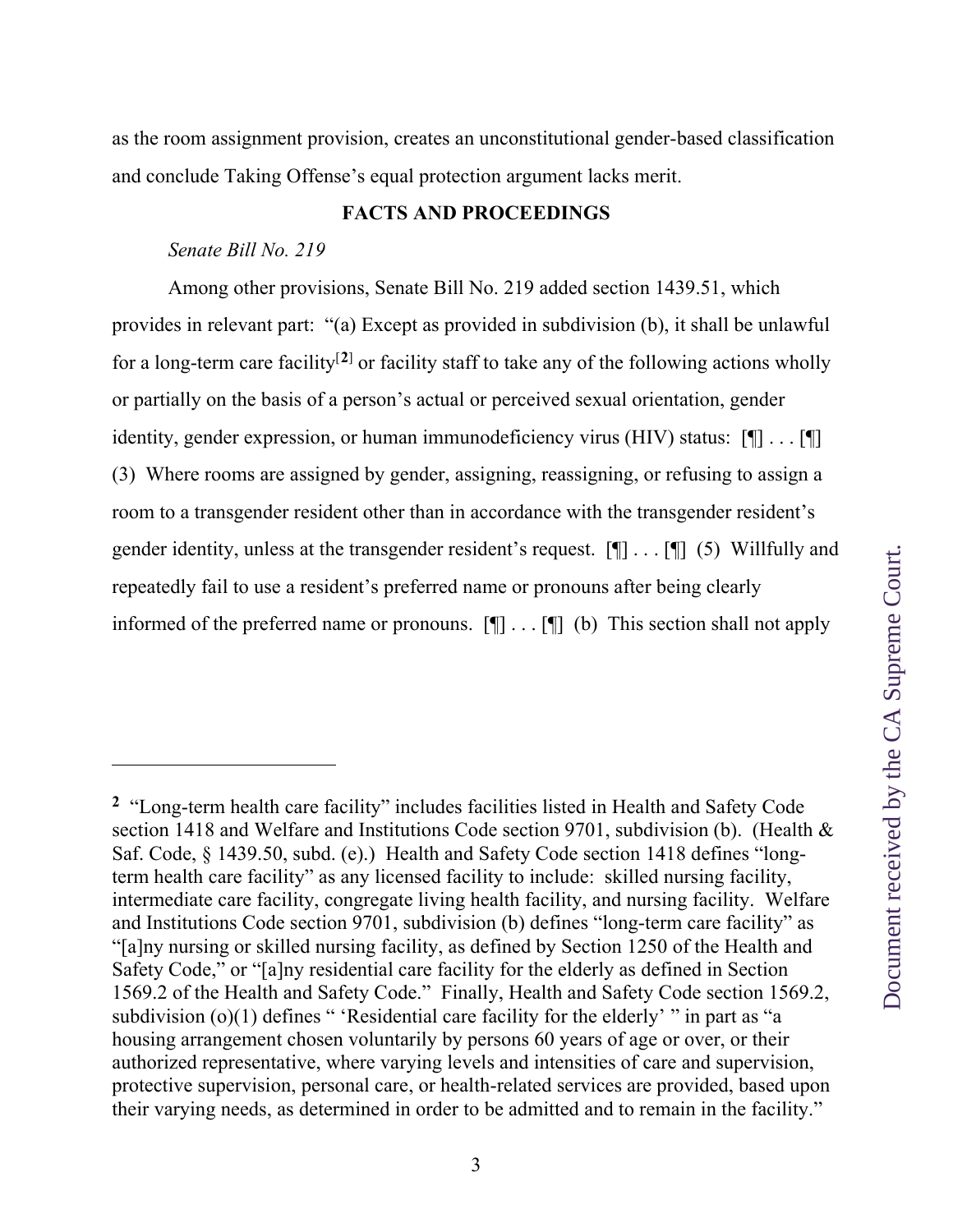to the extent that it is incompatible with any professionally reasonable clinical judgment."**<sup>3</sup>**

 Senate Bill No. 219 also added sections 1439.52 and 1439.54. Section 1439.52 requires long-term care facilities to employ procedures for keeping records of a resident's gender identity, correct name as indicated by the resident, and the resident's preferred pronoun. Section 1439.54 provides: "A violation of this chapter shall be treated as a violation under Chapter 2 (commencing with Section 1250), Chapter 2.4 (commencing with Section 1417), or Chapter 3.2 (commencing with Section 1569)." Section 1290, in turn, provides that willful and repeated violation of section 1439.51, subdivision (a) is a

**<sup>3</sup>** In addition to subdivisions (a)(3) and (a)(5), which are the subject of this opinion, section 1439.51, subdivision (a) also prohibits facilities and staff from taking the following actions wholly or partially based on a resident's actual or perceived sexual orientation, gender identity, gender expression, or HIV status: "(1) Deny admission to a long-term care facility, transfer or refuse to transfer a resident within a facility or to another facility, or discharge or evict a resident from a facility. [¶] (2) Deny a request by residents to share a room.  $[\P] \dots [\P]$  (4) Prohibit a resident from using, or harass a resident who seeks to use or does use, a restroom available to other persons of the same gender identity, regardless of whether the resident is making a gender transition or appears to be gender-nonconforming. Harassment includes, but is not limited to, requiring a resident to show identity documents in order to gain entrance to a restroom available to other persons of the same gender identity.  $[\P]$ ...  $[\P]$  (6) Deny a resident the right to wear or be dressed in clothing, accessories, or cosmetics that are permitted for any other resident. [¶] (7) Restrict a resident's right to associate with other residents or with visitors, including the right to consensual sexual relations, unless the restriction is uniformly applied to all residents in a nondiscriminatory manner. This section does not preclude a facility from banning or restricting sexual relations, as long as the ban or restriction is applied uniformly and in a nondiscriminatory manner. [¶] (8) Deny or restrict medical or nonmedical care that is appropriate to a resident's organs and bodily needs, or provide medical or nonmedical care in a manner that, to a similarly situated reasonable person, unduly demeans the resident's dignity or causes avoidable discomfort."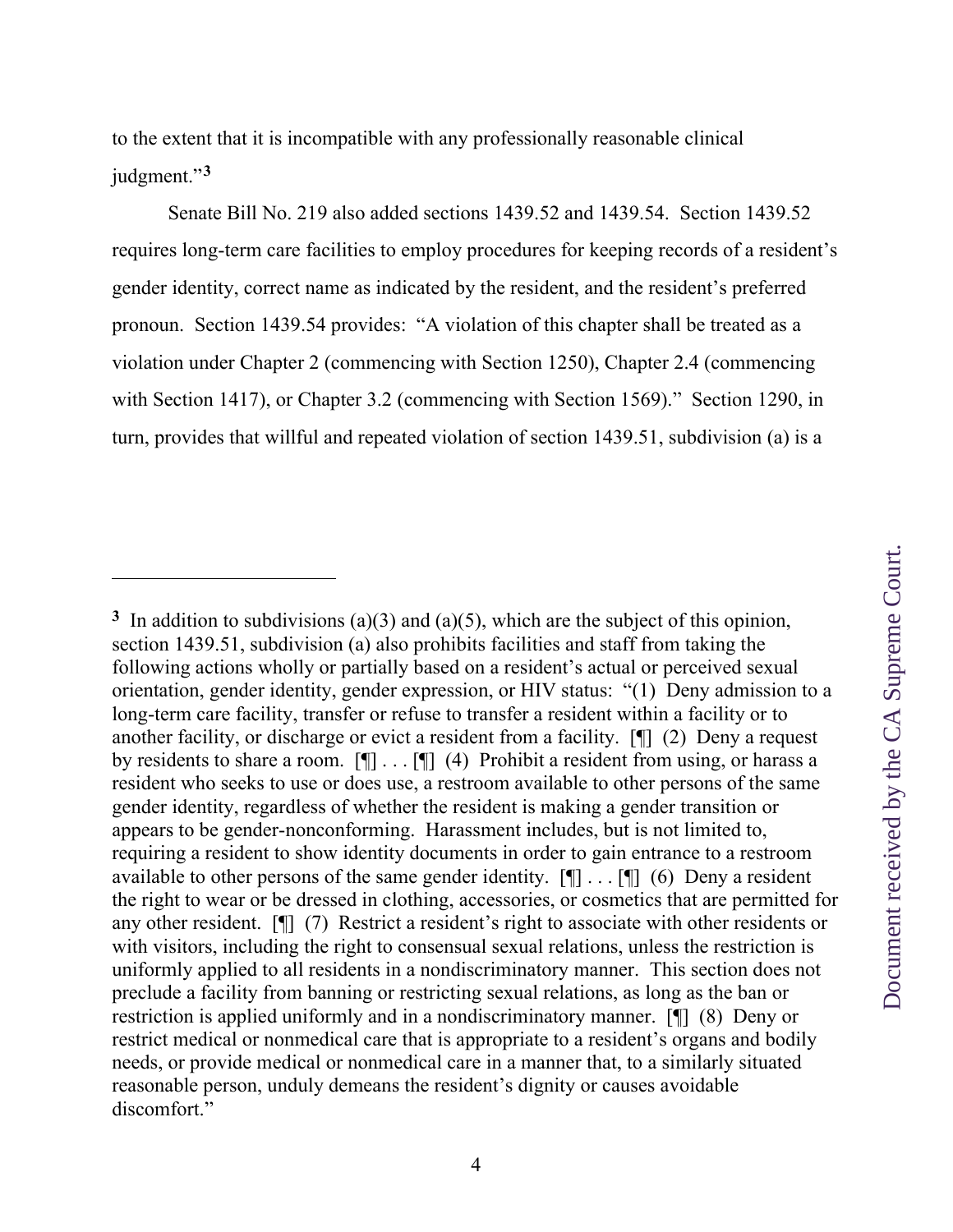misdemeanor punishable by a fine not to exceed \$2,500 or by imprisonment of up to 180 days.**<sup>4</sup>**

### *Procedural History*

 Taking Offense filed a petition for writ of mandate asserting facial challenges to section 1439.51, subdivisions (a)(3) and (a)(5). The petition alleged that subdivision (a)(5), the pronoun provision, (1) is unconstitutionally vague and overbroad, in violation of due process of law; (2) violates the equal protection of laws; and (3) violates First Amendment rights of freedom of expression, thought, religion, conscience, and association. The petition also contended subdivision (a)(3), the room assignment provision, violates the First Amendment right to freedom of association as well as equal protection.

 Following briefing, the trial court issued a tentative ruling denying the petition in its entirety. No party contested the tentative ruling, which became the court's order. Taking Offense timely filed a notice of appeal.

 This case was fully briefed as of August 20, 2020. It was ordered to calendar in March 2021 and argued on May 18, 2021.

### **DISCUSSION**

### I

### *Standard of Review*

"We begin by recognizing the 'strong presumption of the constitutionality of an act of the Legislature.' [Citation.] ' "In considering the constitutionality of a legislative

**<sup>4</sup>** Section 1290 provides a non-exclusive list of factors for the court to consider when determining punishment: "(1) Whether the violation exposed the patient to the risk of death or serious physical harm. [¶] (2) Whether the violation had a direct or immediate relationship to the health, safety, or security of the patient. [¶] (3) Evidence, if any, of willfulness. [1] (4) The number of repeated violations. [1] (5) The presence or absence of good faith efforts by the defendant to prevent the violation." (*Id*., subd. (c).)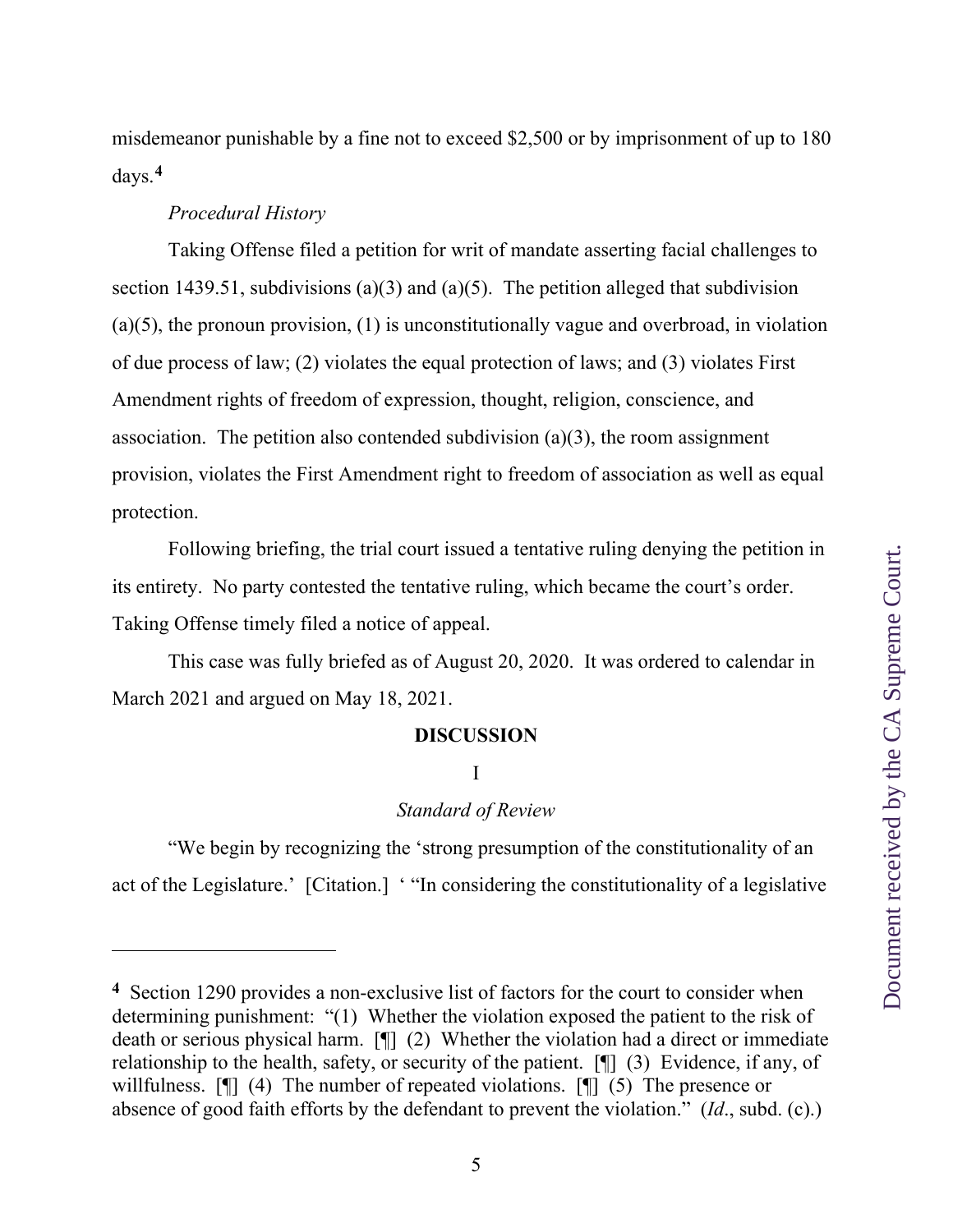act we presume its validity, resolving all doubts in favor of the Act. Unless conflict with a provision of the state or federal Constitution is clear and unquestionable, we must uphold the Act." ' [Citation.] '[M]ere doubt by the judicial branch of the government as to the validity of a statute will not afford a sufficient reason for a judicial declaration of its invalidity, but . . . statutes must be upheld as constitutional unless their invalidity *clearly*, *positively*, *and unmistakably appears*.' [Citation.] These principles govern a challenge to the facial validity of a statute. [Citation.]" (*City of San Diego v. Boggess* (2013) 216 Cal.App.4th 1494, 1503-1504.)

"The constitutionality of a statute is a question of law, which we review de novo. [Citations.]" (*Vergara v. State of California* (2016) 246 Cal.App.4th 619, 642.) Taking Offense brings facial challenges to section 1439.51, subdivisions (a)(3) and (a)(5), which has been subject to different standards of review by our Supreme Court. "Under the strictest test, the statute must be upheld unless the party establishes the statute ' "inevitably pose[s] a present total and fatal conflict with applicable constitutional prohibitions." ' [Citation.] Under the more lenient standard, a party must establish the statute conflicts with constitutional principles ' "in the generality or great majority of cases." ' [Citation.] Under either test, the plaintiff has a heavy burden to show the statute is unconstitutional in all or most cases, and ' "cannot prevail by suggesting that in some future hypothetical situation constitutional problems may possibly arise as to the particular application of the statute." ' " (*Coffman Specialties, Inc. v. Department of Transportation* (2009) 176 Cal.App.4th 1135, 1145.)

#### II

# *First Amendment Challenge to Section 1439.51, Subdivision (a)(5)*

Taking Offense first challenges the pronoun provision on the basis that it is a content- and viewpoint-based restriction on speech that cannot survive strict scrutiny. Taking Offense raises multiple other contentions, including that the provision is: (1) a prior restraint on speech; (2) a violation of the freedom of thought, comparing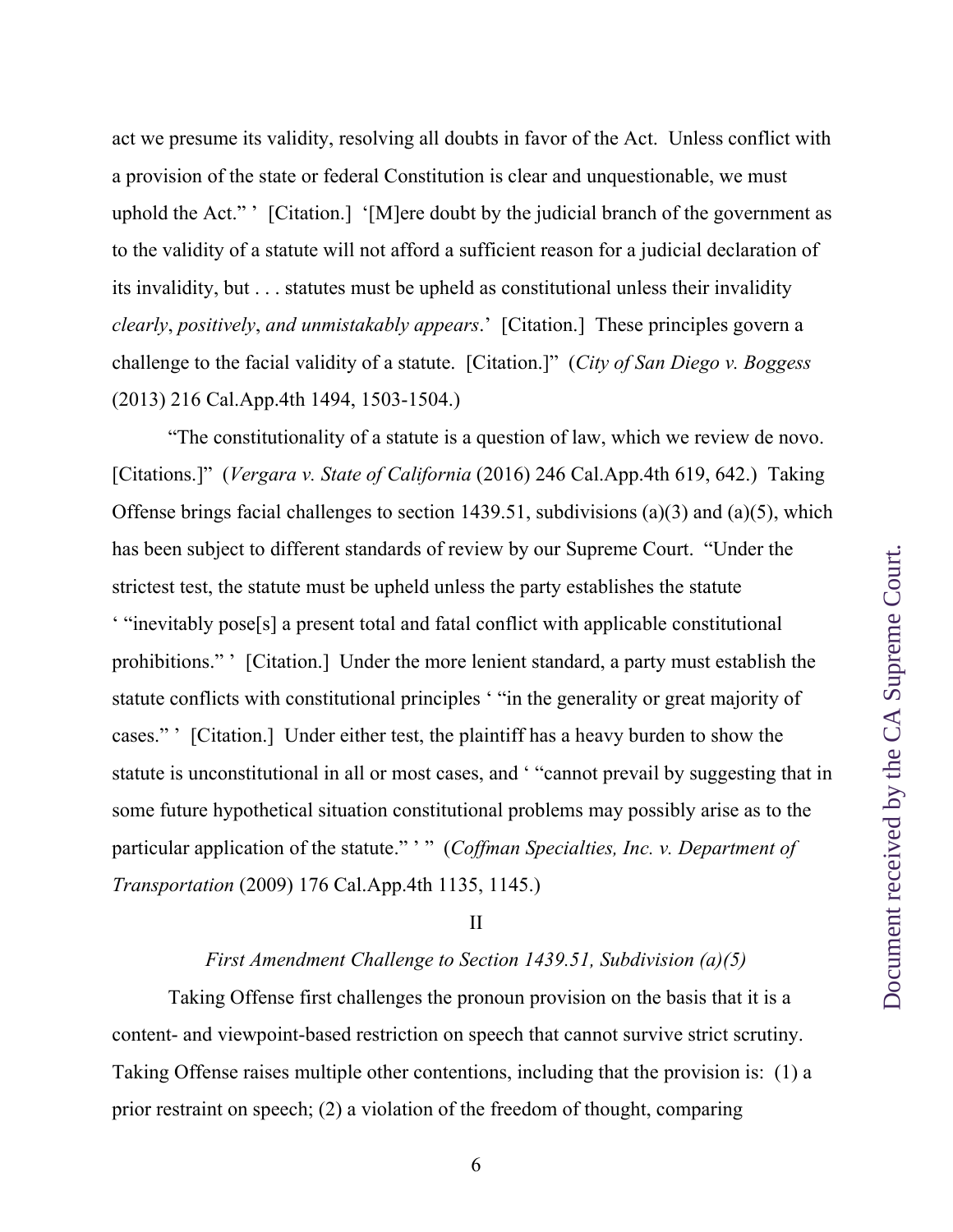transgender residents of long-term care facilities to "kings and masters over the rest of the people" and employees of long-term care facilities to "their virtual subjects and slaves"; (3) a violation of the freedom of "conscience, religion and belief"; and (4) a violation of the right to free exercise of religion.

 As we will explain, we agree that the pronoun provision is a content-based restriction on speech. The law compels long-term care facility staff to alter the message they would prefer to convey, either by hosting a message as required by the resident or by refraining from using pronouns at all. We are required to apply strict scrutiny to the law by the high court's decision in *Reed v. Town of Gilbert* (2015) 576 U.S. 155 at page 163 (*Reed*). As we discuss at greater length *post*, we recognize the State has a compelling interest in eliminating discrimination against residents of long-term care facilities. However, we conclude the pronoun provision is not narrowly tailored to achieve a compelling government objective because it burdens speech more than is required to achieve the State's compelling objective. Accordingly, the provision does not survive strict scrutiny.

### A. *First Amendment Principles*

The First Amendment to the United States Constitution states: "Congress shall make no law . . . abridging the freedom of speech . . . ." This fundamental right to free speech applies to the states through the Fourteenth Amendment's due process clause. (*Gitlow v. New York* (1925) 268 U.S. 652, 666.) Similarly, article I, section 2, subdivision (a) of the California Constitution provides: "Every person may freely speak, write and publish his or her sentiments on all subjects, being responsible for the abuse of this right. A law may not restrain or abridge liberty of speech or press." Article I's free speech clause enjoys existence and force independent of the First Amendment to the federal Constitution. (*Gerawan Farming, Inc. v. Lyons* (2000) 24 Cal.4th 468, 489.)

A person's right to speak freely prohibits the government from compelling adoption of a government message and protects the right of citizens to refrain from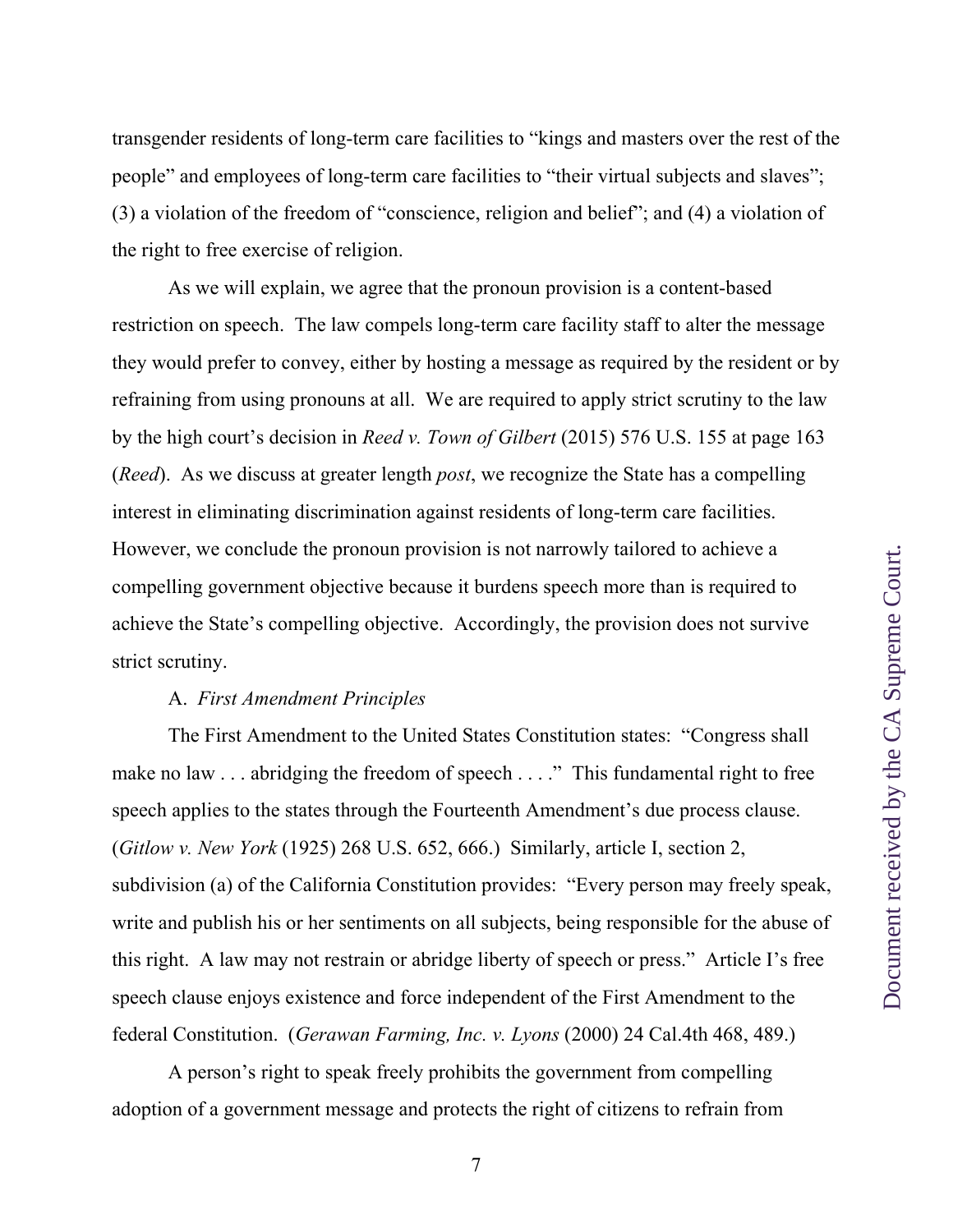speaking. (See *West Virginia State Board of Education v. Barnette* (1943) 319 U.S. 624, 642 (*Barnette*) [state may not compel students to recite pledge of allegiance and salute the flag]; *Wooley v. Maynard* (1977) 430 U.S. 705, 715 (*Wooley*) [state may not compel motorists to display New Hampshire's state motto of "Live Free or Die" on license plates].) The government is also limited in its ability to compel a speaker to accommodate another speaker's message. (See *Miami Herald Pub. Co., Div. of Knight Newspapers, Inc. v. Tornillo* (1974) 418 U.S. 241, 258 (*Tornillo*) [government cannot require newspaper to publish political candidate's responses to critiques from the paper]; *Hurley v. Irish-American Gay, Lesbian & Bisexual Group of Boston, Inc.* (1995) 515 U.S. 557, 581 [state may not compel private parade organizer to include a group in a parade where the organizer did not want to project the group's message].)

Generally, the free speech clause protects a wide variety of speech a listener may find offensive, including insulting speech based on race, national origin, or religious beliefs. (See, e.g., *Brandenburg v. Ohio* (1969) 395 U.S. 444, 448-449; *Cantwell v. Connecticut* (1940) 310 U.S. 296, 308; *Saxe v. State College Area Sch. Dist.* (3d Cir. 2001) 240 F.3d 200, 206.) Our Supreme Court has observed, "[s]urely the State has no right to cleanse public debate to the point where it is grammatically palatable to the most squeamish among us." (*Cohen v. California* (1971) 403 U.S. 15, 25.) " '[I]nsults may contain a point of view that the speaker is entitled to express and his audience to hear. "Strong and effective extemporaneous rhetoric cannot be nicely channeled in purely dulcet phrases." ' [Citations.]" (*Aguilar v. Avis Rent A Car System, Inc.* (1999) 21 Cal.4th 121, 152 (conc. opn. of Werdeger, J.) (*Aguilar*).)

But despite the broad language of the First Amendment and the free speech clause of the California Constitution, it is a "long established" and "fundamental principle" that "the freedom of speech . . . does not confer an absolute right to speak or publish, without responsibility, whatever one may choose, or an unrestricted and unbridled license that gives immunity for every possible use of language." (*Gitlow v. New York*, *supra*, 268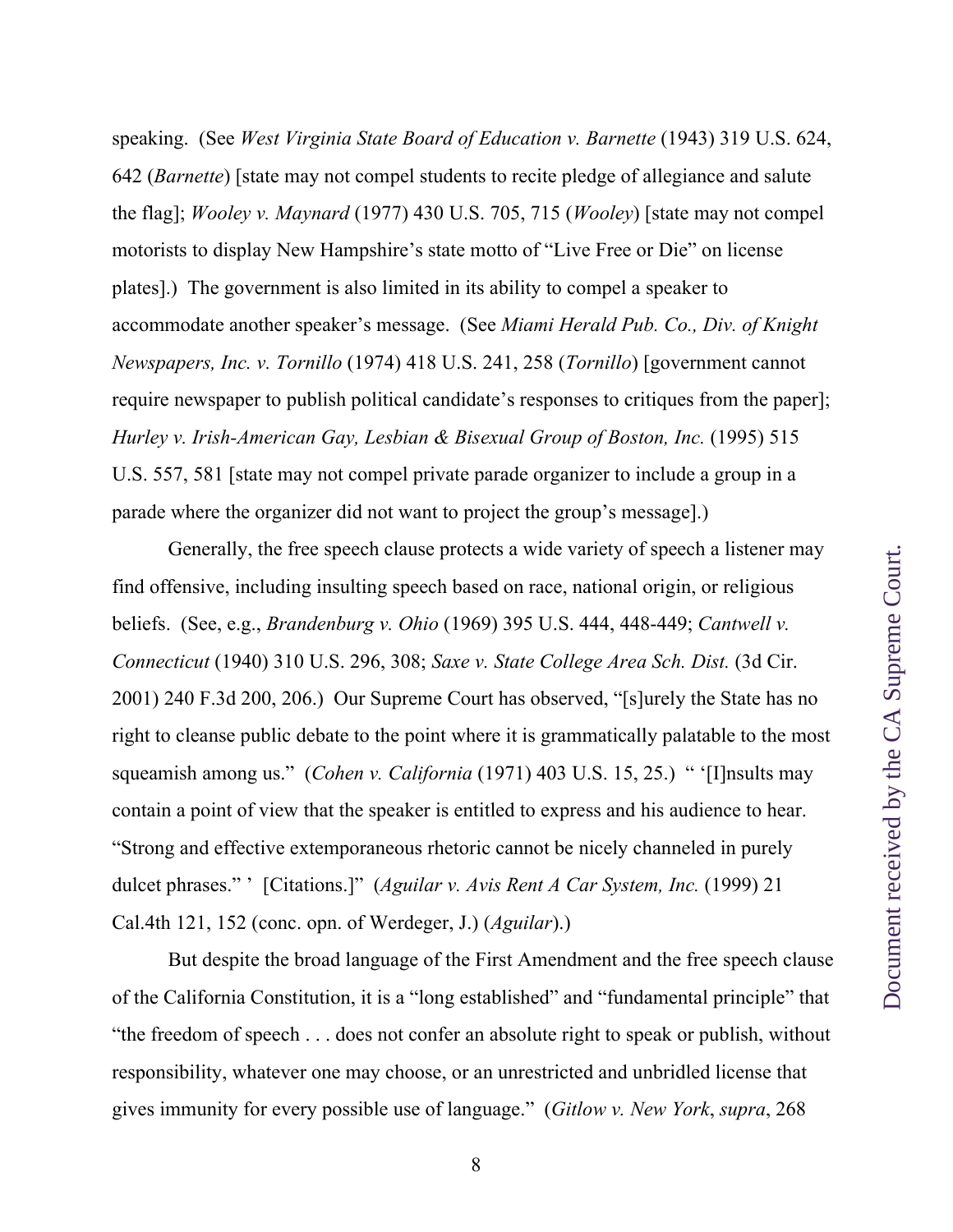U.S. at p. 666 [collecting cases].) "From 1791 to the present, . . . our society, like other free but civilized societies, has permitted restrictions upon the content of speech in a few limited areas, which are 'of such slight social value as a step to truth that any benefit that may be derived from them is clearly outweighed by the social interest in order and morality.' [Citation.]" (*R.A.V. v. City of St. Paul* (1992) 505 U.S. 377, 382-383 (*R.A.V.*) [recognizing historic and traditional categories familiar to the bar, including obscenity, defamation, and "fighting words"].)

Our Supreme Court has similarly recognized that the government is entitled to regulate speech in a variety of contexts. (See *Aguilar*, *supra*, 21 Cal.4th at p. 134.) In *Aguilar* the court recognized many crimes (such as soliciting a bribe, perjury, making a terrorist threat) and civil wrongs (including slander and intentional infliction of emotional distress) consist solely of spoken words. *(Ibid.)* The court continued, "[a] statute that is otherwise valid, and is not aimed at protected expression, does not conflict with the First Amendment simply because the statute can be violated by the use of spoken words or other expressive activity. [Citation.]" (*Ibid.*)

Interpreting the high court's decisions, the *Aguilar* court held civil liability for "harassing speech that is sufficiently severe or pervasive to constitute employment discrimination" under the California Fair Employment and Housing Act (FEHA) (Gov. Code, § 12900 et seq.) does not run afoul of the First Amendment. (*Aguilar*, *supra*, 21 Cal.4th at p. 137; see also *R.A.V.*, *supra*, 505 U.S. at p. 389; *Harris v. Forklift Systems, Inc.* (1993) 510 U.S. 17, 21 (*Harris*); Fallon, *Sexual Harassment, Content Neutrality, and the First Amendment Dog That Didn't Bark,* 1994 Sup.Ct.Rev. 1, 12.) However, in the context of hostile work environment claims under Title VII of the Civil Rights Act of 1964,**5** the high court has held that mere utterance of an ethnic or racial epithet

**<sup>5</sup>** Title VII makes it "an unlawful employment practice for an employer [¶] (1) [t]o discriminate against any individual with respect to his compensation, terms, conditions,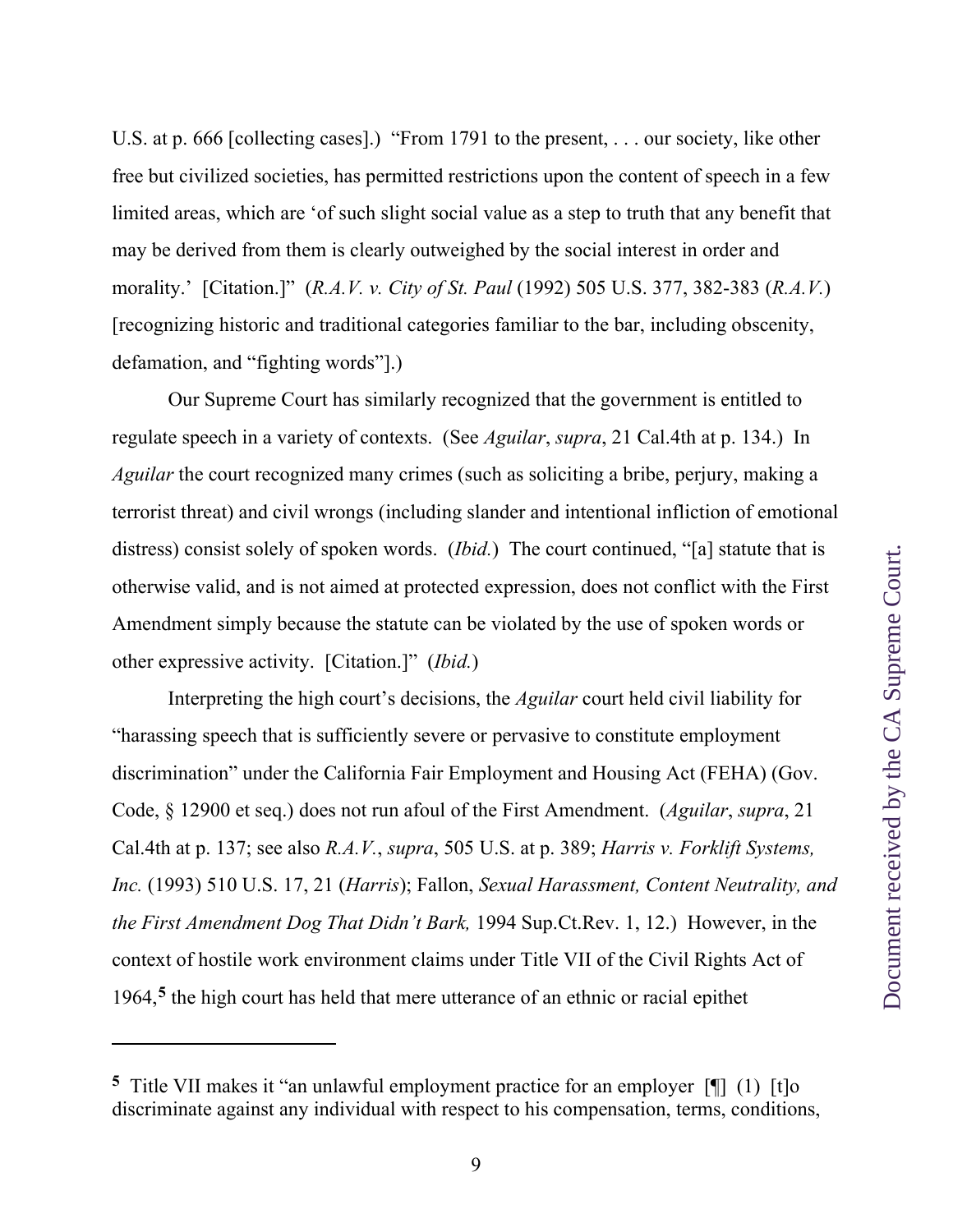engendering offensive feelings is insufficient to establish a claim. (*Meritor Savings Bank v. Vinson* (1986) 477 U.S. 57, 67; *Harris*, at p. 21 [conduct not sufficiently severe or pervasive to create objectively hostile work environment is beyond Title VII's purview].)

The pronoun provision at issue here tests the limits of the government's authority to restrict pure speech that, while *potentially* offensive or harassing to the listener, does not *necessarily* create a hostile environment. As the Third Circuit Court of Appeals has recognized, " '[w]here pure expression is involved,' anti-discrimination law 'steers into the territory of the First Amendment.' " (*Saxe v. State College Area Sch. Dist.*, *supra*, 240 F.3d at p. 206.)

# B. *Content-Based Restrictions On Speech*

The Supreme Court has recognized varying levels of scrutiny to balance individuals' right of free speech against the government's interest in regulating speech. Content-based laws are presumptively unconstitutional and are subject to strict scrutiny. (*Reed*, *supra*, 576 U.S. at p. 163; *Nat'l Inst. of Family & Life Advocates v. Becerra* (2018) \_\_ U.S. \_\_ [138 S.Ct. 2361, 2371] (*Family and Life Advocates*); *R.A.V.*, *supra*, 505 U.S. at p. 382.) A law is content based if it "targets speech based on its communicative content" and "applies to particular speech because of the topic discussed or the idea or message expressed." (*Reed*, at p. 163 [the government " 'has no power to restrict expression because of its message, its ideas, its subject matter, or its content' "].) If "a regulation of speech 'on its face' draws distinctions based on the message a speaker conveys," the law is content based. (*Ibid.*) Similarly, a law is content based if it "require[s] 'enforcement authorities' to 'examine the content of the message that is conveyed to determine whether' a violation [of the law] has occurred" (*McCullen v.* 

or privileges of employment, because of such individual's race, color, religion, sex, or national origin." (42 U.S.C. § 2000e-2, subd. (a)(1).)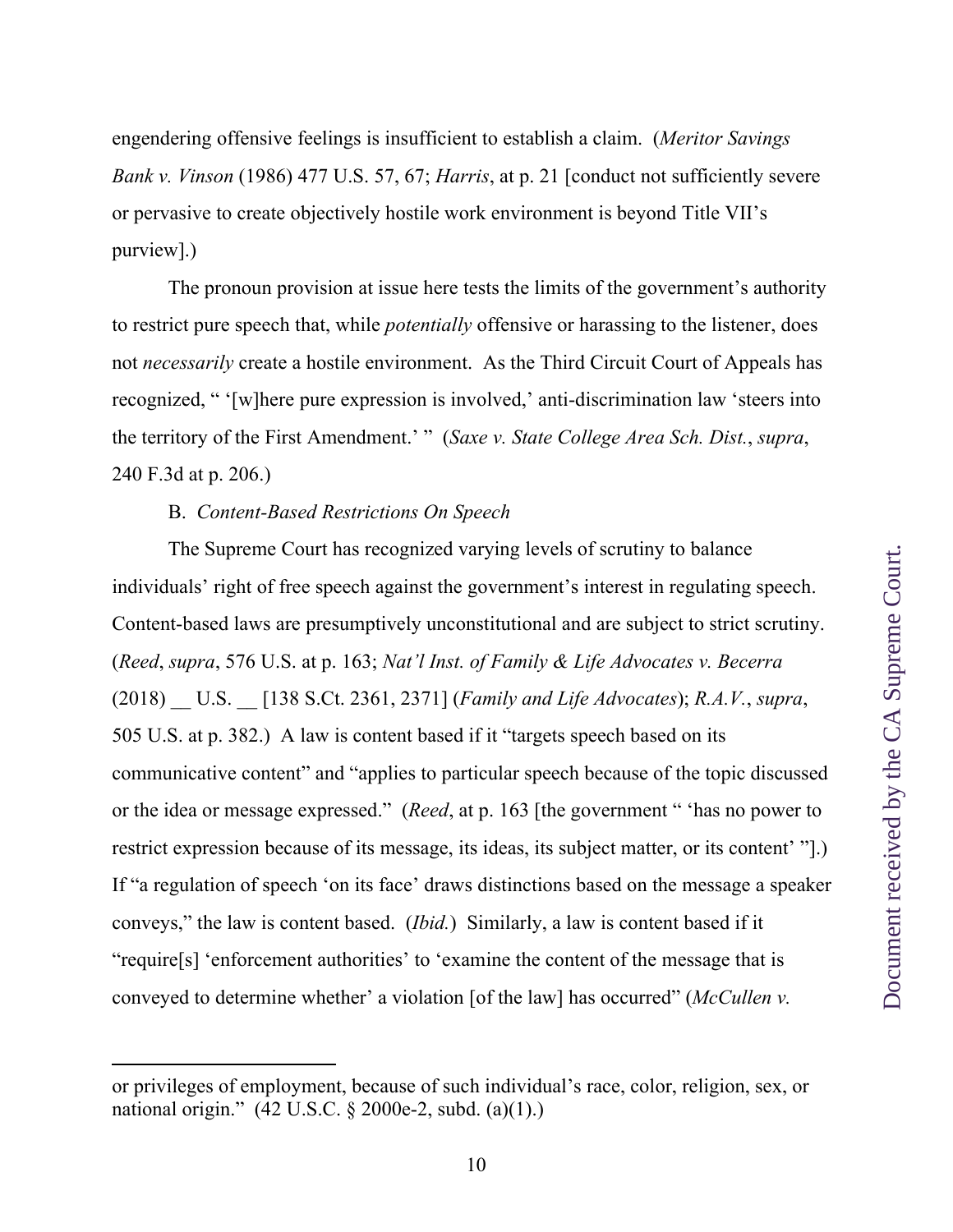*Coakley* (2014) 573 U.S. 464, 479 (*McCullen*)), or if it "suppresses expression out of concern for its likely communicative impact" (*United States v. Eichman* (1990) 496 U.S. 310, 317). To survive strict scrutiny, the law must be narrowly tailored to serve compelling state interests. (*Family and Life Advocates*, *supra*, U.S. at p. [138 S.Ct.] at p. 2371].)

The Attorney General argues the pronoun provision is content neutral (as opposed to content based). Content-neutral laws are subject to intermediate scrutiny, which requires that the law is narrowly tailored to serve a significant governmental interest and leaves open ample alternative avenues for communication. (*Ward v. Rock Against Racism* (1989) 491 U.S. 781, 791; *Los Angeles Alliance for Survival v. City of Los Angeles* (2000) 22 Cal.4th 352, 364.) The Attorney General presents several arguments in support of this assertion, none of which persuade.

First, the Attorney General contends the Legislature had a benign motive in enacting the provision, and the law applies equally to all long-term care facility residents of any sexual orientation, gender identity, gender expression, or HIV status. He quotes the high court's opinion in *Ward v. Rock Against Racism*, *supra*, 491 U.S. at page 791, which stated the " 'principal inquiry' in assessing whether a restriction is content-based 'is whether the government has adopted a regulation of speech because of [agreement or] disagreement with the message it conveys.' " But the high court clarified *Ward* in *Reed*, concluding that our initial inquiry is properly whether the law is facially content based, rather than whether the government had a benign motive or whether the law applies equally to all residents. (See *Reed*, *supra*, 576 U.S. at pp. 165-166.) Indeed, the *Reed* court referred to the determination of whether the law is content neutral on its face as the "crucial first step" in the content-neutrality analysis. (*Id*. at p. 165.) The court recognized: "A law that is content-based on its face is subject to strict scrutiny regardless of the government's benign motive, content-neutral justification, or lack of 'animus toward the ideas contained' in the regulated speech. [Citation.]" (*Ibid*.) The court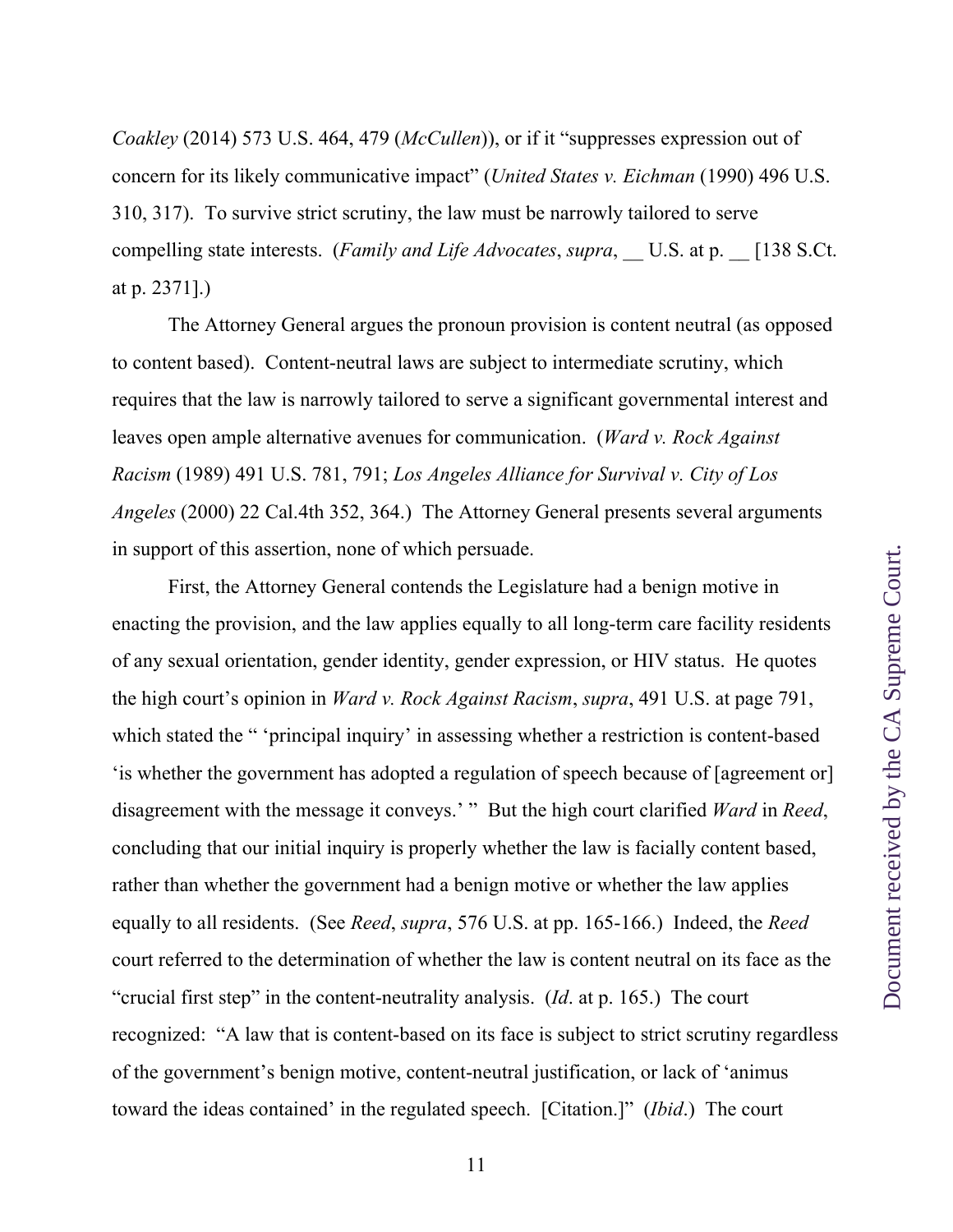continued: "In other words, an innocuous justification cannot transform a facially content-based law into one that is content neutral." (*Id.* at p. 166.) Accordingly, only when the law is facially content neutral may we look to governmental motive, "including" whether the government had regulated speech 'because of disagreement' with its message, and whether the regulation was ' "justified without reference to the content of the speech." ' [Citation.]" (*Id.* at p. 167.)

Applying *Reed*, the pronoun provision is content based on its face because it draws a distinction between what is and what is not permissible based on the content of what is said. (See *Reed*, *supra*, 576 U.S. at p. 164.) If an employee's speech repeatedly and willfully misgenders<sup>6</sup> a long-term care facility resident, the speech is criminalized. If an employee's speech does not misgender a resident, or if the employee misgenders the resident only once or unintentionally, the speech is not criminalized. To determine whether an employee has violated the pronoun provision, an enforcement authority must analyze the content of the speech (*McCullen*, *supra*, 573 U.S. at p. 479 [law is content based where it requires enforcing authority to analyze the content of the speech]) and determine whether the content of the speech runs afoul of the law. Moreover, the Legislature's purpose in enacting the law was to prohibit staff from willfully and repeatedly misgendering a resident due to the harassing, discriminatory, or insulting nature of that speech; in other words, its communicative effect. (See, e.g., *Family and Life Advocates, supra,* U.S. at p. [138 S.Ct. at p. 2371] [requiring health care providers to inform women how to obtain state-subsidized abortions plainly alters the content of their speech].)

**<sup>6</sup>** "Misgender" refers to the systematic misuse of one's preferred pronouns by another. (Clawson, *I Now Pronoun-ce You: A Proposal For Pronoun Protections for Transgender People* (2019) 124 Penn. St. L.Rev. 247, 255.)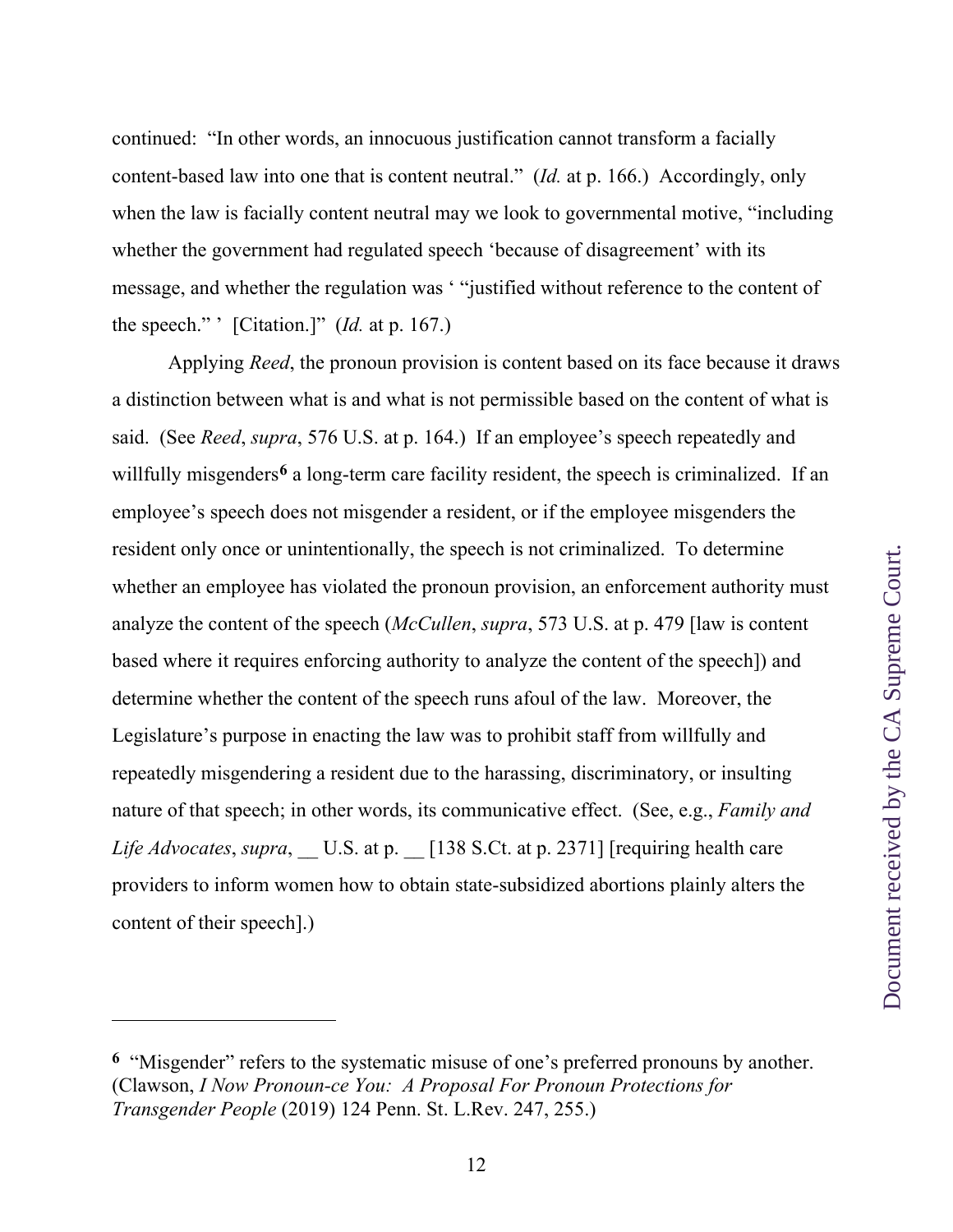Second, the Attorney General argues the law is content neutral because it does not dictate speech; employees remain free to avoid using the pronouns at issue entirely. We agree the pronoun provision does not compel speech in the same way that the government compelled students to recite the pledge of allegiance and salute the American flag in *Barnette*, *supra*, 319 U.S. at page 642. There, the court concluded that "the compulsory flag salute and pledge requires affirmation of a belief and an attitude of mind" and would authorize public authorities to compel an individual to "utter what is not in his mind." (*Id.* at pp. 633, 634.) The facts here are also distinct from those in *Wooley*, *supra*, 430 U.S. at page 707, in which the high court concluded the State of New Hampshire could not require citizens to display the state motto on their vehicles' license plates. The court recognized the license plate requirement " 'invades the sphere of intellect and spirit which it is the purpose of the First Amendment to our Constitution to reserve from all official control.' " (*Id.* at p. 715, quoting *Barnette*, *supra*, 319 U.S. at p. 642.) The court held the government's interest in identifying vehicles could be accomplished by less drastic means, and "where the State's interest is to disseminate an ideology, no matter how acceptable to some, such interest cannot outweigh an individual's First Amendment right to avoid becoming the courier for such message." (*Wooley,* at p. 717.) Here, in clear contrast to *Barnette* and *Wooley*, staff of long-term care facilities remain free to not use pronouns at all, and are not compelled to voice support for a government message.

However, "the First Amendment against state action includes both the right to speak freely and the right to refrain from speaking at all." (*Wooley*, *supra*, 430 U.S. at p. 714.) For purposes of the First Amendment, there is no difference between a law compelling an employee to utter a resident's preferred pronoun and prohibiting an employee from uttering a pronoun the resident does not prefer. (See *Gerawan Farming, Inc. v. Lyons*, *supra*, 24 Cal.4th at pp. 487-488 [right to free speech put at risk by prohibiting a speaker from saying what he would otherwise say]; *Riley v. National Federation of Blind, Inc.* (1988) 487 U.S. 781, 796-797 [no difference of constitutional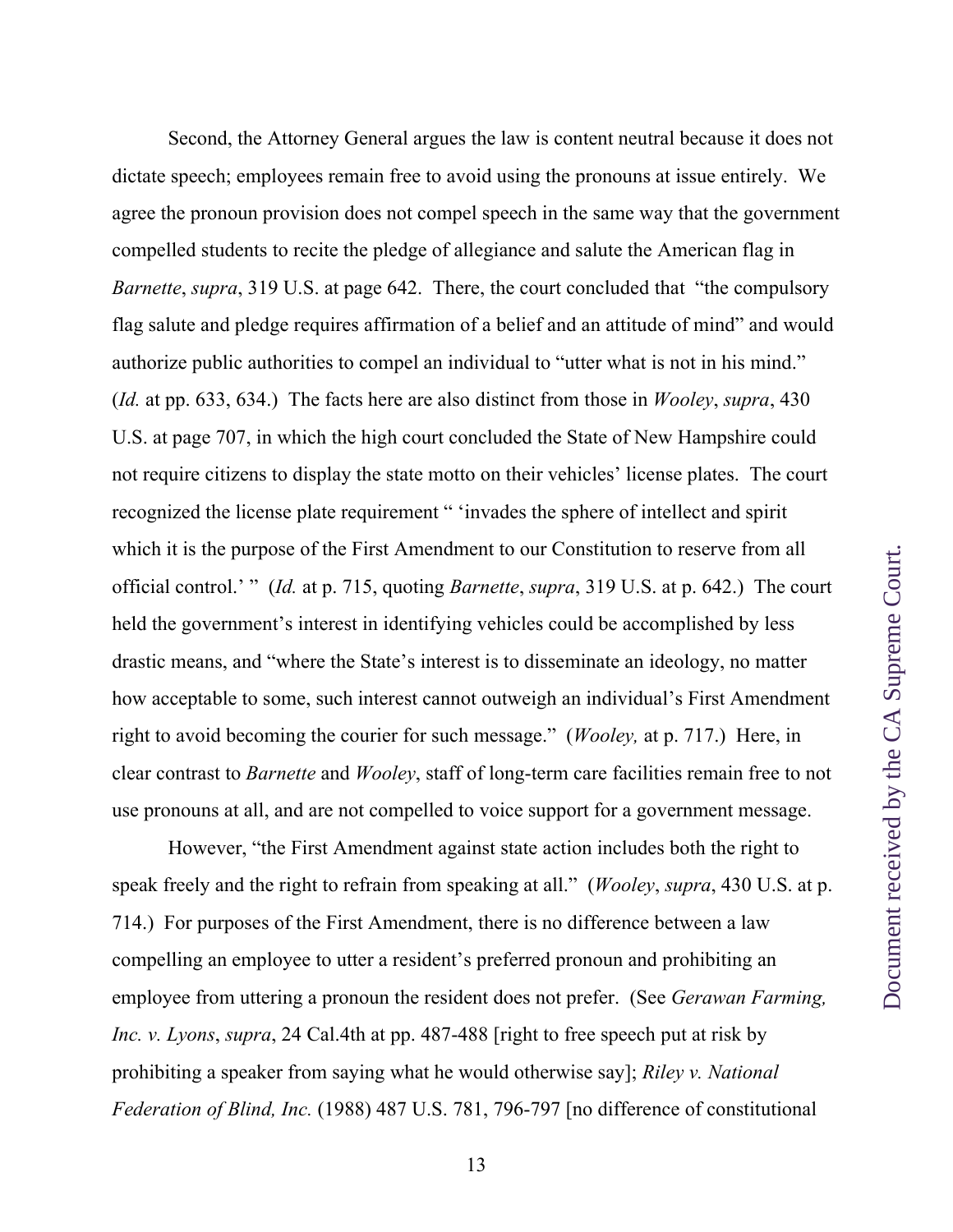significance between compelled speech and compelled silence]; *Turner Broadcasting System, Inc. v. FCC* (1994) 512 U.S. 622, 641.) Accordingly, we disagree with the Attorney General that the restriction on speech here is content neutral simply because employees may refrain from using pronouns altogether to avoid misgendering.

Third, the Attorney General argues the restriction on speech is derived from the individual resident, not the state, and therefore the statute does not reflect a state preference regarding what language is used. This line of reasoning was rejected in *Tornillo*, *supra*, 418 U.S. at page 258, in which the high court recognized that compelling a newspaper to print the message of a political candidate who had been criticized by the newspaper infringed on the newspaper editors' right to express their preferred message. Similarly, here, the issue is not whether the government is expressly telling employees what they must say, but rather that the government is compelling employees to give voice to the resident's preferred pronoun where that pronoun expressly contradicts the message the employee would prefer to voice.

Fourth and finally, the Attorney General contends the restriction on speech is content neutral because pronouns are merely stand-ins for nouns and are not ideological messages. But the Legislature understood the importance of pronouns' content and, thereby, their *meaning*, in this context, to the point that it passed a law criminalizing misgendering transgender residents of long-term care facilities. We recognize that misgendering may be disrespectful, discourteous, and insulting, and used as an inartful way to express an ideological disagreement with another person's expressed gender identity. But the First Amendment does not protect only speech that inoffensively and artfully articulates a person's point of view. At the very least, willful refusal to refer to transgender persons by their preferred pronouns conveys general disagreement with the concept that a person's gender identity may be different from the sex the person was assigned at birth. Consistent with the Legislature's findings in enacting section 1439.51, we conclude misgendering does indeed convey an ideological message.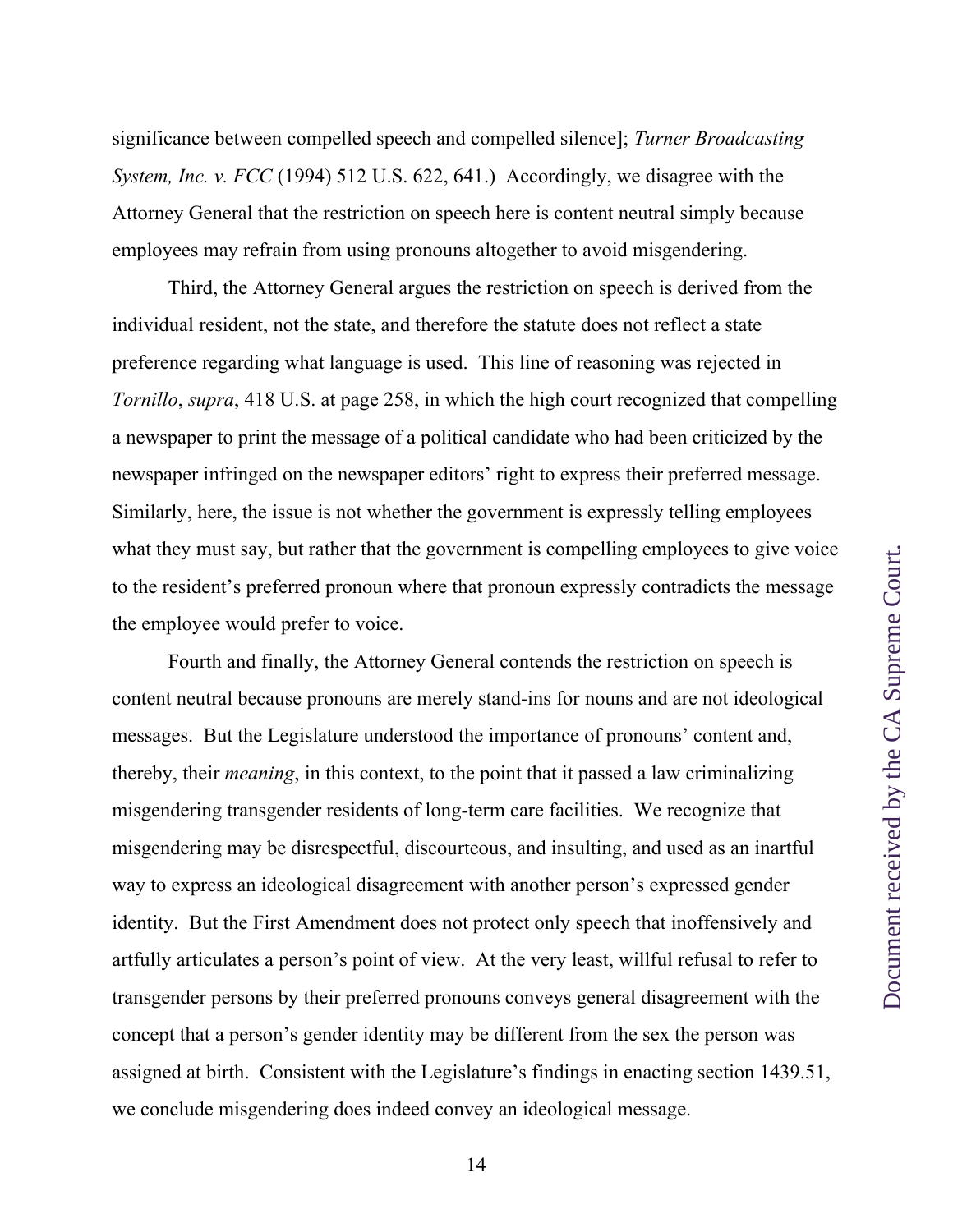Because the pronoun provision is a content-based restriction of speech, we disagree with both the trial court and the Attorney General, who argues the provision is merely a time, place, or manner restriction. (See *Reno v. ACLU* (1997) 521 U.S. 844, 879 [" 'time, place and manner' " analysis not applicable when statute "regulates speech on the basis of its content"].)

# E. *Determining The Appropriate Level Of Scrutiny*

We directed the parties to supplementally brief the issue of whether the Supreme Court's decision in *Reed*, *supra*, 576 U.S. 155 requires us to apply strict scrutiny to the pronoun provision. In *Reed*, the regulation at issue identified various categories of signs based on the type of information conveyed and subjected each category to different restrictions. The regulation subjected temporary signs directing the public to a meeting to more stringent restrictions than other messages. A religious group without a permanent location challenged the regulation as content based, and the court held the regulation was a content-based restriction on speech. (*Id*. at p. 171.) As we have discussed, *Reed*  concluded content-based restrictions on speech are subject to strict scrutiny. (*Ibid*.)

*Reed*'s broad conclusion that content-based laws are subject to strict scrutiny appears to apply here. But the Attorney General observes courts have been hesitant to apply *Reed*'s holding to areas of law where alternative tests and different levels of scrutiny had been applied before *Reed* was decided. (See, e.g., *United States v. Swisher*  (9th Cir. 2016) 811 F.3d 299, 313 [*Reed* does not affect historic and traditional categories of content-based restrictions that are not subject to strict scrutiny under the First Amendment, such as incitement, obscenity, defamation, speech integral to criminal conduct, "so-called 'fighting words,' " child pornography, fraud, true threat, " 'speech presenting some grave and imminent threat the government has the power to prevent,' " and torts involving intentional infliction of emotional distress, lying to a government official, false claims of terrorist attacks or other lies about the commission of crimes or catastrophes, impersonation of an officer, and trademark infringement, among others];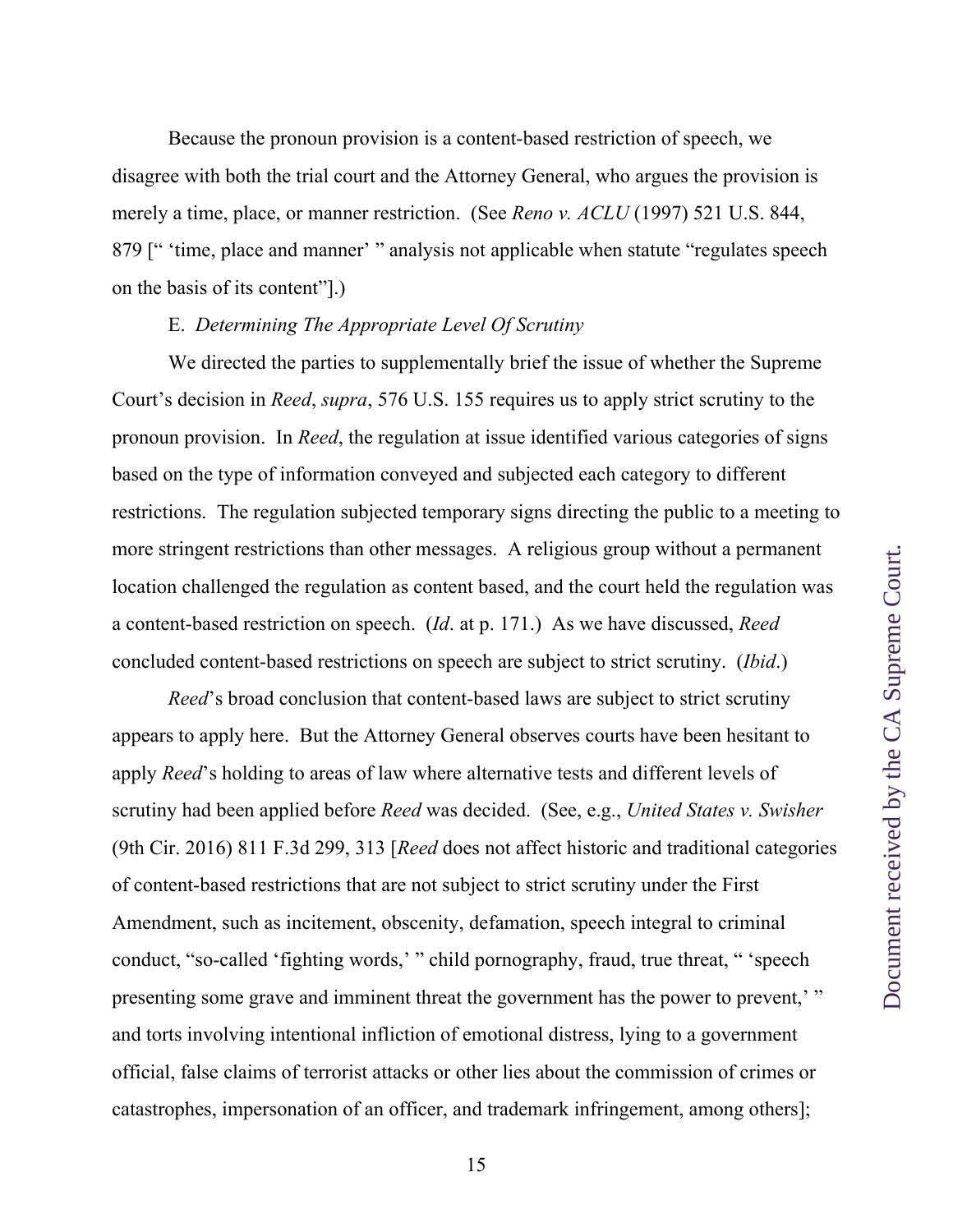*Mass. Ass'n of Private Career Sch. v. Healey* (D. Mass. 2016) 159 F.Supp.3d 173, 192- 193 [*Reed* does not disturb longstanding framework regarding commercial speech]; *Lone Star Security & Video, Inc. v. City of Los Angeles* (9th Cir. 2016) 827 F.3d 1192, 1198, fn. 3 [commercial speech subject to intermediate scrutiny]; *Flanigan's Enterprises, Inc. of Ga. v. City of Sandy Springs, Ga.* (11th Cir. 2017) 703 Fed.Appx. 929, 935 [observing *Reed* did not address the secondary effects doctrine]; *NLRB v. Int'l Ass'n of Bridge, Structural, Ornamental, and Reinforcing Iron Workers, Local 229, AFL-CIO* (9th Cir. 2019) 941 F.3d 902, 906 [*Reed* does not apply to unlawful conduct--secondary boycotts- where it did not expressly overrule earlier Supreme Court precedent].)

The Attorney General does not contend any of the categories in the cases cited above applies here, but he contends the captive audience doctrine should be considered among the categories of speech subject to a standard requiring less than strict scrutiny. To address that issue, we briefly describe the captive audience doctrine.

Generally, listeners exposed to offensive speech are expected to avoid the speech if they are not receptive thereto. (See *Erznozik v. City of Jacksonville* (1975) 422 U.S. 205, 210-211 [government may not censor nudity not amounting to obscenity where images visible from the highway]; *Cohen v. California, supra,* 403 U.S. at pp. 21-22 [government may not censor potentially offensive message on the back of a jacket worn in public corridors of courthouse, although passerby would be exposed to the message]; *United States v. Playboy Entertainment Group, Inc.* (2000) 529 U.S. 803, 813-814, 827 [rejecting restrictions on "scrambling" of sexually explicit programming on cable because adults may inadvertently observe fleeting "unscrambled" images].) But in limited circumstances, "when an audience has no reasonable way to escape hearing an unwelcome message, greater restrictions on a speaker's freedom of expression may be tolerated." (*Aguilar*, *supra*, 21 Cal.4th at p. 159 (conc. opn. of Werdegar, J.); see *Rowan v. U.S. Post Office Dept.* (1970) 397 U.S. 728, 738 [rejecting challenge to statute permitting residents to opt out of receipt of sexually themed mailings under the captive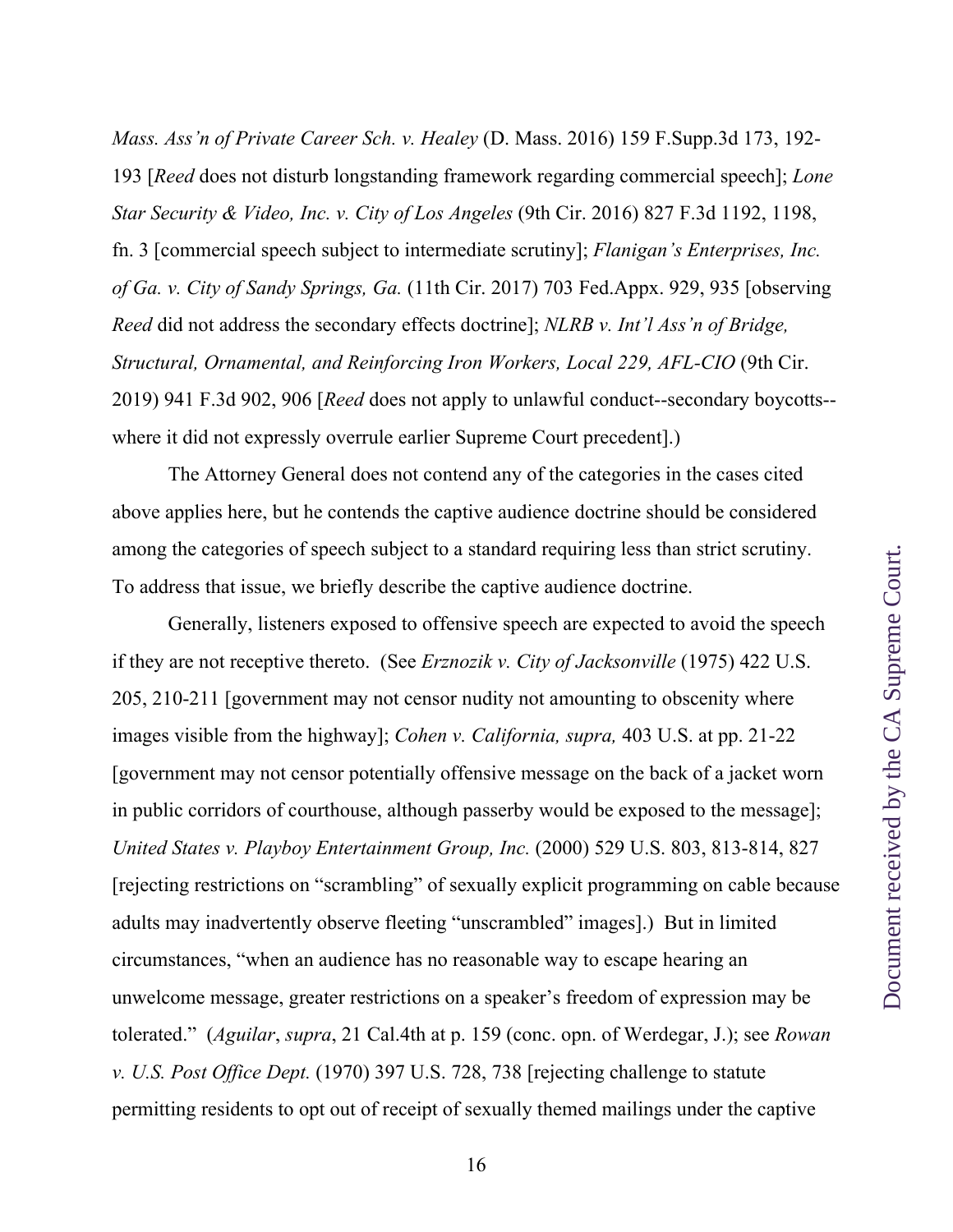audience doctrine]; *FCC v. Pacifica Foundation* (1978) 438 U.S. 726, 748-749 [upholding sanctions against radio station for broadcasting an "indecent" monologue during hours young children may be listening]; *Hill v. Colorado* (2000) 530 U.S. 703, 716-717).) "The right to free speech, of course, includes the right to attempt to persuade others to change their views, and may not be curtailed simply because the speaker's message may be offensive to his audience. But the protection afforded to offensive messages does not always embrace offensive speech that is so intrusive that the unwilling audience cannot avoid it." (*Hill*, at p. 716.)

In *Frisby v. Schultz* (1988) 487 U.S. 474 at page 484, the high court recognized that the home is uniquely deserving of protections: " 'The State's interest in protecting the well-being, tranquility, and privacy of the home is certainly of the highest order in a free and civilized society.' [Citation.] Our prior decisions have often remarked on the unique nature of the home, 'the last citadel of the tired, the weary, and the sick,' [citation] and have recognized that '[p]reserving the sanctity of the home, the one retreat to which men and women can repair to escape from the tribulations of their daily pursuits, is surely an important value.' "

In *Madsen v. Women's Health Center, Inc.* (1994) 512 U.S. 753 at page 768, the court recognized the state's strong interest in residential privacy applied by analogy to medical privacy, recognizing the substantial privacy interest in "not only the psychological, but also the physical, well-being of the [hospital] patient held 'captive' by medical circumstance." (See also *Hill v. Colorado*, *supra*, 530 U.S. at pp. 728-730 [upholding a buffer zone around clinic entrances due to the "unique concerns that surround health care facilities," where those using the facilities "are often in particularly vulnerable physical and emotional conditions"].) The high court has observed: " 'Hospitals, after all, are not factories or mines or assembly plants. They are hospitals, where human ailments are treated, where patients and relatives alike often are under emotional strain and worry, where pleasing and comforting patients are principal facets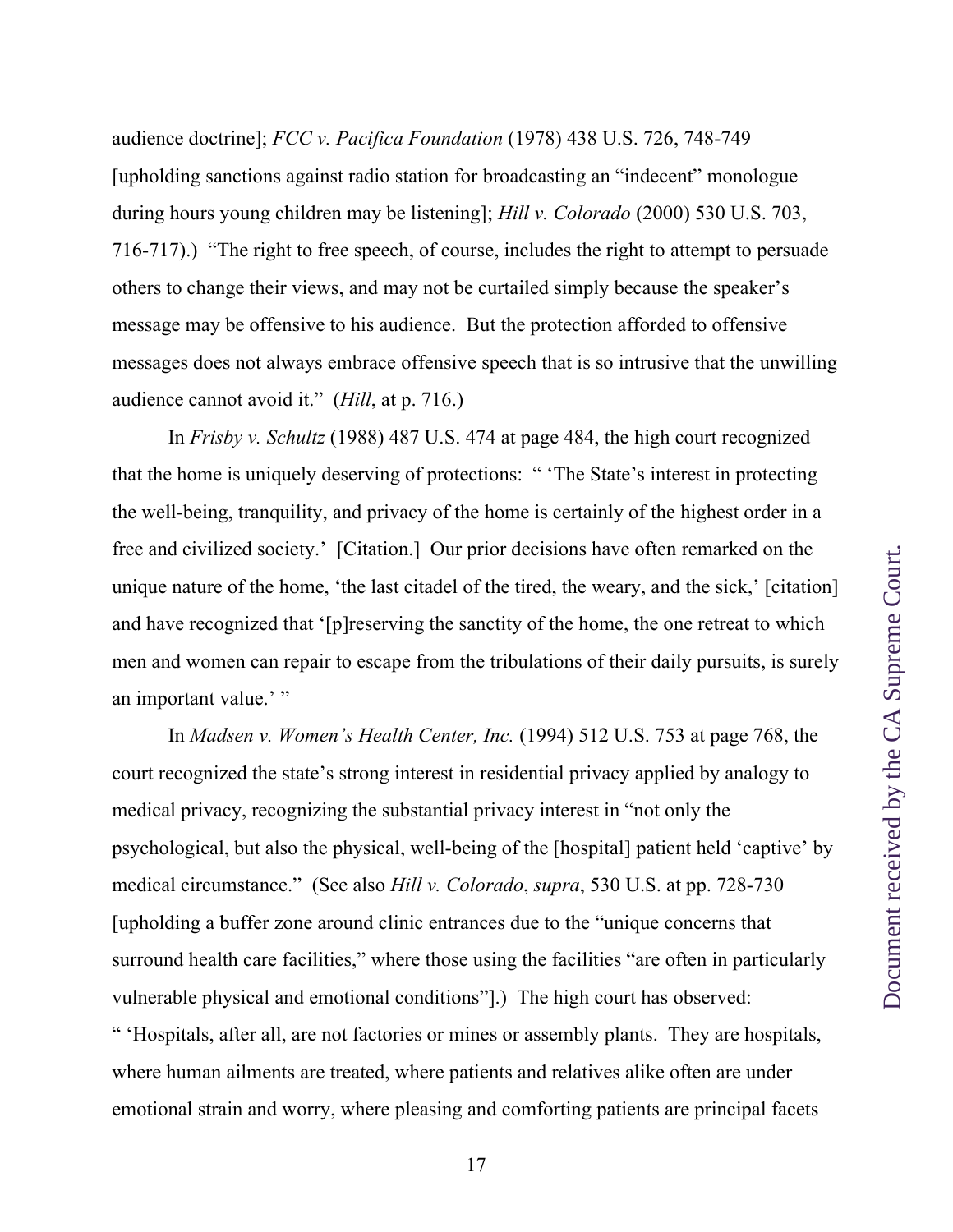of the day's activity, and where the patient and his family . . . need a restful, uncluttered, relaxing, and helpful atmosphere.' " (*NLRB v. Baptist Hospital, Inc.* (1979) 442 U.S. 773, 783, fn. 12, 784.)

Long-term care facility residents are analogous to citizens in their homes. There is little doubt that many--if not all--residents who have expressed a pronoun preference are an unwilling audience for repeated and willful misgendering, if it should occur, and they have little, if any, ability to simply avoid harassing or discriminatory speech.

However, while long-term care facility residents are similar to other captive audience *listeners*, the speakers in this case are distinguishable from *speakers* in other instances where the captive audience doctrine has been applied. Taking Offense asserts that both residents *and* employees of long-term care facilities are "captive audiences," and therefore the doctrine should not be applied to lessen the scrutiny given to laws that restrict the content of employees' speech and to compel them to host a message with which they may not agree. While we disagree with the characterization of *employees* as "captive audiences" and see no support for that characterization in the relevant jurisprudence, we recognize we must consider the legitimate speech interests of employees, who, like residents, are not readily able or expected to go elsewhere to express their views.**7** (See *Aguilar*, *supra*, 21 Cal.4th at p. 185 (dis. opn. of Kennard, J.).) While the residents are in what amounts to their own home, the employees are in their own workplace. Given the First Amendment rights of employees in their workplace, we decline to rely on the captive audience doctrine here to apply less than strict scrutiny.

**<sup>7</sup>** Taking Offense points to Justice Werdegar's concurring opinion in *Aguilar*, *supra*, 21 Cal.4th at page 159, which included a header: "Employees Are a Captive Audience." But in that case, employees were on the *receiving* end of the *defendant's* offensive speech. (*Id.* at p. 160 (conc. opn. of Werdegar, J.).) Justice Werdegar's concurring opinion did not remotely suggest that employees who utter offensive comments could themselves be classified as a captive audience.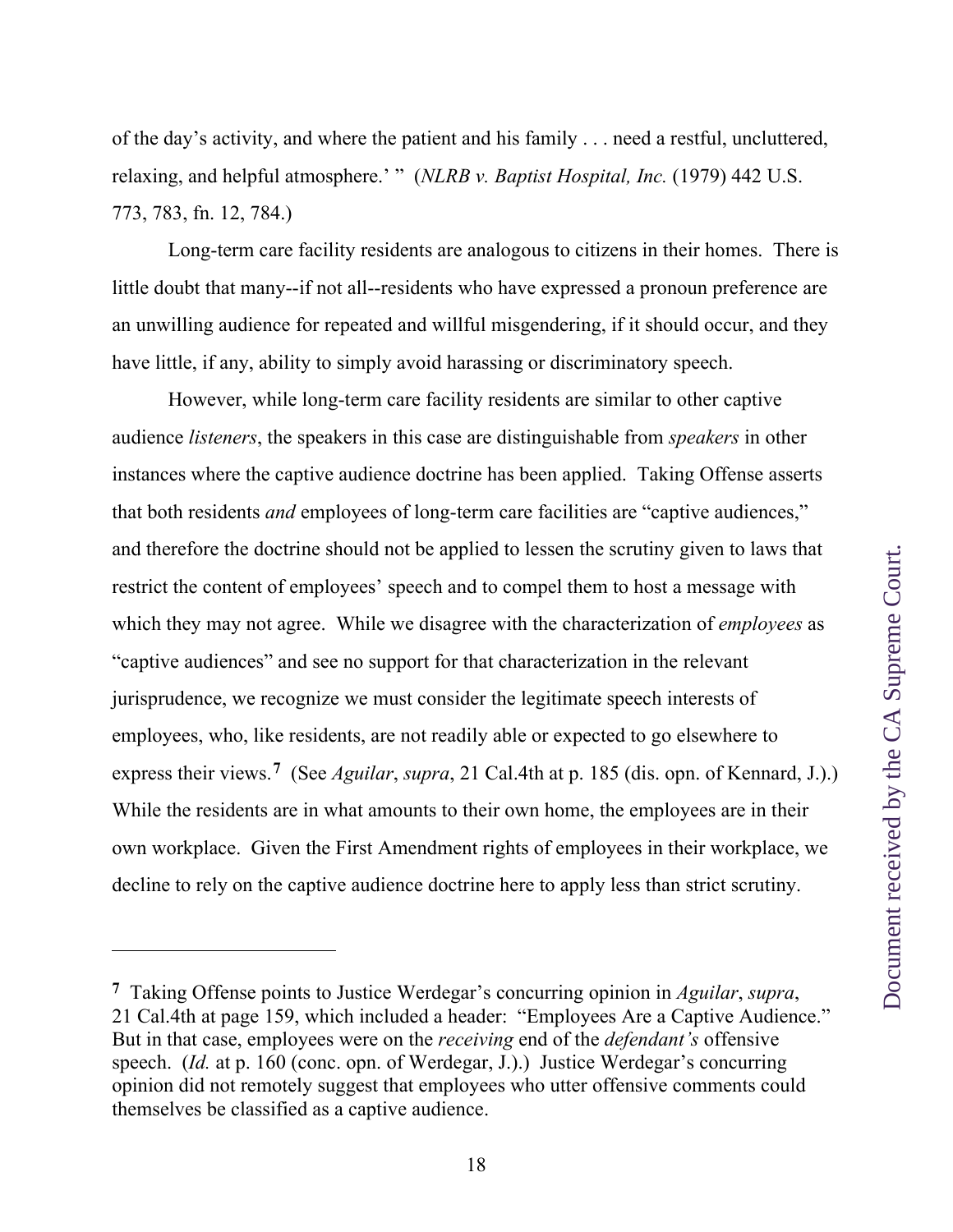Nor do cases decided subsequent to *Reed* convince us we should apply anything less than strict scrutiny to the pronoun provision. Recently in a case more closely related to the facts here, the highest court considered a California law that required, *inter alia*, licensed healthcare clinics to "notify women that California provides free or low-cost services, including abortions, and give them a phone number to call." (*Family and Life Advocates*, *supra*, \_\_ U.S. at p. \_\_ [138 S.Ct. at p. 2368].) The court observed such a notice requirement is a content-based restriction of speech and rejected the Ninth Circuit's conclusion that the law was subject to less than strict scrutiny as "professional speech." *(Id.* at pp.  $\left[138 \text{ S.Ct. at pp. } 2371-2372\right]$ .) The court recognized that professional speech has been afforded less protection where the speech at issue is "factual, noncontroversial information in their 'commercial speech,' " and where the regulation involves professional conduct that only incidentally involves speech. (*Id.* at p. 2372.) The court concluded neither line of precedent was implicated in that case. (*Ibid.*)

The court recognized neither California nor the Ninth Circuit identified a persuasive reason why professional speech is a unique category exempt from ordinary First Amendment principles, but it did not "foreclose the possibility that some such reason exists." (*Family and Life Advocates, supra,* U.S. at p.  $[138$  S.Ct. at p. 2375].) It concluded it need not decide whether professional speech is exempt from those principles, because the regulation could not survive even intermediate scrutiny because it was not sufficiently drawn to achieve a substantial state interest. (*Ibid.*)

While *Family and Life Advocates* did not expressly state that the content-based law at issue there was subject to strict scrutiny, it provided that "professional speech" was not an acceptable basis in that case on which to apply anything less than strict scrutiny and thereby implied that strict scrutiny was the appropriate standard of review in that case. We apply strict scrutiny to the pronoun provision.  $(\S 1439.51, \text{subd. (a)}(5))$ .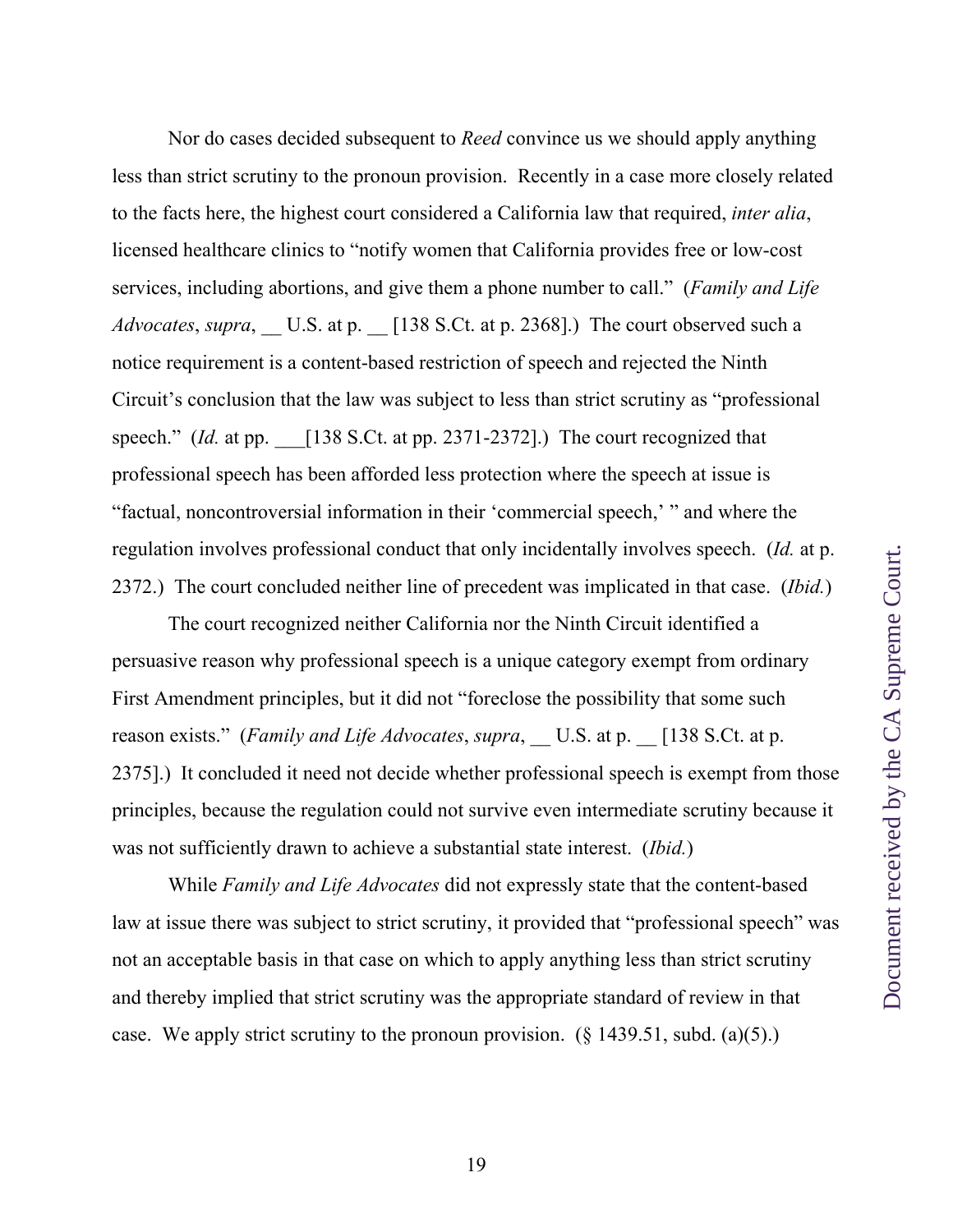# F. *Applying Strict Scrutiny*

### 1. *Government Interest*

We analyze whether the government has shown it has a compelling interest in preventing misgendering of LGBT residents of long-term care facilities. (*Family and Life Advocates*, *supra*, U.S. at p. [138 S.Ct. at p. 2371].) In enacting Senate Bill No. 219, the Legislature made several specific findings:

"(a) In 2006, the California Legislature found that 'lifelong experiences of marginalization place [LGBT] seniors at high risk for isolation, poverty, homelessness, and premature institutionalization. Moreover, many LGBT seniors are members of multiple underrepresented groups, and as a result, are doubly marginalized. Due to these factors, many LGBT seniors avoid accessing elder programs and services, even when their health, safety, and security depend on it.'

"(b) Recent studies confirm the state's findings and provide evidence that LGBT seniors experience discrimination, including in long-term care facilities where residents are particularly vulnerable because they must rely on others for necessary care and services, and may no longer enjoy the privacy of having their own home or even their own room.

"(c) According to 'Stories from the Field: LGBT Older Adults in Long-Term Care Facilities,' a 2011 study published by the National Senior Citizens Law Center, these issues have gone unaddressed. In that study, 43 percent of respondents reported personally witnessing or experiencing instances of mistreatment of LGBT seniors in a long-term care facility, including all of the following: being refused admission or readmission, being abruptly discharged, verbal or physical harassment from staff, staff refusal to accept medical power of attorney from the resident's spouse or partner, discriminatory restrictions on visitation, and staff refusal to refer to a transgender resident by his or her preferred name or pronoun. Eighty-one percent of respondents believed that other residents would discriminate against an LGBT elder in a long-term care facility, 89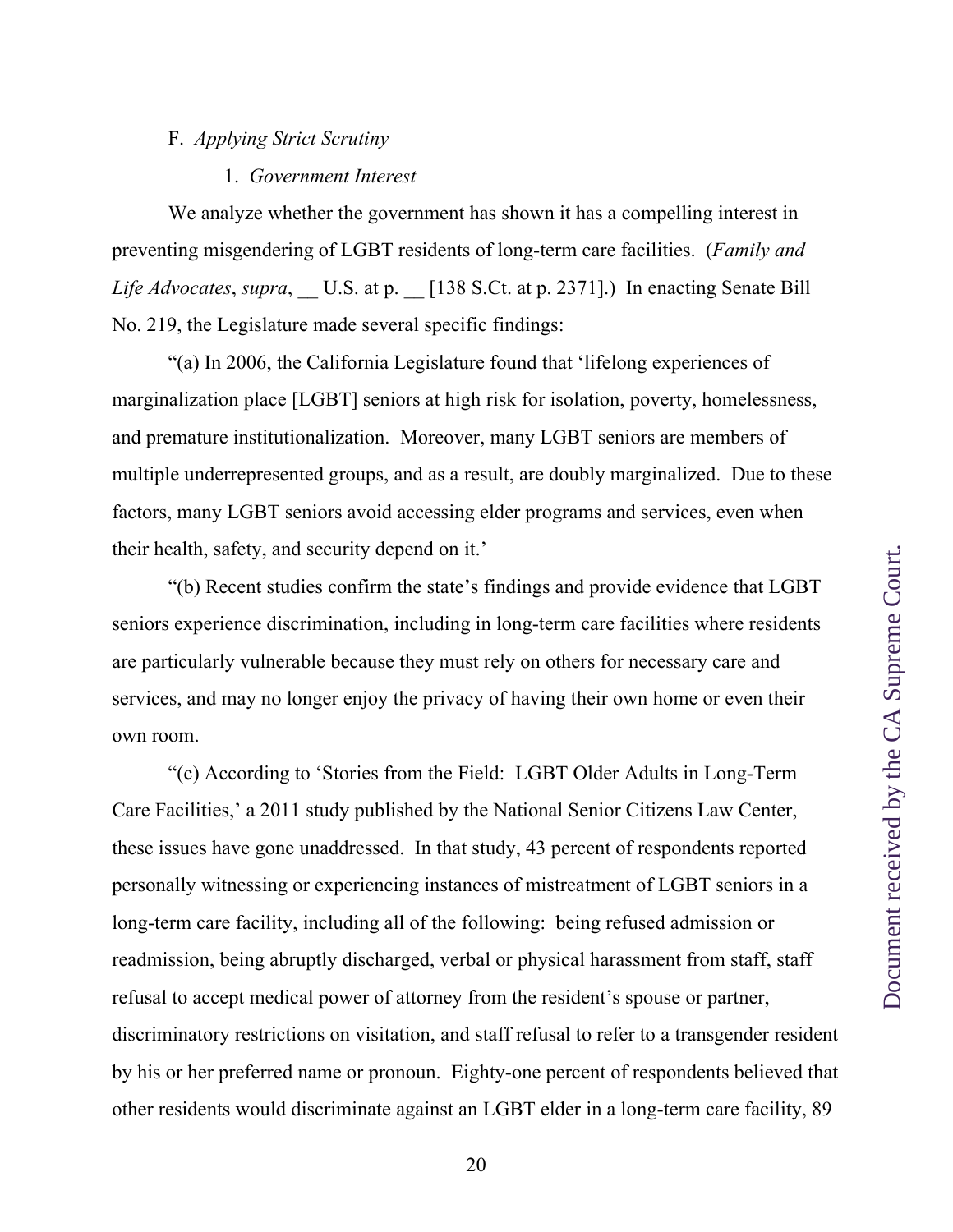percent of respondents believed that staff would discriminate against an LGBT elder in a long-term care facility, and 53 percent believed that staff discrimination would rise to the level of abuse or neglect. Though this was a national report, it included instances of severe discrimination within California.

"(d) Even more recently, in 2013, the San Francisco LGBT Aging Policy Task Force commissioned a report by Professor Karen Fredriksen-Goldsen of the University of Washington, 'Addressing the Needs of LGBT Older Adults in San Francisco: Recommendations for the Future,' based on information collected from over 600 LGBT seniors residing in San Francisco, including nearly 140 LGBT seniors of color. This report found that nearly 60 percent of the study participants lived alone, and of the 15 percent of the study participants who had children, 60 percent reported that these children would not be available to assist them. Many reported poor physical and mental health with nearly one-third of all respondents reported poor general health, close to one-half reported having one or more disabilities, and one-third of male participants reported that they were living with [HIV] or acquired immune deficiency syndrome (AIDS). These results indicate that, as compared to seniors in San Francisco generally, LGBT seniors have a heightened need for care, but often lack family support networks available to non-LGBT seniors. Further, LGBT seniors' fear of accessing services is justified. Nearly one-half of the participants in the San Francisco study reported experiencing discrimination in the prior 12 months because of their sexual orientation or gender identity." (Stats. 2017, ch. 483, § 1.)

We agree with the Attorney General that the state has a compelling interest in eliminating discrimination on the basis of sex. (See, e.g. *Bd. of Dirs. of Rotary Int'l v. Rotary Club of Duarte* (1987) 481 U.S. 537, 549 [eliminating discrimination against women is a compelling government interest]; *Roberts v. United States Jaycees* (1984) 468 U.S. 609, 626 [state had a compelling interest "of the highest order" in eradicating sex discrimination]; *EEOC v. Pacific Press Publishing Ass'n* (9th Cir. 1982) 676 F.2d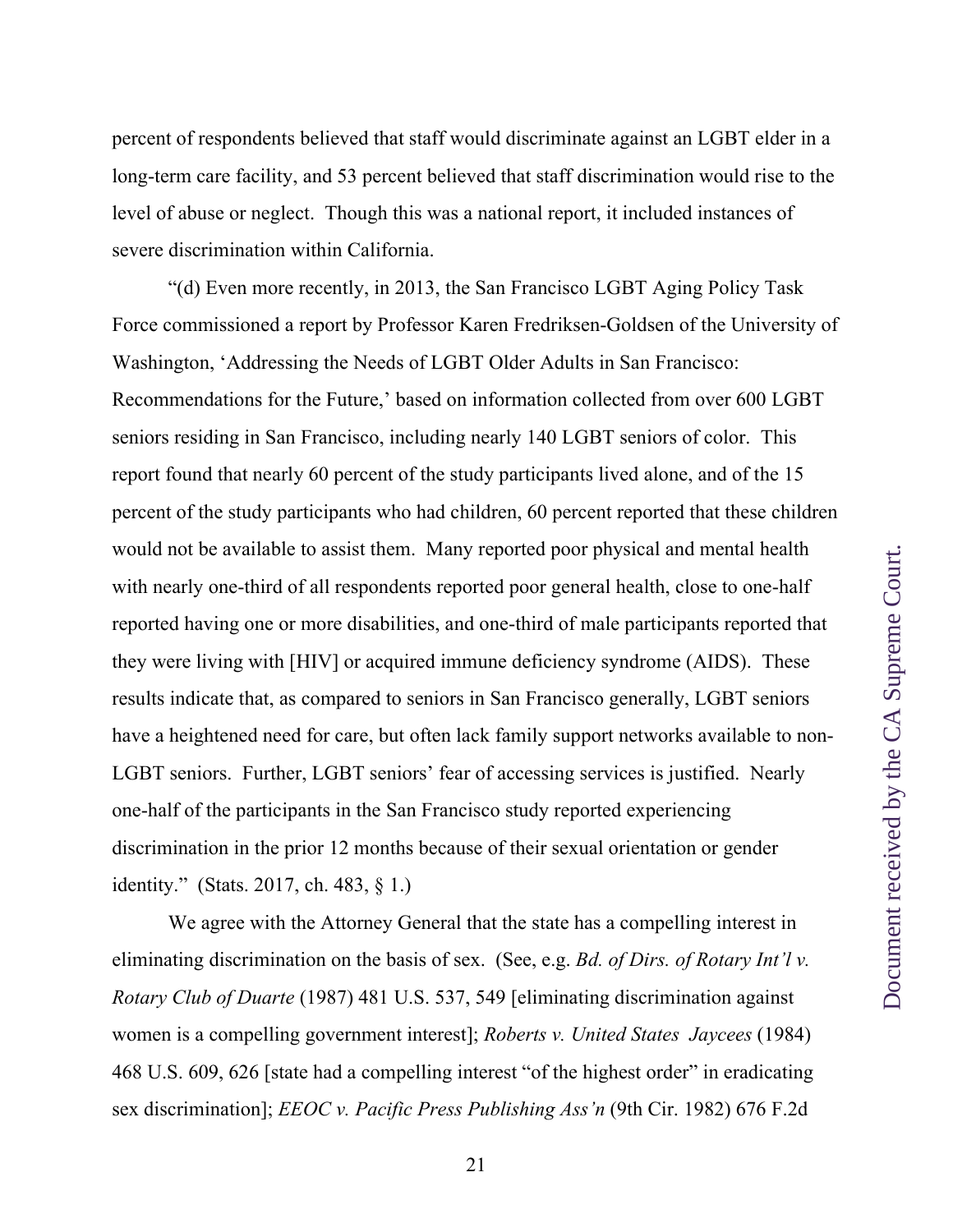1272, 1280 [compelling state interest in ending discrimination], abrogation on other grounds recognized by *Am. Friends Service Committee Corp. v. Thornburgh* (9th Cir. 1991) 951 F.2d 957, 960; *EEOC v. Mississippi College* (5th Cir. 1980) 626 F.2d 477, 488 ["the government has a compelling interest in eradicating discrimination in all forms"]; *Gay Rights Coalition of Georgetown University Law Center v. Georgetown University*  (D.C. Ct.App. 1987) 536 A.2d 1, 38 ["eradication of sexual orientation discrimination is a compelling governmental interest"].) The high court has recognized that discrimination on the basis of "sex" includes discrimination on the basis of sexual orientation or transgender status. (*Bostock v. Clayton County* (2020) \_\_ U.S. \_\_ [140 S.Ct. 1731, 1741] (*Bostock*).) Our Supreme Court has also recognized that the state has a compelling interest "in ensuring full and equal access to medical treatment irrespective of sexual orientation." (*North Coast Women's Care Medical Group, Inc. v. Superior Court* (2008) 44 Cal.4th 1145, 1158.)

## 2. *Narrowly Tailored*

As we have discussed, it is not enough for the government to identify a compelling interest. The government must also show the statute furthers the compelling interest and is "narrowly tailored to that end." (*Reed*, *supra*, 576 U.S. at p. 171.)To satisfy the narrow tailoring requirement in the case of a content-based speech restriction, the government must show the law is the least restrictive alternative of achieving the government interest. (*Ashcroft v. ACLU* (2004) 542 U.S. 656, 666 [government need not show it has exhausted every enforcement strategy and demonstrated failure, it must only show it adopted the least restrictive means available to achieve government interest] (*Ashcroft*).) Included within the "least restrictive alternative" inquiry are the related components that the law must advance the government interest (e.g. *Meyer v. Grant* (1988) 486 U.S. 414, 426; *FEC v. Massachusetts Citizens for Life, Inc.* (1986) 479 U.S. 238, 262), must not be overinclusive, meaning the law may not restrict speech that does not implicate the government interest (*McCullen*, *supra*, 573 U.S. at p. 495), and may not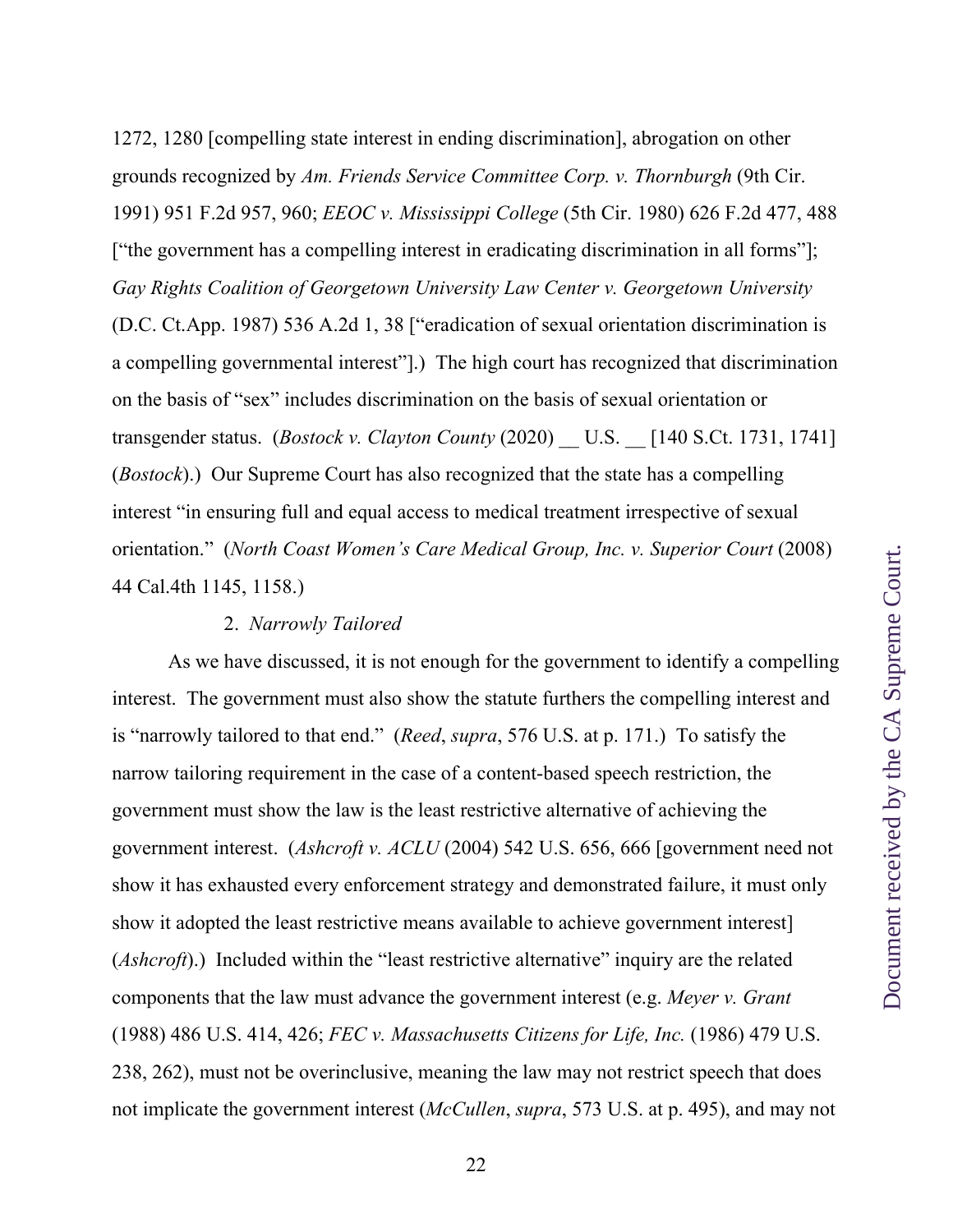be underinclusive, meaning it fails to restrict a significant amount of speech harming the government interest to the same degree as the restrictive speech (e.g. *Florida Star v. B.J.F.* (1989) 491 U.S. 524, 540).

The burden is on the government to prove proposed alternatives will not be as effective as the challenged statute. (*Ashcroft, supra,* 542 U.S. at p. 665.) "In considering this question, a court assumes that certain protected speech may be regulated, and then asks what is the least restrictive alternative that can be used to achieve that goal. The purpose of the test is not to consider whether the challenged restriction has some effect in achieving [the Legislature's] goal, regardless of the restriction it imposes. The purpose of the test is to ensure that speech is restricted no further than necessary to achieve the goal, for it is important to ensure that legitimate speech is not chilled or punished. For that reason, the test does not begin with the status quo of existing regulations, then ask whether the challenged restriction has some additional ability to achieve [the Legislature's ] legitimate interest. Any restriction on speech could be justified under that analysis. Instead, the court should ask whether the challenged regulation is the least restrictive means among available, effective alternatives." (*Id.* at p. 666.)

Taking Offense asserts criminalizing speech is not the least restrictive means for constraining it. It proposes adopting an administrative employment law enforced by the Fair Employment and Housing Agency, with its attendant due process rules and regulations, requiring staff to refer to residents by their preferred names and pronouns to prevent "hostile environment" civil rights objections similar to the workplace harassment claims at issue in *Aguilar*, *supra*, 21 Cal.4th 121.

The Attorney General responds Taking Offense's proposed less restrictive means would not be as effective as those currently contained in the pronoun provision. He argues the employment laws described by Taking Offense do not offer protections to residents of long-term care facilities as non-employees, do not provide residents with a private right of action, and would create an excessively high burden by requiring elderly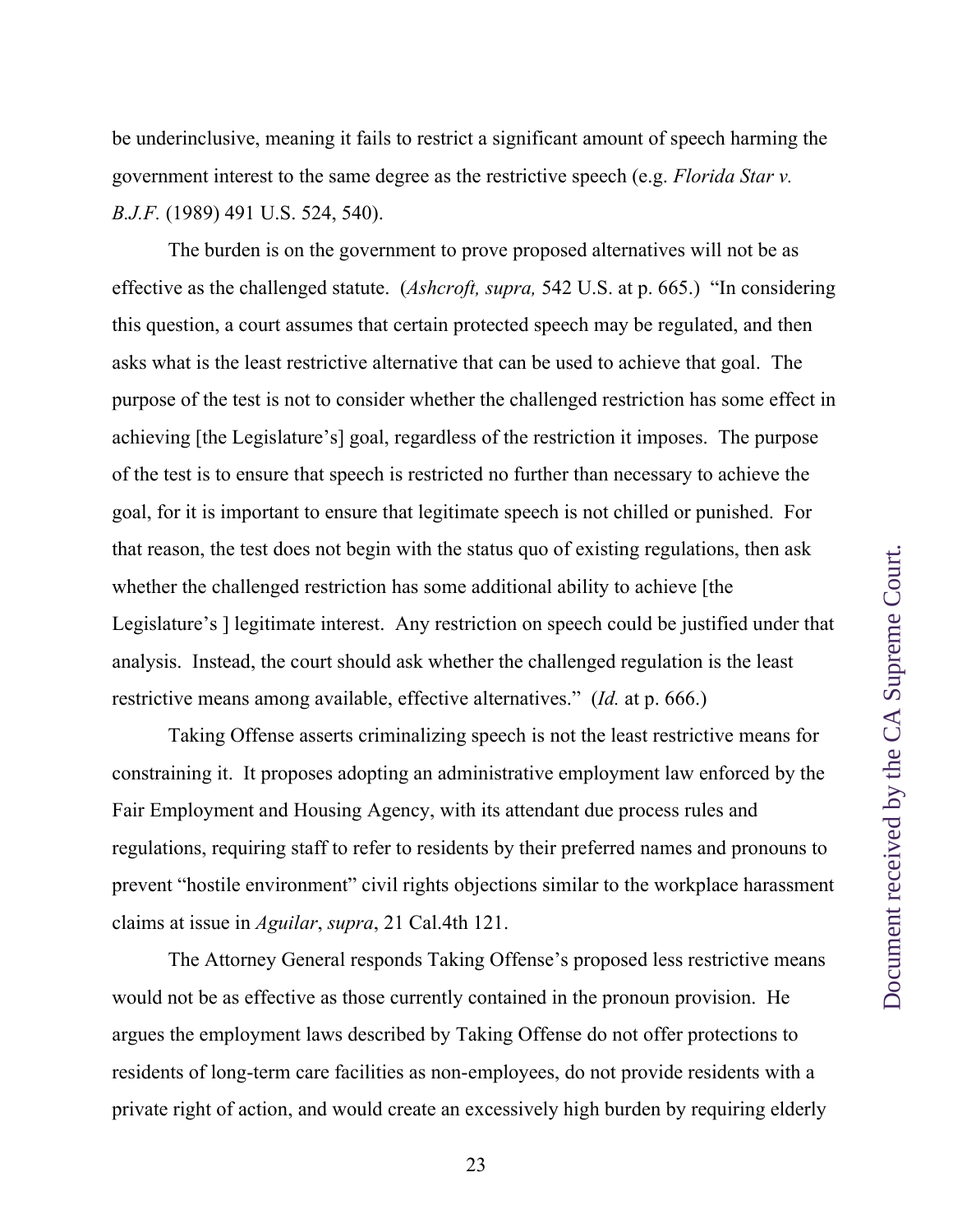residents to file administrative claims or possibly civil lawsuits. He contends that the law is no broader than necessary to serve the government interest: it only applies to employees in the workplace where the resident's clearly expressed pronoun preference is willfully and repeatedly disregarded by staff, and it does not apply to the extent it is incompatible with any professionally reasonable clinical judgment. (§ 1439.51, subds.  $(a)(5), (b).$ 

In enacting section 1439.51, the Legislature recognized that "state and local laws already prohibit discrimination in public accommodations on the basis of actual or perceived sexual orientation, gender identity, gender expression, and HIV status." (Stats. 2017, ch. 483, § 1, subd. (e).) The Legislature justified the apparent duplicative nature of section 1439.51, subdivision (a)(5) by asserting: "the promise of these laws has not yet been fully actualized in long-term care facilities. The purpose of this act is to accelerate the process of freeing LGBT residents and patients from discrimination, both by specifying prohibited discriminatory acts in the long-term care setting and by providing additional information and remedies to ensure that LGBT residents know their rights and have the means to vindicate them." (Stats. 2017, ch. 483, § 1, subd. (e)*.*)

Taking Offense argues that imposing civil, rather than criminal, liability through an administrative employment law scheme is *necessarily* a less restrictive means of achieving the government interest. We acknowledge Taking Offense's concern that the imposition of criminal penalties and the associated stigma can have a chilling effect on speech. (See *Ashcroft, supra,* 542 U.S. at p. 660 ["Content-based prohibitions, enforced by severe criminal penalties, have the constant potential to be a repressive force in the lives and thoughts of a free people"]; *Ashcroft v. Free Speech Coalition* (2002) 535 U.S. 234, 244 ["a law imposing criminal penalties on protected speech is a stark example of speech suppression" such that "even minor punishments can chill protected speech"].)

Although we recognize Taking Offense's concerns, the high court has also recognized that criminal penalties are not always more severe than civil penalties, and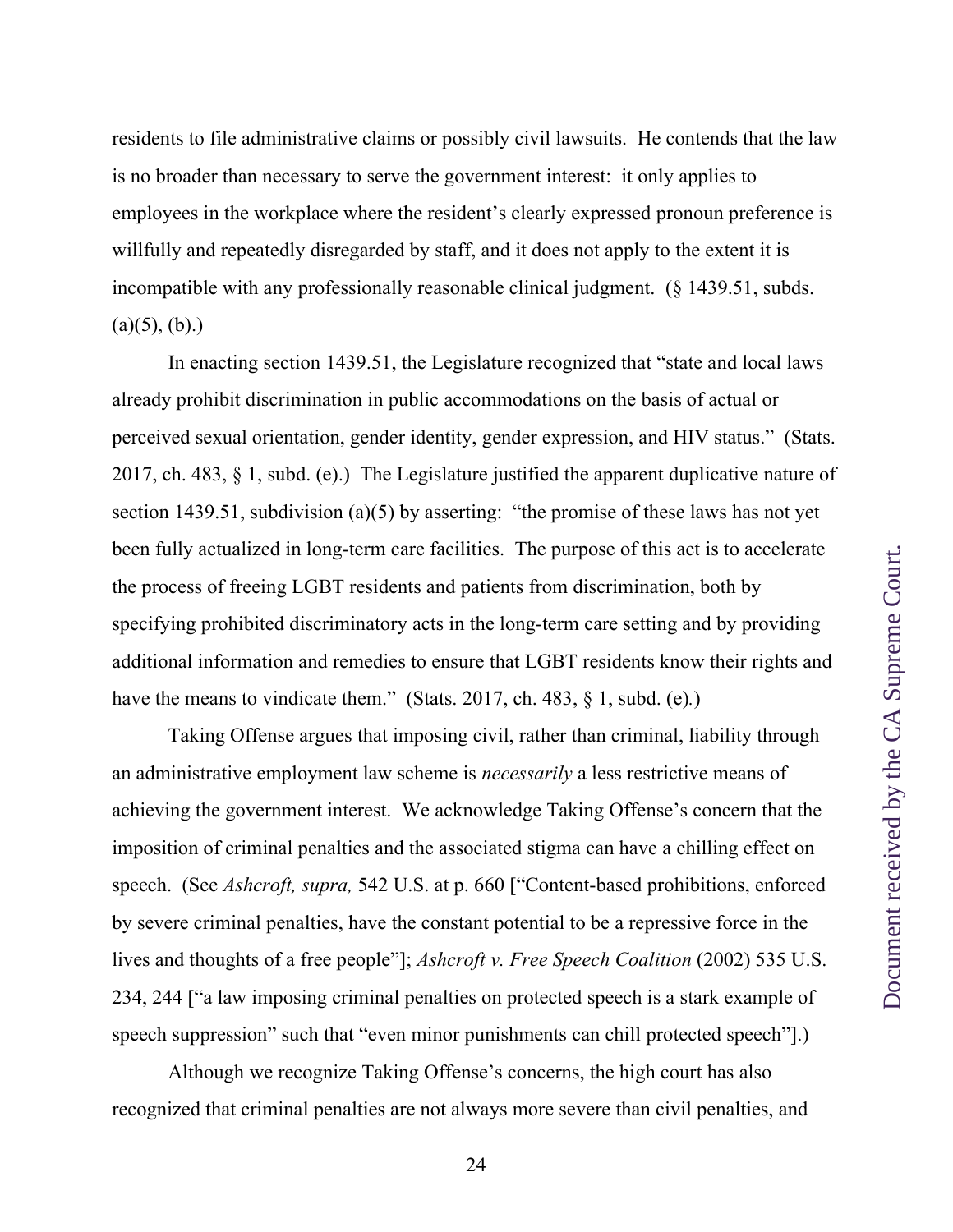civil actions often offer fewer procedural safeguards than their criminal counterparts. (*New York Times v. Sullivan* (1964) 376 U.S. 254, 277.) In *New York Times,* the court explained, "[w]hat a State may not constitutionally bring about by means of a criminal statute is likewise beyond the reach of its civil law of libel. The fear of [civil] damage awards . . . may be markedly more inhibiting than the fear of prosecution under a criminal statute." (*Ibid.,* fn. omitted.) Absent some showing that the civil penalties imposed in Taking Offense's proposed scheme--presuming residents had a right of action in such a scheme--would be less serious than the penalties imposed for violating section 1439.51, we are unable to say civil penalties as described by Taking Offense are a less restrictive means of achieving the government interest than the challenged statute.

However, we conclude the pronoun provision--whether enforced through criminal or civil penalties--is overinclusive in that it restricts more speech than is necessary to achieve the government's compelling interest in eliminating discrimination, including harassment, on the basis of sex. Rather than prohibiting conduct and speech amounting to actionable harassment or discrimination as those terms are legally defined, the law criminalizes even occasional, isolated, off-hand instances of willful misgendering- provided there has been at least one prior instance--without requiring that such occasional instances of misgendering amount to harassing or discriminatory conduct. Using the workplace context as an analogy, the statute prohibits the kind of isolated remarks not sufficiently severe or pervasive to create an objectively hostile work environment. (*Meritor Savings Bank v. Vinson*, *supra*, 477 U.S. at p. 67; *Harris, supra*, 510 U.S. at p. 21.) There is no requirement in the statute that the misgendering at issue here negatively affect any resident's access to care or course of treatment. Indeed, there is no requirement that the resident even be *aware* of the misgendering.

We recognize the Legislature's legitimate and laudable goal of rooting out discrimination against LGBT residents of long-term care facilities. (See *Roberts v. United States Jaycees*, *supra*, 468 U.S. at p. 624 [state had a compelling interest "of the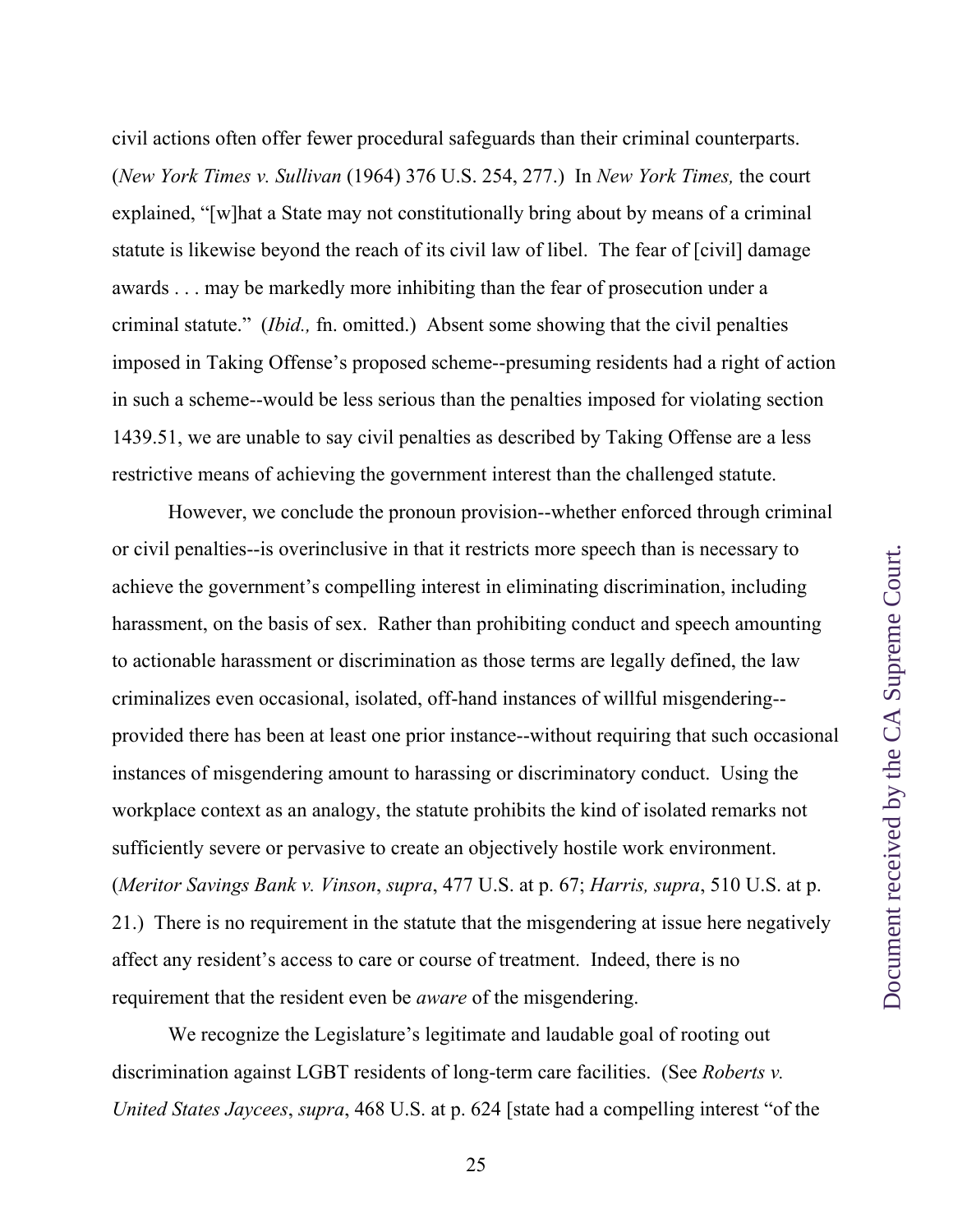highest order" in eradicating sex discrimination]; *Bostock*, *supra*, U.S. [140 S.Ct. at p. 1741] [discrimination on the basis of "sex" includes discrimination on the basis of transgender status].) As the Legislature recognized, many LGBT seniors are members of multiple underrepresented groups, making them "doubly marginalized," causing them to avoid accessing necessary care and services. (Stats. 2017, ch. 483, § 1, subd. (a).) When those seniors do attempt to access care, they are often subject to mistreatment and discrimination by the very staff designated to care for them. (*Id.*, subd. (b)-(d).) As evidenced by the Legislature's findings, discrimination and mistreatment against LGBT seniors continues to have a pernicious effect on the ability and willingness of those individuals to obtain long-term care.

But the Attorney General has not shown that criminalizing occasional, off-hand, or isolated instances of misgendering, that need not occur in the resident's presence and need not have a harassing or discriminatory effect on the resident's treatment or access to care, is necessary to advance that goal.

Taking Offense raises multiple other arguments. First, it asserts the pronoun provision violates employees' freedom of thought, conscience, and belief. These arguments are subsumed by our discussion on the First Amendment (e.g. *Wooley*, *supra*, 430 U.S. at p. 714 [freedom of thought is protected by First Amendment's right to speak freely and refrain from speaking at all]), and therefore we do not address them separately. Second, Taking Offense asserts that the provision constitutes a prior restraint on speech. We disagree. "The term prior restraint is used 'to describe administrative and judicial orders forbidding certain communications when issued in advance of the time that such communications are to occur.' " (*Alexander v. United States* (1993) 509 U.S. 544, 550.) Threat of criminal sanctions imposed following speech is not sufficient to constitute a prior restraint. (See *CBS Inc. v. Davis* (1994) 510 U.S. 1315, at p. 1317 [" 'If it can be said that a threat of criminal or civil sanctions after publication "chills" speech, prior restraint "freezes" it at least for the time' "].) Here there is no such judicial order or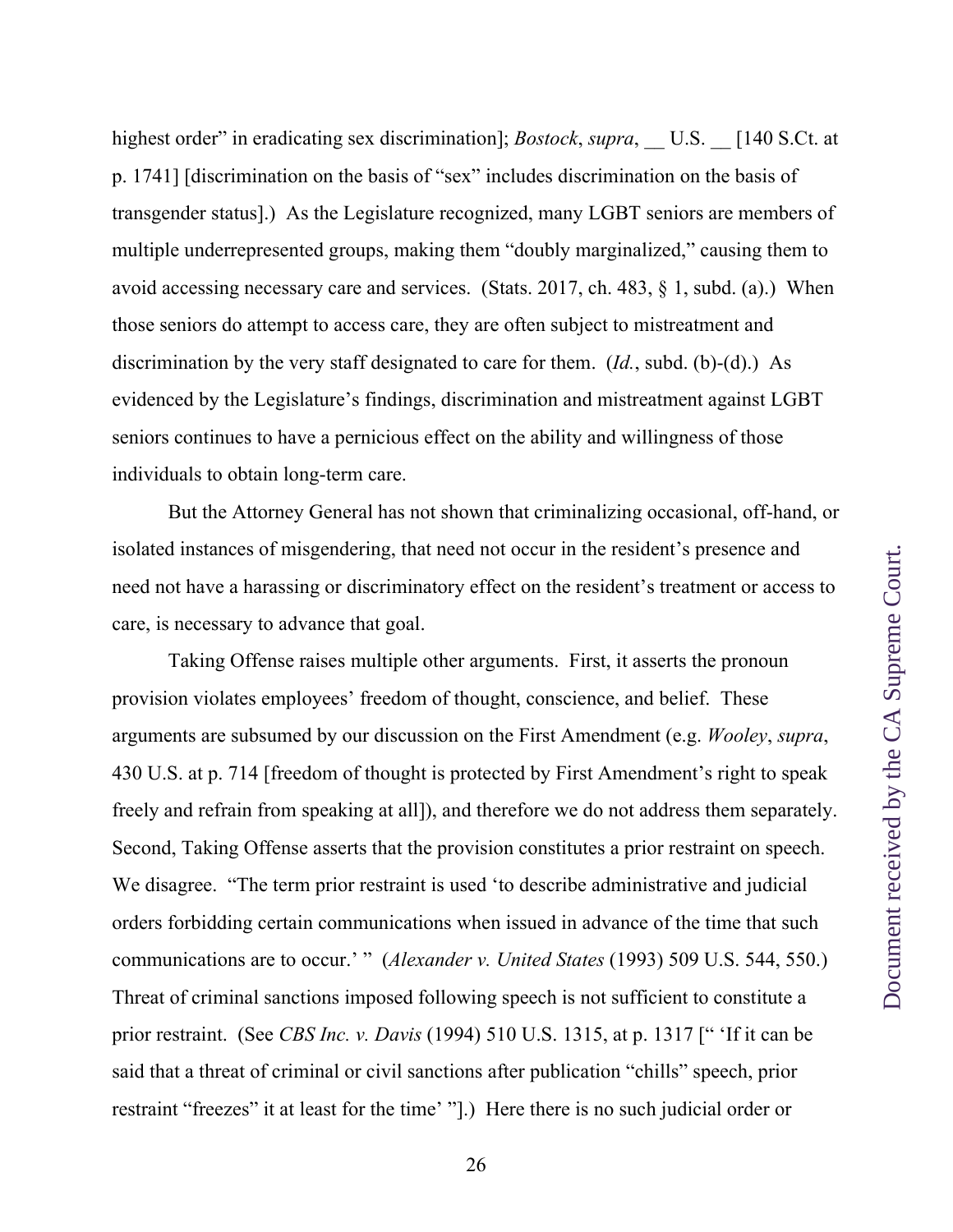licensing or permitting scheme for seeking approval of speech before it occurs. The provision subjects employees willfully and repeatedly misgendering a resident to criminal penalties *after* they speak, but it does not silence employees *before* they speak. Third, Taking Offense contends the provision is a viewpoint-based restriction of speech, and is unconstitutionally vague and overbroad. Because we conclude the law does not survive strict scrutiny as a content-based restriction, we need not reach those issues.

### III

### *Equal Protection Challenge to Section 1439.51, Subdivision (a)(3)*

Section 1439.51, subdivision (a)(3), the room assignment provision, requires that when room assignments in a long-term care facility are made pursuant to a gender-based assignment system, it shall be unlawful for the facility or facility staff to "assign[ ], reassign[ ], or refus[e] to assign a room to a transgender resident other than in accordance with the transgender resident's gender identity, unless at the transgender resident's request."

Taking Offense contends the room assignment provision violates the equal protection clause of the Fourteenth Amendment of the United States Constitution,**8** article I, section 7 of the California Constitution, and the Unruh Civil Rights Act. It makes two implicit assumptions about the room assignment provision: (1) the provision requires a facility to accommodate a transgender resident's request to be assigned to a room other

**<sup>8</sup>** Taking Offense asserts that "gender," "gender identity," and "gender expression" are not protected designations under the equal protection clause of the Fourteenth Amendment of the federal Constitution. It acknowledges, however, that when "gender" is used objectively as referring to "sex" rather than "gender identity" or "gender expression," gender is a suspect classification invoking heightened scrutiny under the federal Constitution. After briefing concluded, the United States Supreme Court concluded a law proscribing discrimination on the basis of sex proscribes discrimination on the basis of sexual orientation or transgender status. (*Bostock, supra*, U.S. [140] S.Ct. 1731].) Accordingly, a law drawing a distinction based on transgender status is subject to heightened scrutiny under federal law.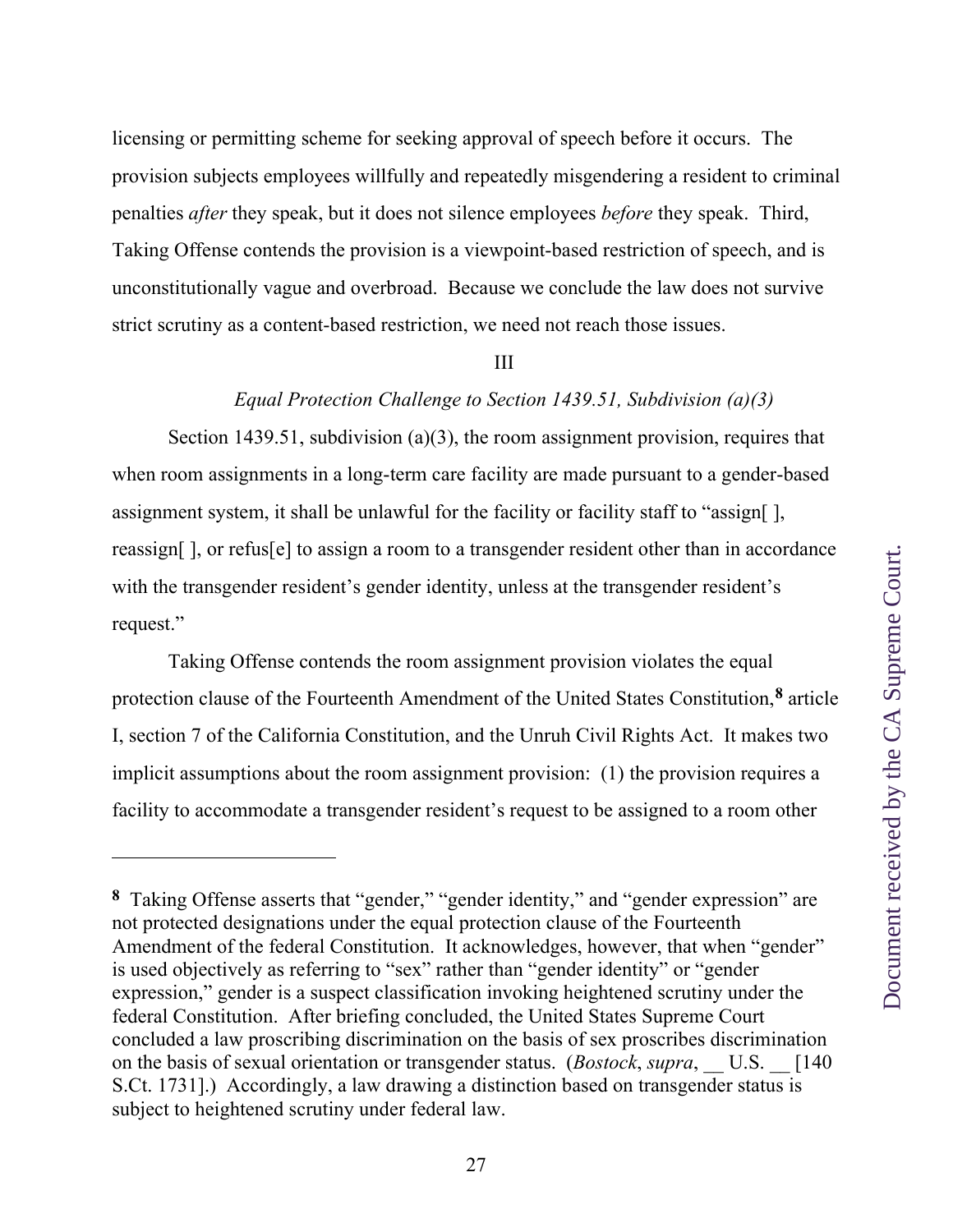than in accordance with the resident's gender identity; and (2) a resident's request to be assigned a room other than in accordance with the resident's gender identity is equivalent to dictating the gender or gender identity of the resident's roommate. Based on those assumptions, Taking Offense asserts the provision grants transgender residents "special rights" to choose whether to be assigned a roommate according to the transgender person's gender identity or the person's assigned sex at birth, while failing to recognize the same right of non-transgender residents. We disagree.

## A. *Equal Protection Under The Federal And California Constitutions*

The United States and California Constitutions prohibit denial of equal protection of the laws. (U.S. Const., 14th Amend.; Cal Const., art. 1, § 7, subd. (a).) The equal protection clause requires the state to treat all persons similarly situated alike or, conversely, to avoid all classifications that are "arbitrary or irrational" and those that reflect " 'a bare . . . desire to harm a politically unpopular group.' " (*City of Cleburne v. Cleburne Living Ctr., Inc.* (1985) 473 U.S. 432, 447.) The state constitutional guarantee is independent of the federal guarantee, but, except in cases of gender, the state and federal guarantees are applied identically. (*Connerly v. State Personnel Bd.* (2001) 92 Cal.App.4th 16, 31-32 (*Connerly*).) A decision based on a determination that the equal protection guaranteed by the state constitution has been violated will stand on the state ground alone. (*Molar v. Gates* (1979) 98 Cal.App.3d 1, 12 (*Molar*).)

Under federal law, the high court has prescribed different levels of scrutiny depending on whether the law "targets a suspect class." (*Romer v. Evans* (1996) 517 U.S. 620, 631.) "At a minimum, a statutory classification must be rationally related to a legitimate government purpose. [Citations.] Classifications based on race or national origin [citation], and classifications affecting fundamental rights [citation] are given the most exacting scrutiny. Between these extremes of rational basis review and strict scrutiny lies a level of intermediate scrutiny, which generally has been applied to discriminatory classifications based on sex or illegitimacy. [Citations.]" (*Clark v. Jeter*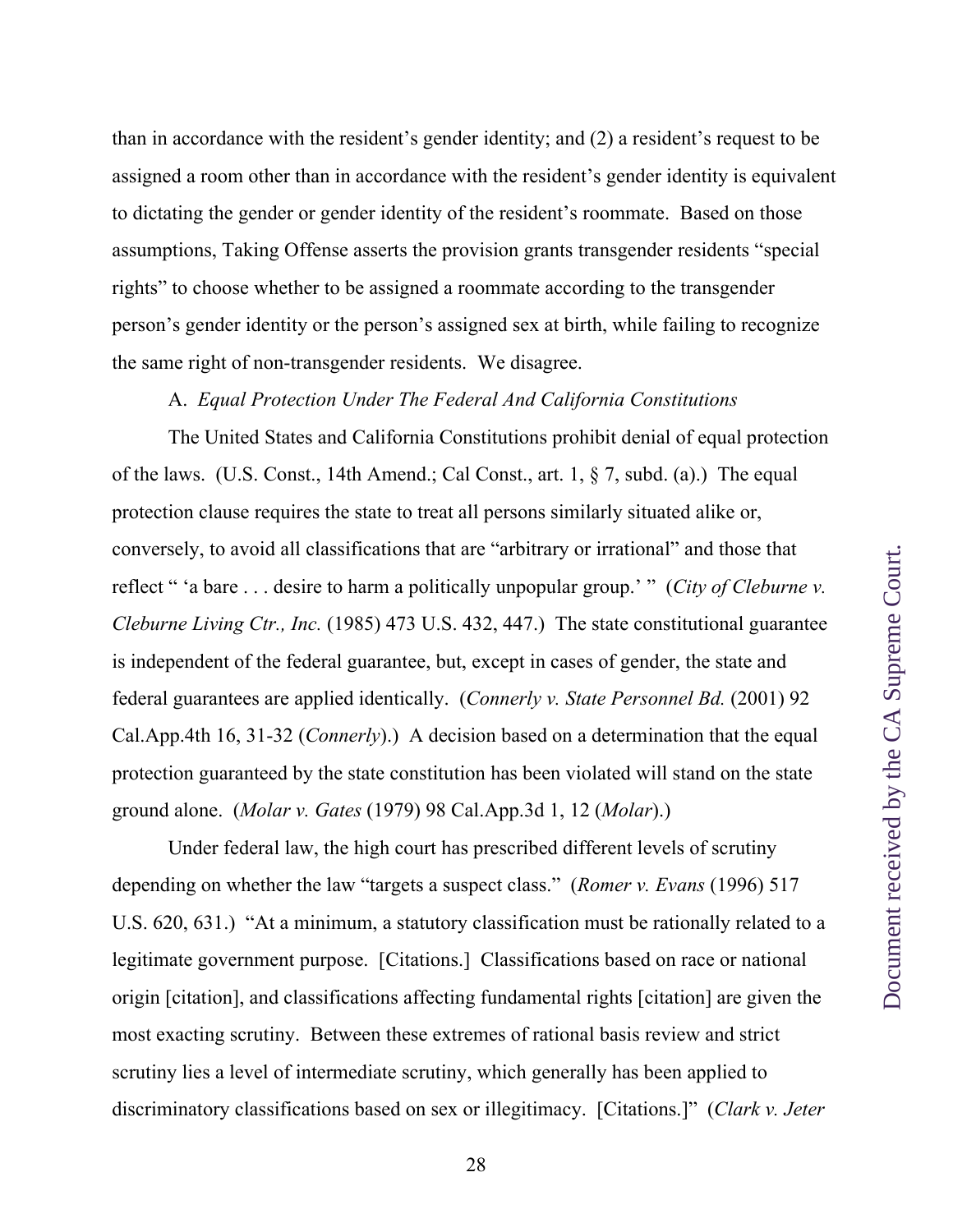(1988) 486 U.S. 456, 461; *Connerly*, *supra*, 92 Cal.App.4th at pp. 31-32, citing *United States v. Virginia* (1996) 518 U.S. 515, 532.) The high court has held sex-based discrimination includes discrimination based on transgender status. (*Bostock*, *supra*, \_\_ U.S. [140 S.Ct. at p. 1743].) To withstand intermediate scrutiny, the State must show the statutory classification serves important governmental objectives, and the discriminatory means employed are substantially related to the achievement of those objectives. (*Virginia*, at p. 533.)

Under California law, a classification based on gender is considered "suspect" for purposes of equal protection analysis. (*Sail'er Inn, Inc. v. Kirby* (1971) 5 Cal.3d 1, 17- 20; *Catholic Charities of Sacramento, Inc. v. Superior Court* (2004) 32 Cal.4th 527, 564 ["We long ago concluded that discrimination based on gender violates the equal protection clause of the California Constitution (art. I,  $\S$  7, subd. (a)) and triggers the highest level of scrutiny."]; *In re Marriage Cases* (2008) 43 Cal.4th 757, 843-844.)**<sup>9</sup>** Distinctions involving "suspect classifications" requires strict scrutiny, under which "the state must show both that it has a *compelling interest* which justifies the classification and that the classification is *necessary* to further that compelling interest." (*Molar*, *supra*, 98 Cal.App.3d at p. 13; see also *Connerly*, *supra*, 92 Cal.App.4th at p. 33 [suspect classifications subject to strict scrutiny because they are so "pernicious and are so rarely relevant to a legitimate governmental purpose"].) "[C]lassification itself does not of itself deprive a group of equal protection. [Citation.] However, the classification must be based upon some difference between the classes which is pertinent to the purpose for

**<sup>9</sup>** The Attorney General contends classifications based on gender are subject to an intermediate level of review, citing *In re Smith* (2008) 42 Cal.4th 1251, 1263. However, *In re Smith* stated that "[c]lassifications based on gender are subject to an intermediate level of review" under the United States Constitution. (*Ibid.*) The Attorney General cites no authority standing for the proposition that gender-based classifications are subject to intermediate scrutiny rather than strict scrutiny under the California Constitution.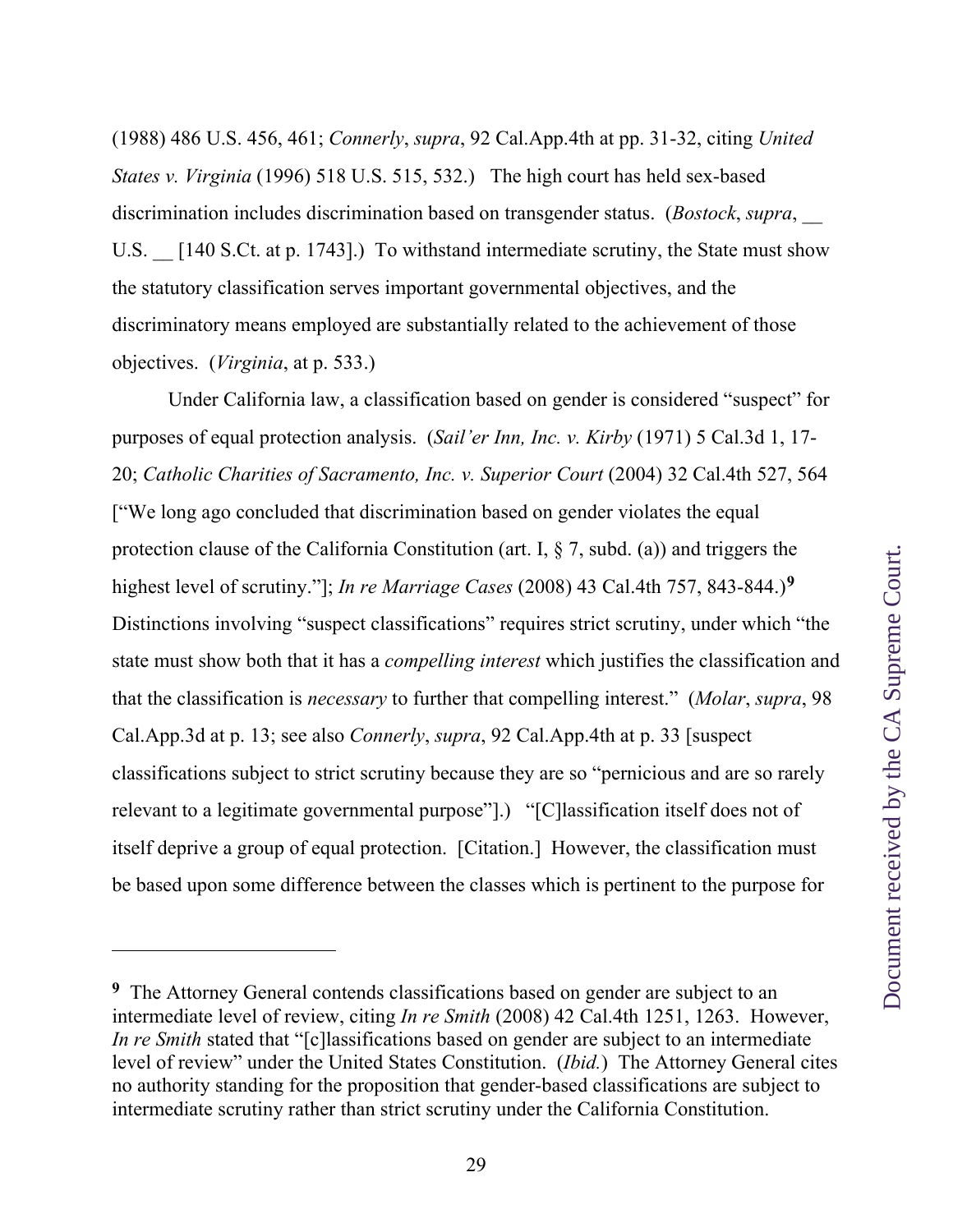which the legislation is designed. [Citations.]" (*Vincent v. State of California* (1971) 22 Cal.App.3d 566, 572.)

We apply equal protection principles equally regardless of the gender being discriminated against. (*Mississippi University for Women v. Hogan* (1982) 458 U.S. 718, 723; *Connerly*, *supra*, 92 Cal.App.4th at p. 40.)

B. *The "Similarly Situated" Requirement*

"The first prerequisite to a meritorious claim under the equal protection clause is a showing that the state has adopted a classification that affects two or more *similarly situated* groups in an unequal manner." (*In re Eric J.* (1979) 25 Cal.3d 522, 530.) We do not inquire "whether persons are similarly situated for all purposes, but 'whether they are similarly situated for purposes of the law challenged.' [Citation.]" (*Cooley v. Superior Court* (2002) 29 Cal.4th 228, 253.) "The similarly situated prerequisite applies when the classification is by gender. [Citations.]" (*Woods v. Horton* (2008) 167 Cal.App.4th 658, 671.)

"The use of the term 'similarly situated' in this context refers only to the fact that ' "[t]he Constitution does not require things which are different in fact or opinion to be treated in law as though they were the same." . . .' [Citation.] There is always some difference between the two groups which a law treats in an unequal manner since an equal protection claim necessarily asserts that the law in some way distinguishes between the two groups. Thus, an equal protection claim cannot be resolved by simply observing that the members of group A have distinguishing characteristic X while the members of group B lack this characteristic. The 'similarly situated' prerequisite simply means that an equal protection claim cannot succeed, and does not require further analysis, unless there is some showing that the two groups are sufficiently similar with respect to the purpose of the law in question that some level of scrutiny is required in order to determine whether the distinction is justified." (*People v. Nguyen* (1997) 54 Cal.App.4th 705, 714.)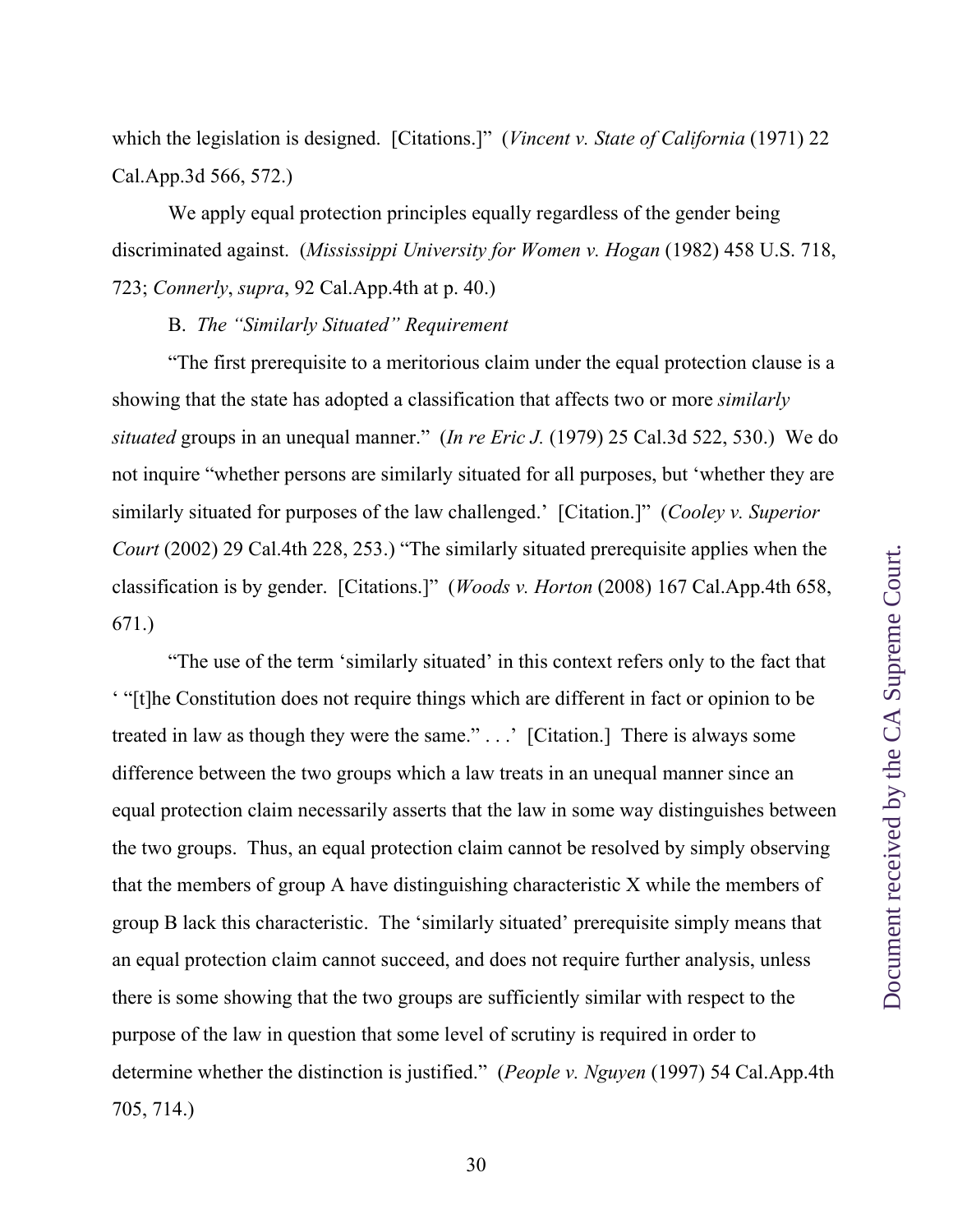Taking Offense contends all sexes and genders are similarly situated for equal protection purposes because they are all protected by the same legal classification, "sex," under federal and state law. That characterization is too broad; the Supreme Court and California courts have upheld statutes where a classification based on gender "is not invidious, but rather realistically reflects the fact that the sexes are not similarly situated in certain circumstances." (*Michael M. v. Superior Court of Sonoma County* (1981) 450 U.S. 464, 469 (plur. opn.) [upholding law imposing criminal penalties on males for engaging in sexual intercourse with females under the age of 18 to whom they are not married, but not similarly punishing females]; *Tuan Anh Nguyen v. INS* (2001) 533 U.S. 53, 73 [upholding a federal law imposing different requirements for citizenship of a child born to one citizen parent and one noncitizen parent, depending upon which parent is the citizen]; *Amy G. v. M.W.* (2006) 142 Cal.App.4th 1, 17, superseded in part by statute as noted in *In re M.C.* (2011) 195 Cal.App.4th 197, 222-223, fn. 13 [biological father's wife not deemed presumed mother because biological mother sought parental relationship]; *In re Shereece B.* (1991) 231 Cal.App.3d 613, 623 [men and women not similarly situated as to birth process].) Therefore, we do not adopt Taking Offense's broad assertion that all sexes and genders are always similarly situated for equal protection purposes.

The Attorney General contends transgender and non-transgender residents are not similarly situated because transgender residents are more likely to be assigned a room inconsistent with their gender identity than are non-transgender residents. We have previously rejected a similar argument made in the context of gender-based classifications in funding for domestic violence programs, recognizing: "this analysis improperly views equal protection rights as group rights, rather than individual rights, and permits discrimination simply because fewer men than women are affected." (*Woods v. Horton, supra,* 167 Cal.App.4th at p. 671.) The question before us is not whether transgender residents of long-term care facilities are historically more likely to experience discrimination. Rather, the question is whether transgender and non-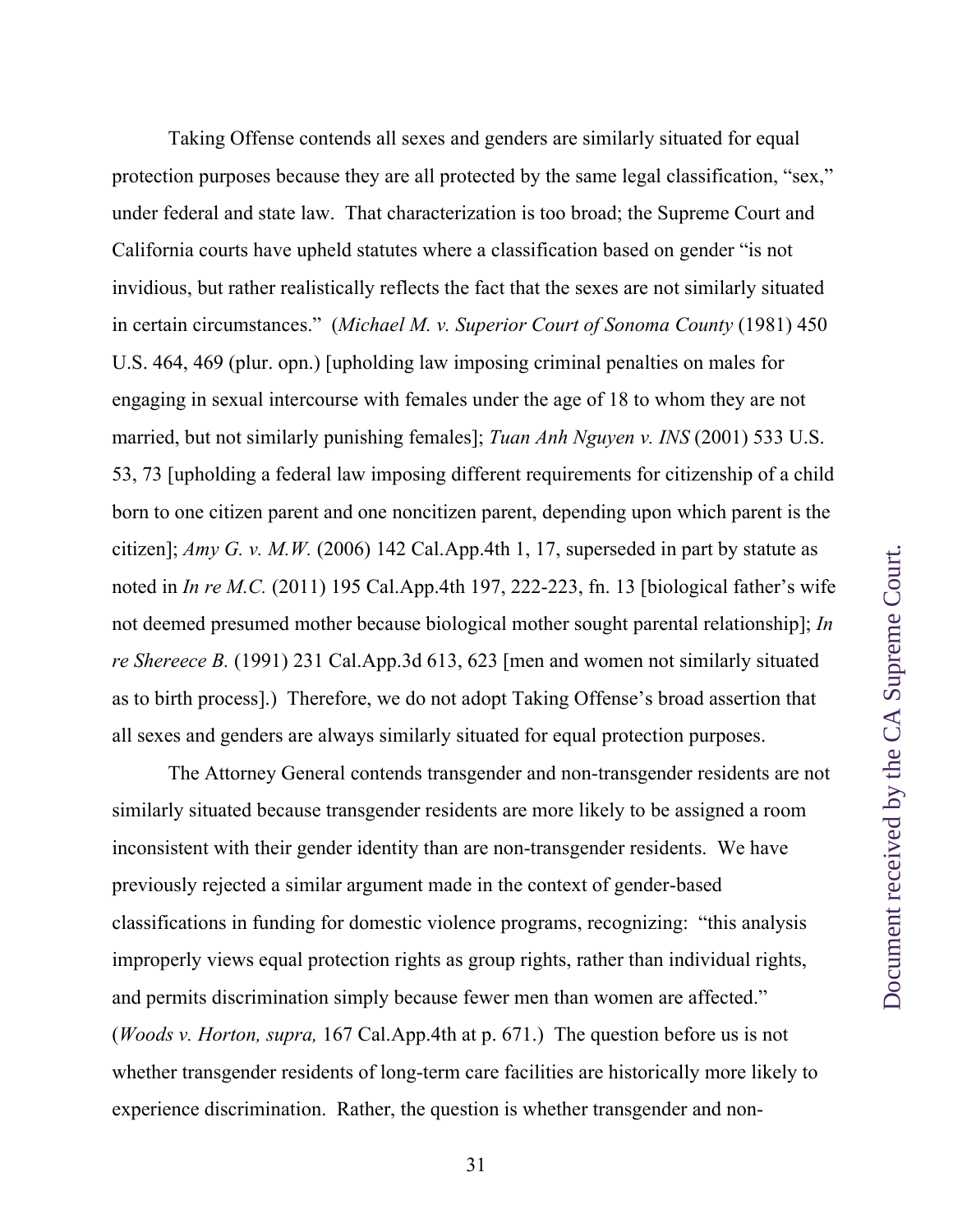transgender residents are sufficiently similar for purposes of application of the room assignment provision such that the classification is subject to scrutiny.

We recognize that transgender residents possess a characteristic that nontransgender residents do not, namely, a biological sex at birth that differs from their expressed gender identity. Nevertheless, we conclude transgender residents of long-term care facilities are similarly situated to non-transgender residents for purposes of the room assignment provision. Within the context of the statute, both transgender and nontransgender residents of long-term care facilities are subject to a facility's gender-based rooming assignment system, and the law creates a classification based on whether a resident is transgender.

Because we conclude transgender residents and non-transgender residents of longterm care facilities are similarly situated for purposes of an equal protection analysis, we analyze whether the classification established by this provision unconstitutionally favors transgender residents.

### C. *Analysis*

Before we apply strict scrutiny (*Molar*, *supra*, 98 Cal.App.3d at p. 12; *Connerly*, *supra*, 92 Cal.App.4th at p. 33), we must first determine the nature of the gender-based classification, and whether that classification favors transgender residents at all. To reiterate, the room assignment provision states: "[I]t shall be unlawful for a long-term care facility or facility staff to take any of the following actions wholly or partially on the basis of a person's actual or perceived sexual orientation, gender identity, gender expression, or human immunodeficiency virus (HIV) status: [¶] . . . [¶] (3) Where rooms are assigned by gender, assigning, reassigning, or refusing to assign a room to a transgender resident other than in accordance with the transgender resident's gender identity, unless at the transgender resident's request." (§ 1439.51, subd. (a)(3).)

This provision creates a general rule and an exception to the rule. The general rule makes it unlawful for a long-term care facility or facility staff to assign, reassign, or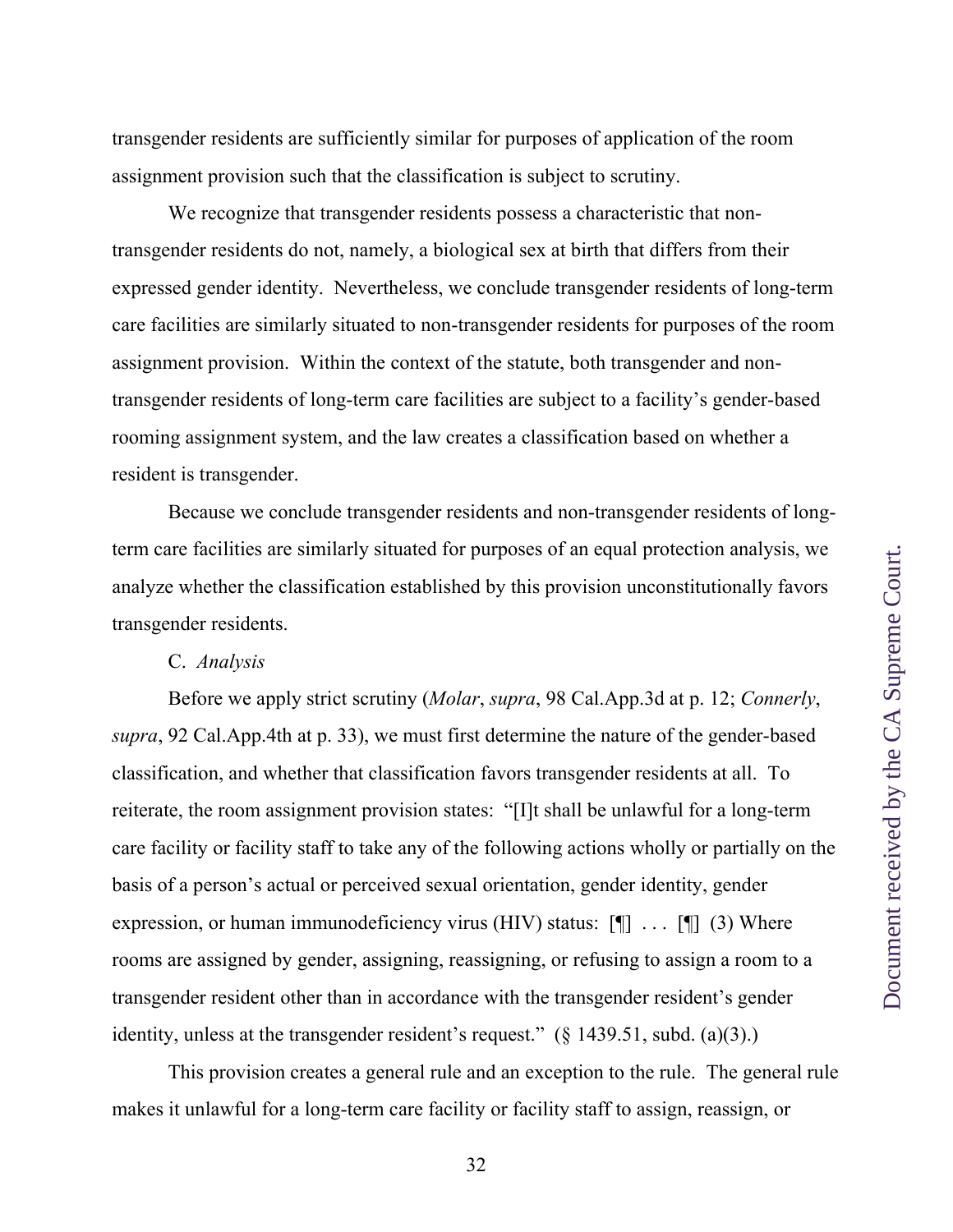refuse to assign a room to a transgender resident other than in accordance with the resident's gender identity. This requirement provides no special rights to transgender residents; rather, it only clarifies that gender-based room assignment decisions involving transgender residents must be made according to the resident's gender identity rather than their biological sex at birth.

But the same provision then creates an exception to the general rule: it is *not*  unlawful for a facility or facility staff to assign or reassign a room to a transgender resident other than in accordance with the resident's gender identity *if* the resident has so requested. In conclusory fashion, Taking Offense asserts the room assignment provision provides transgender residents "special rights to choose whether to be assigned a roommate according to the transgender person's gender identity or his/her biological sex/gender." Building on that assertion, Taking Offense contends principles of equal protection require that non-transgender residents be given the same rights as transgender residents to dictate their roommate assignments. Specifically, Taking Offense claims: "biological, physical, genetic, sexual females have rights to intimate association, privacy, security, and autonomy to decline to accept roommates of the male sex, whatever may be the other person's 'gender identity.'"

Although we understand the point, Taking Offense fails to explain how the room assignment provision provides any *rights* to transgender residents not also provided to non-transgender residents. We recognize that the provision establishes that it is *not unlawful* to assign a room to a transgender resident other than in accordance with the resident's gender identity where the resident has made such a request. But Taking Offense's assumption that this exception also establishes the *affirmative right* of transgender residents to insist any roommate requests be honored is not well taken. The provision at issue does not even require the facility to provide transgender residents with the ability to make such a request, let alone require a facility or its staff to honor--or even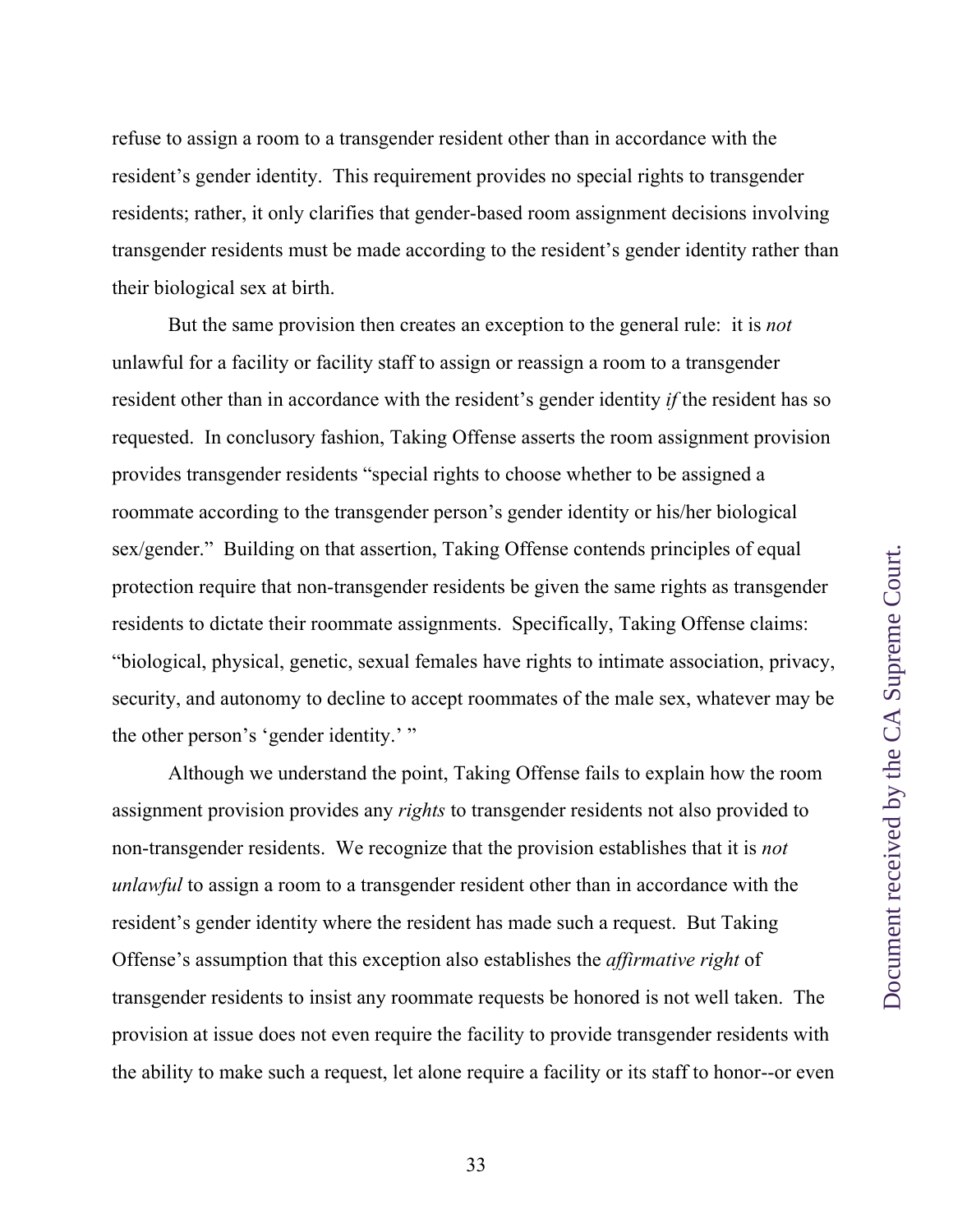consider--a transgender resident's room assignment request.**10** The provision simply declares it *not unlawful* for a facility to accommodate a transgender resident's request.  $(\S$  1439.51, subd.  $(a)(3)$ .)

Taking Offense fails to show that the right afforded to transgender residents by the room assignment provision--the right to a room assignment in accordance with the resident's gender identity--is any different from the right afforded to non-transgender residents. Accordingly, we conclude Taking Offense has failed to establish that the room assignment provision violates equal protection.

In addition to its equal protection argument, Taking Offense also asserts that the room assignment provision violates non-transgender residents' freedom of intimate association by not extending to those residents the right to choose extended to transgender residents. However, as we have discussed, the room assignment provision does not recognize any right to intimate association for transgender residents not provided to non-transgender residents. Additionally, to the extent Taking Offense contends that non-transgender residents of long-term care facilities have a right to intimate association, its challenge to the room assignment provision is misplaced because that provision does not facially restrict any long-term care facility resident's right of intimate association. Accordingly, Taking Offense's argument lacks merit.

**<sup>10</sup>** Section 1439.51, subdivision (a)(2) makes it unlawful for a facility or facility staff to "[d]eny a request by residents to share a room" where that decision is based wholly or partially on the resident's actual or perceived sexual orientation, gender identity, gender expression, or HIV status.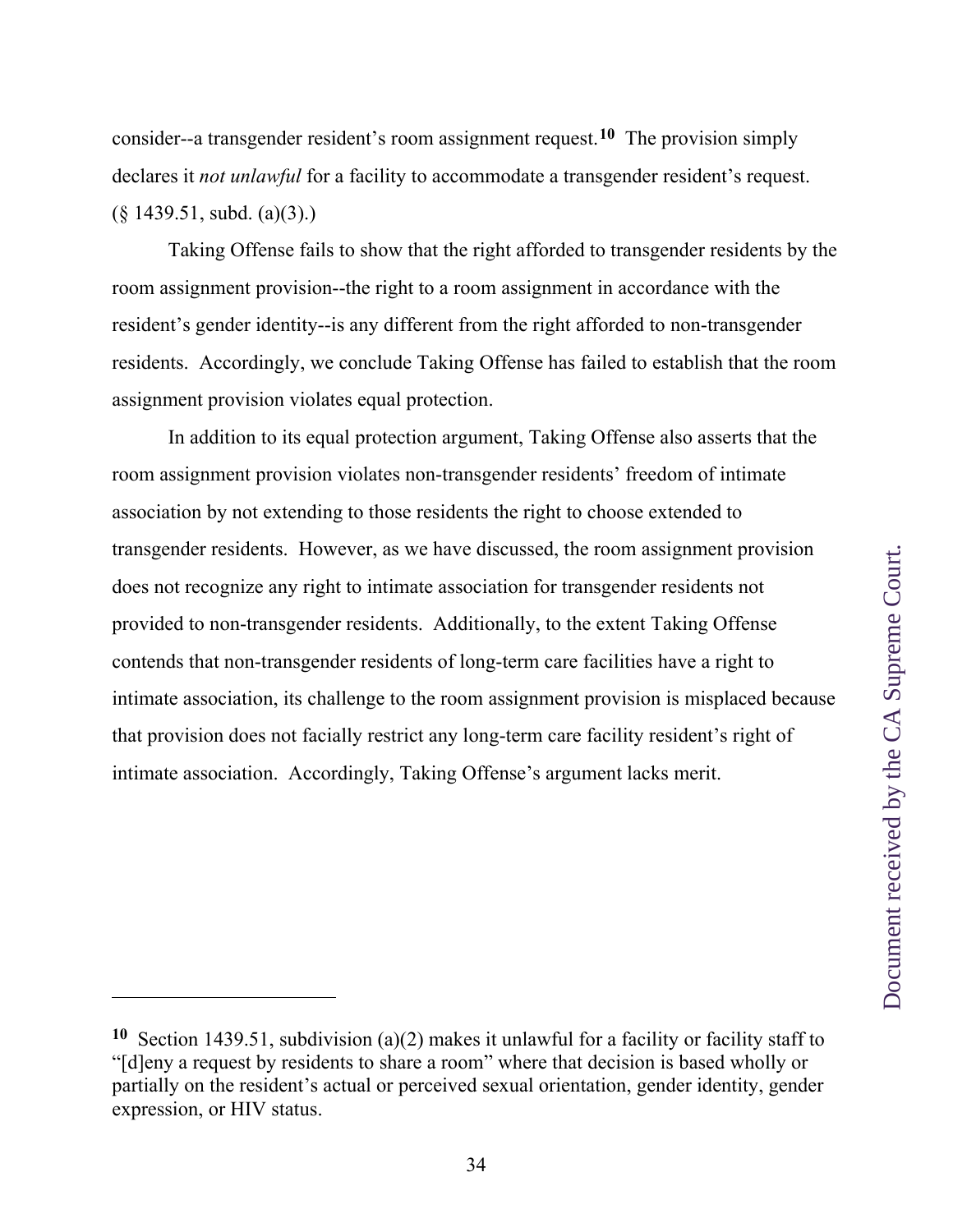# **DISPOSITION**

 The judgment denying Taking Offense's petition for writ of mandate, declaratory and injunctive relief, with respect to section 1439.51, subdivision (a)(5) is reversed. In all other respects, the judgment is affirmed. Each side is to bear its own costs on appeal. (Cal. Rules of Court, rule 8.278(a)(5).)

rti

Duarte, J.

We concur:

 $\epsilon$ 

Hull, J.

 $\overline{\phantom{0}}$ Robie, J.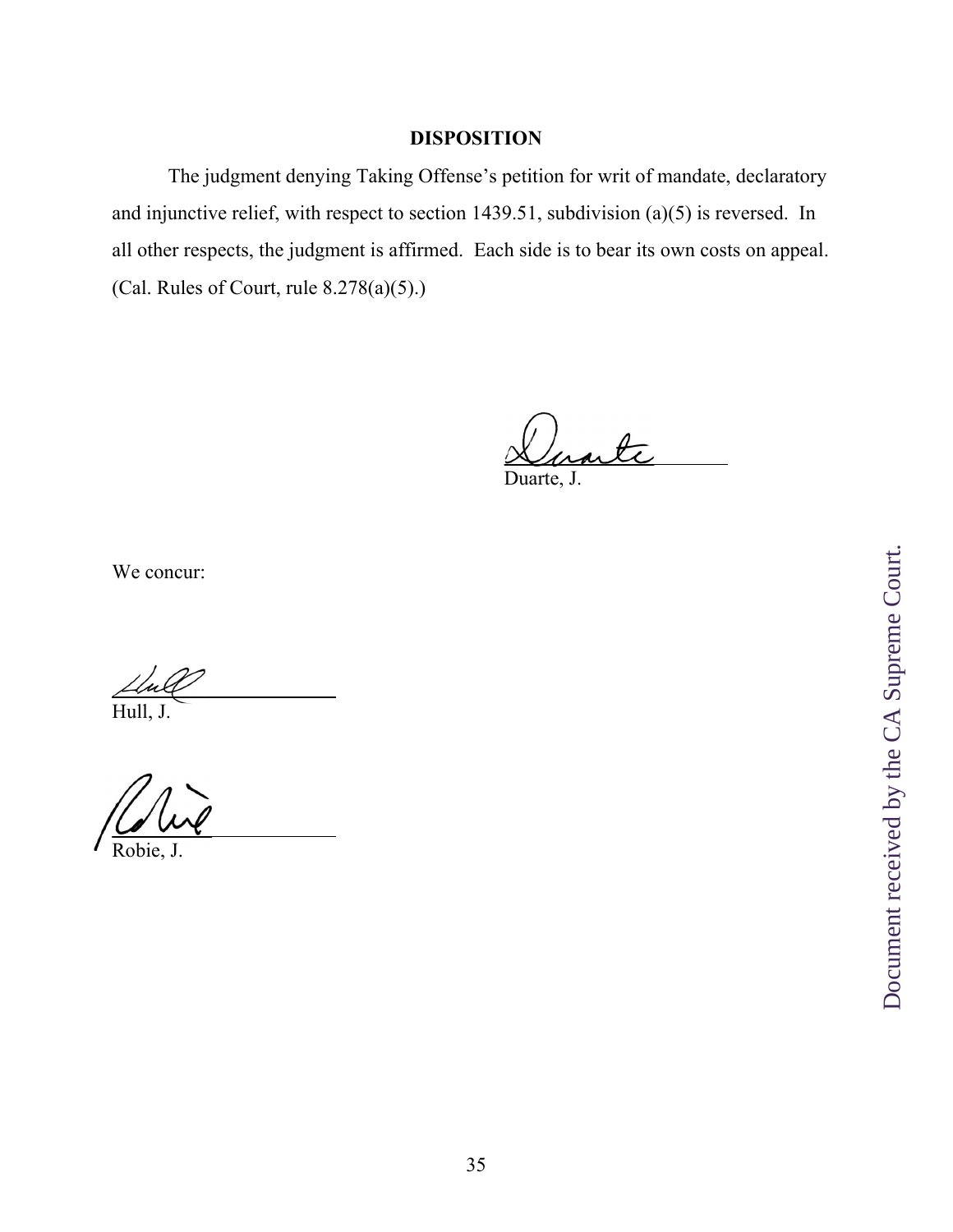I concur. I write separately to address further the issue of intimate association. Taking Offense argues that a resident's right to intimate association prevails not just over a transgender resident's choice of roommates, but also over the facility's mere assignment of roommates pursuant to the room assignment provision in Health and Safety Code section 1439.51, subdivision (a)(3) and regardless of any resident's choice or preference. Taking Offense contends that the room assignment provision on its face interferes with a resident's right of intimate association if, for example, the facility assigns a resident with a male physical appearance to room with a resident who has a female physical appearance and gender at birth who opposes sharing a room with someone of the opposite physical appearance and gender at birth.

The majority concludes that the room assignment provision does not facially restrict any long-term care facility resident's right of intimate association. In this concurrence, I explain briefly why the majority's holding on that issue is correct and why Taking Offense's argument can be addressed only in an as-applied challenge.

To succeed on a facial challenge, Taking Offense must establish that the statute " 'is unconstitutional in all of its applications.' (*Washington State Grange v. Washington State Republican Party* (2008) 552 U.S. 442, 449 [[]170 L.Ed.2d 151].)" (*City of Los Angeles v. Patel* (2015) 576 U.S. 409, 418 [192 L.Ed.2d 435].) Taking Offense does not meet this burden. It has not established as a matter of law that the relationship between residential roommates at a long-term care facility always qualifies as the type of intimate association which the Constitution protects against state interference.

Defining the constitutional right of intimate association, the United States Supreme Court "has concluded that choices to enter into and maintain certain intimate human relationships must be secured against undue intrusion by the State because of the role of such relationships in safeguarding the individual freedom that is central to our constitutional scheme. In this respect, freedom of association receives protection as a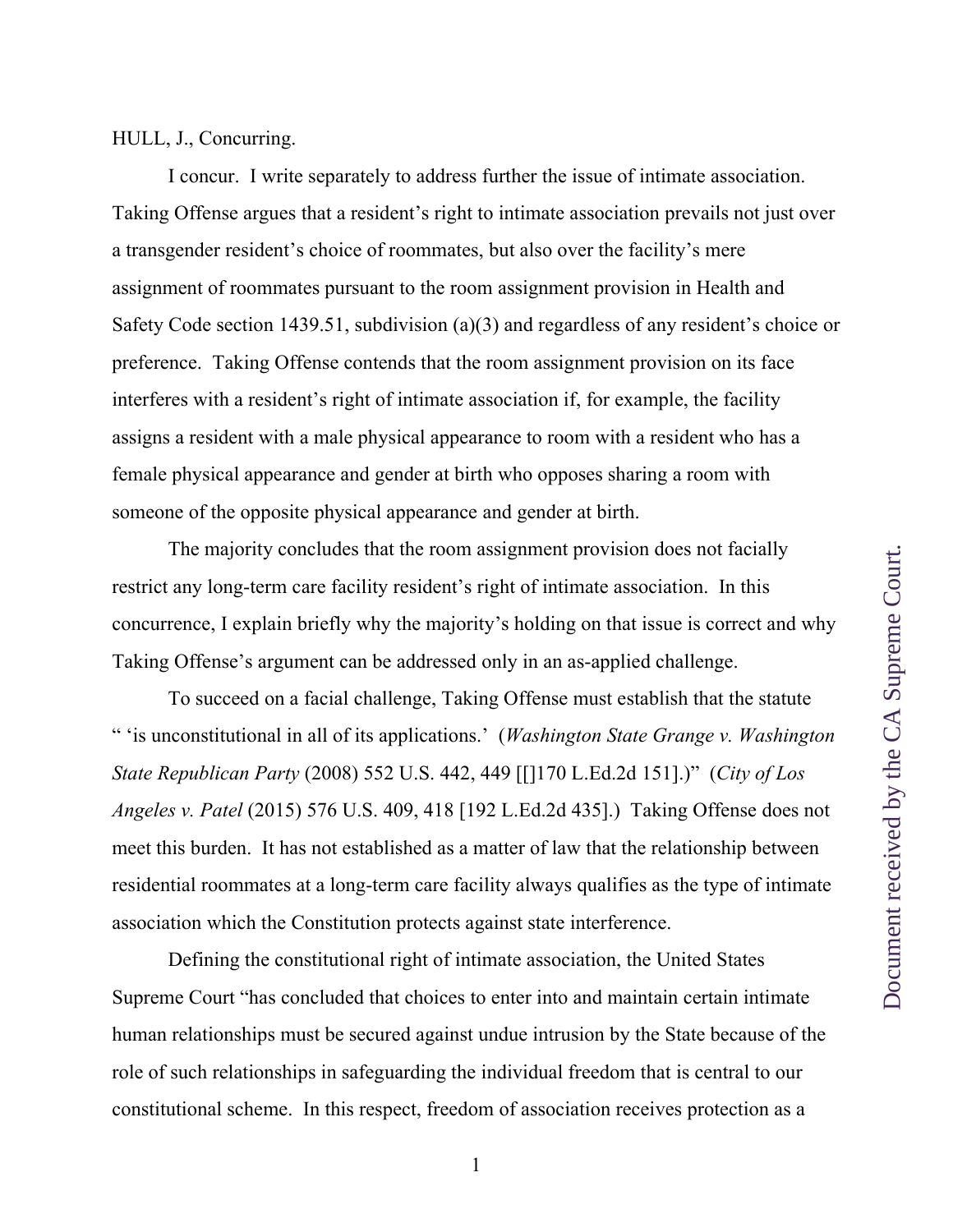fundamental element of personal liberty." (*Roberts v. U.S. Jaycees* (1984) 468 U.S. 609, 617-618 [82 L.Ed.2d 462] (*U.S. Jaycees*).)

The high court in *U.S. Jaycees* explained the type of intimate relationships the Constitution protects. I quote the opinion at length: "The Court has long recognized that, because the Bill of Rights is designed to secure individual liberty, it must afford the formation and preservation of certain kinds of highly personal relationships a substantial measure of sanctuary from unjustified interference by the State. [Citations.] Without precisely identifying every consideration that may underlie this type of constitutional protection, we have noted that certain kinds of personal bonds have played a critical role in the culture and traditions of the Nation by cultivating and transmitting shared ideals and beliefs; they thereby foster diversity and act as critical buffers between the individual and the power of the State. [Citations.] Moreover, the constitutional shelter afforded such relationships reflects the realization that individuals draw much of their emotional enrichment from close ties with others. Protecting these relationships from unwarranted state interference therefore safeguards the ability independently to define one's identity that is central to any concept of liberty. [Citations.]

"The personal affiliations that exemplify these considerations, and that therefore suggest some relevant limitations on the relationships that might be entitled to this sort of constitutional protection, are those that attend the creation and sustenance of a family marriage, [citation]; childbirth, [citation]; the raising and education of children, [citation]; and cohabitation with one's relatives, [citation]. Family relationships, by their nature, involve deep attachments and commitments to the necessarily few other individuals with whom one shares not only a special community of thoughts, experiences, and beliefs but also distinctively personal aspects of one's life. Among other things, therefore, they are distinguished by such attributes as relative smallness, a high degree of selectivity in decisions to begin and maintain the affiliation, and seclusion from others in critical aspects of the relationship. As a general matter, only relationships with these sorts of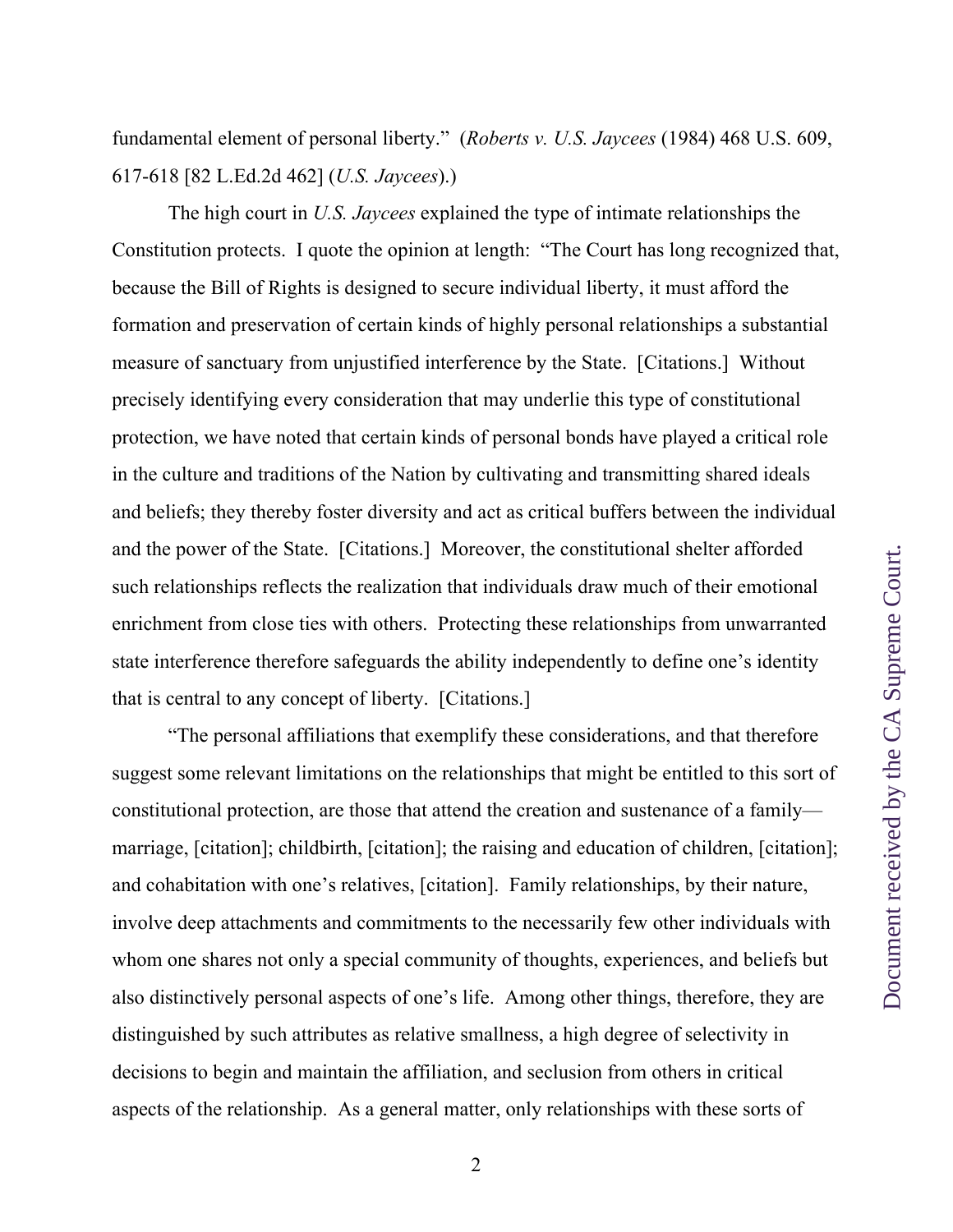qualities are likely to reflect the considerations that have led to an understanding of freedom of association as an intrinsic element of personal liberty. Conversely, an association lacking these qualities—such as a large business enterprise—seems remote from the concerns giving rise to this constitutional protection. Accordingly, the Constitution undoubtedly imposes constraints on the State's power to control the selection of one's spouse that would not apply to regulations affecting the choice of one's fellow employees. [Citations.]

"Between these poles, of course, lies a broad range of human relationships that may make greater or lesser claims to constitutional protection from particular incursions by the State. Determining the limits of state authority over an individual's freedom to enter into a particular association therefore unavoidably entails *a careful assessment of where that relationship's objective characteristics locate it on a spectrum from the most intimate to the most attenuated of personal attachments.* [Citation.] We need not mark the potentially significant points on this terrain with any precision. We note only that factors that may be relevant include size, purpose, policies, selectivity, congeniality, and other characteristics that in a particular case may be pertinent." (*U.S. Jaycees, supra*, 468 U.S. at pp. 618-620, italics added [state statute's prohibition of discrimination in places of public accommodation based on sex constitutionally applied to chapters of the Jaycees Club and required them to admit women; statute did not violate male club members' rights of intimate association].)

The United States Supreme Court has not held that the constitutional protection to intimate association is restricted to relationships among family members. (*Board of Directors of Rotary Internat. v. Rotary Club of Duarte* (1987) 481 U.S. 537, 545 [95 L.Ed.2d 474] (*Rotary Club*).) Rather, "the First Amendment protects those relationships, including family relationships, that presuppose 'deep attachments and commitments to the necessarily few other individuals with whom one shares not only a special community of thoughts, experiences, and beliefs but also distinctively personal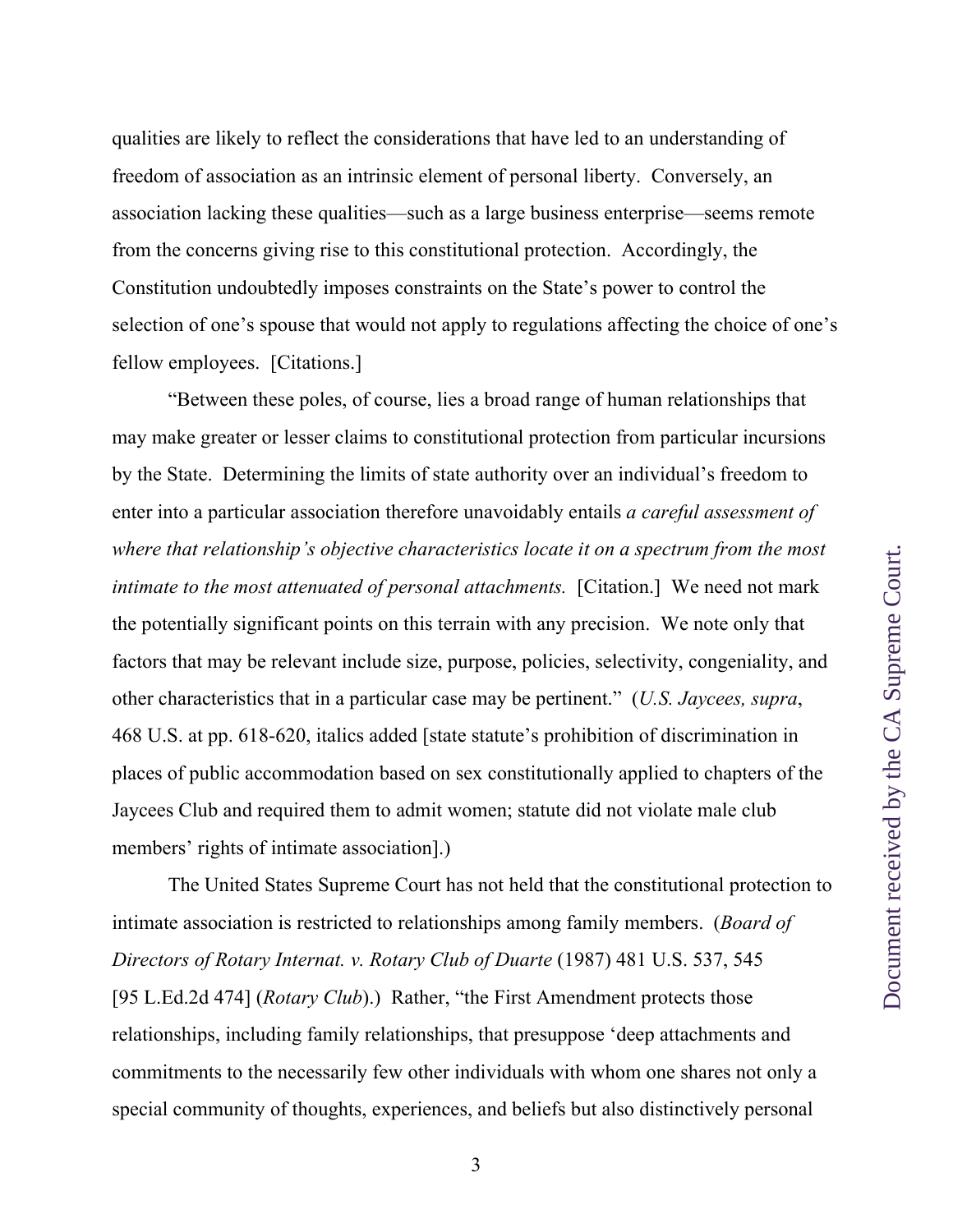California's Constitution "affords greater privacy, expressive, and associational rights in some cases than its federal counterpart. (Cal. Const., art. I, §§ 1, 2; [citations].)" (*Isbister v. Boys' Club of Santa Cruz, Inc.* (1985) 40 Cal.3d 72, 85.) In that vein, two California courts applying the criteria set forth *in U.S. Jaycees* have extended intimate associational rights beyond the creation of familial or similarly few and intimate relationships, but they did so based on the unique facts before them. In *Hart v. Cult Awareness Network* (1993) 13 Cal.App.4th 777, 788-789, the court of appeal held that an unincorporated association that was designed to educate the public on the practices of "destructive cults" was protected by intimate association rights. The association limited membership to families and former members of "destructive groups," and the relationship between its members primarily involved intimate personal concerns. In *Pacific-Union Club v. Superior Court* (1991) 232 Cal.App.3d 60, 73-75, the court of appeal held that members of a private social club were entitled to intimate association protection. Membership in the club was highly selective and relatively small, and the club's sole purpose was social exchange among its members in a very private setting.

In both of these cases, the courts extended intimate association rights beyond close family relationships due to the unique characteristics of the human relationships involved. In this matter, by contrast, the record contains no evidence by which we can assess where the roommate relationship's "objective characteristics locate it on a spectrum from the most intimate to the most attenuated of personal attachments*.*" (*U.S. Jaycees, supra*, 468 U.S. at p. 620.) The mere fact that the roommates, presumptively unrelated, share a room at a long-term care facility is an insufficient basis on which a court could determine whether the relationship qualifies as a constitutionally protected intimate relationship. As the case authorities cited above demonstrate, whether the right of intimate association

4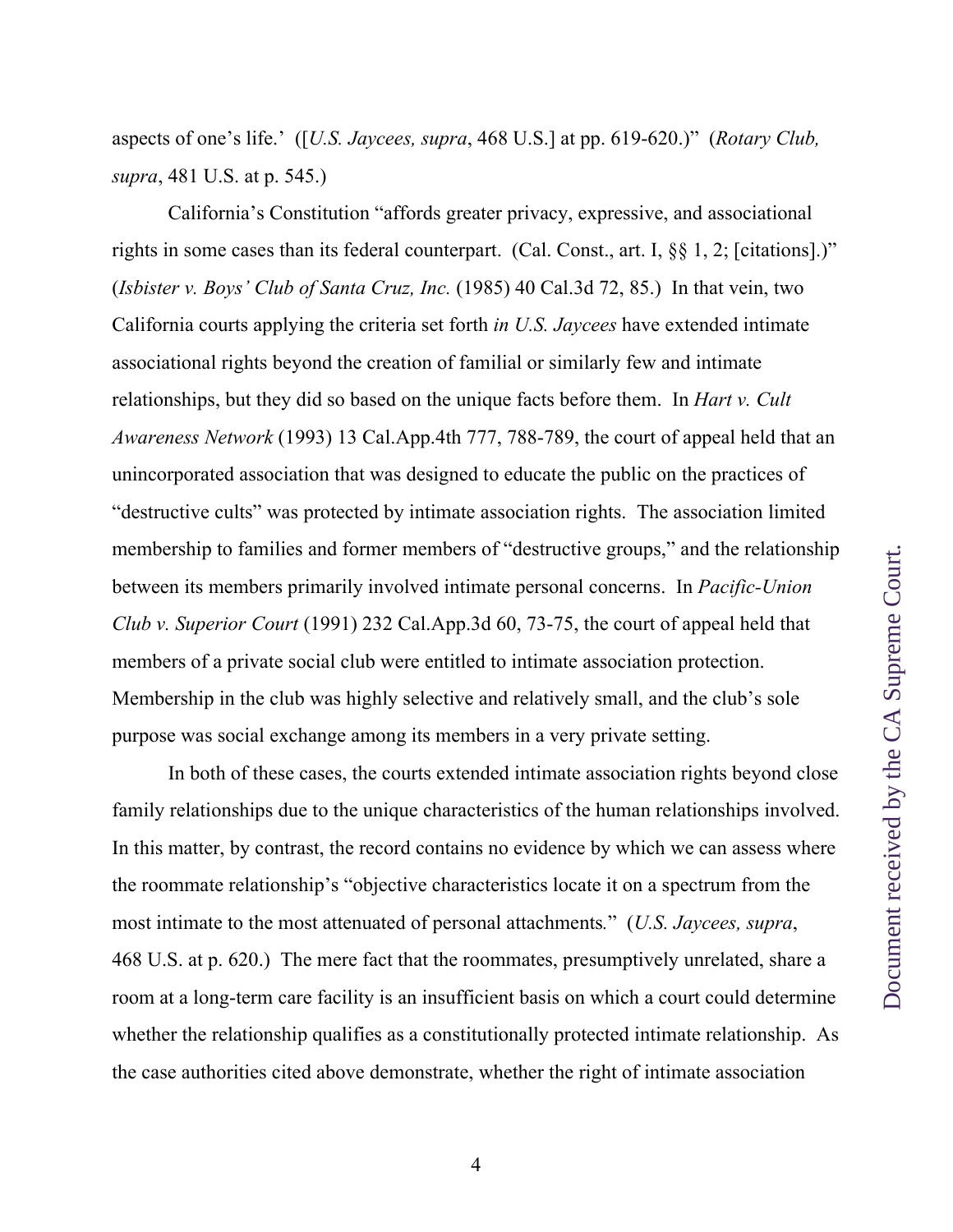protects a relationship from state interference, particularly in a non-familial setting, requires a fact-based analysis.

Taking Offense relies on *Fair Housing Council of San Fernando Valley v. Roommate.com, LLC* (9th Cir. 2011) 666 F.3d 1216 (*Fair Housing Council*), to assert that a roommate relationship qualifies for the right of intimate association. The court of appeals' holding in that case, however, is based on the factual scenario of a person leasing a room or space in his or her residential dwelling to another person. That is not this case.

In *Fair Housing Council*, an internet company provided a roommate-matching website. Through the website, it asked questions about the sex and sexual preference of potential roommates. It matched site users to be roommates based in part on those characteristics and provided them a list of housing seekers and available rooms. (*Fair Housing Council, supra*, 666 F.3d. at pp. 1218-1219.)

The federal Fair Housing Act prohibits discrimination on the basis of sex in the rental of a "dwelling." (*Fair Housing Council, supra*, 666 F.3d. at p. 1219.) The court of appeals nonetheless held that the internet company did not violate the Fair Housing Act by matching persons on the basis of sex or sexual preference. It reached this conclusion by interpreting the term "dwelling" for purposes of the statute to refer to an independent housing unit, not shared living units. The latter interpretation raised constitutional concerns regarding the right of intimate association due to the nature and characteristics of the relationship created when a person leases part of his or her residential dwelling to another person. (*Id*. at pp. 1220-1222.)

The court reasoned, "To determine whether a particular relationship is protected by the right to intimate association we look to 'size, purpose, selectivity, and whether others are excluded from critical aspects of the relationship.' ([*Rotary Club, supra*,] 481 U.S. at p. 546.) The roommate relationship easily qualifies: People generally have very few roommates; they are selective in choosing roommates; and non-roommates are

5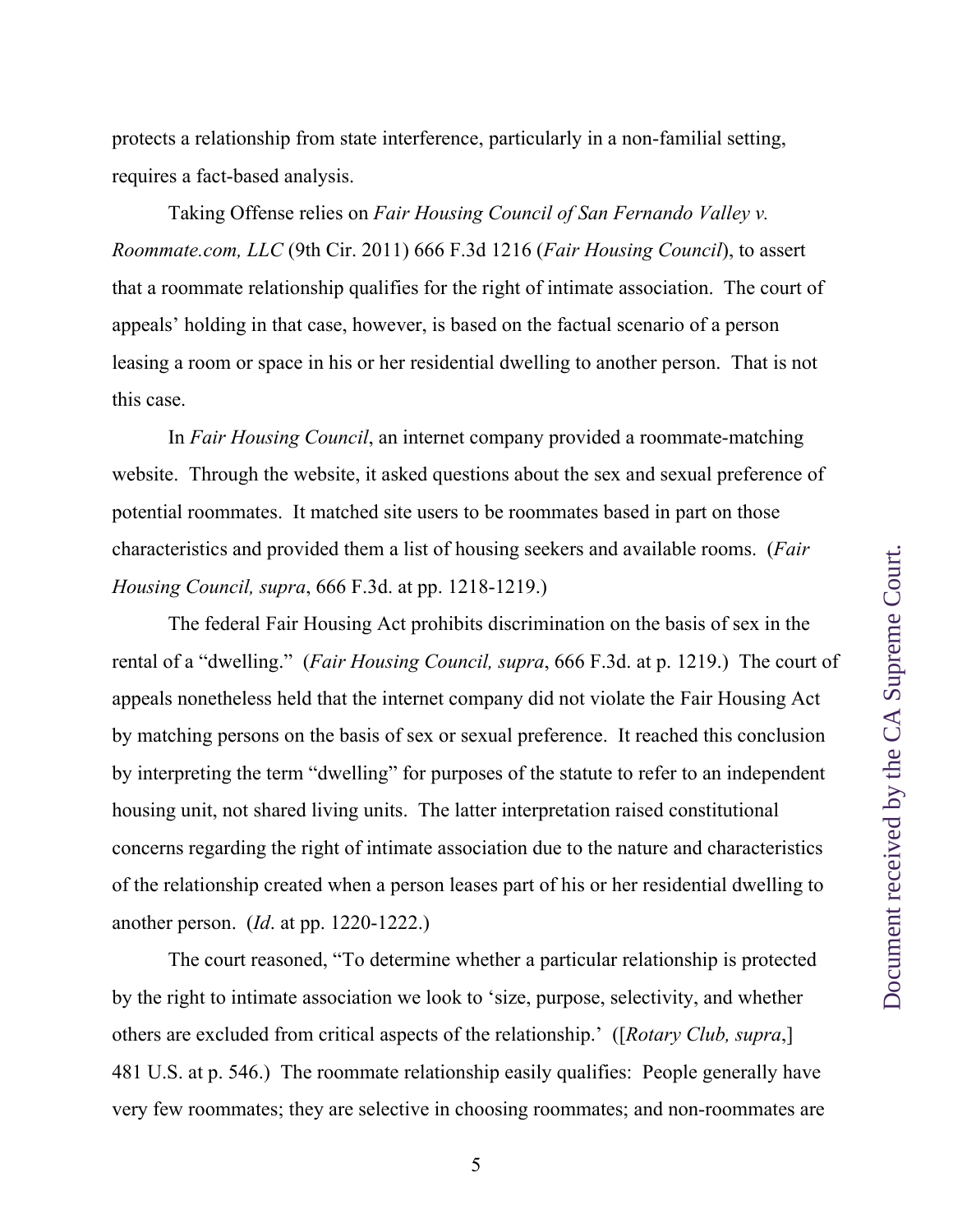excluded from the critical aspects of the relationship, such as using the living spaces. Aside from immediate family or a romantic partner, it's hard to imagine a relationship more intimate than that between roommates, who share living rooms, dining rooms, kitchens, bathrooms, even bedrooms." (*Fair Housing Council, supra*, 666 F.3d at pp. 1220-1221.) "Holding that the [Fair Housing Act] applies inside a home or apartment would allow the government to restrict our ability to choose roommates compatible with our lifestyles. This would be a serious invasion of privacy, autonomy and security." (*Id*. at p. 1221.)

The key factors in the court of appeals' ruling were the selective manner in which the relationship was created and the expectations and characteristics of a relationship created when a person chooses to lease part of his or her living space to another. By contrast, in the case before us, there is no evidence of the selective creation or characteristics of a relationship between roommates in a long-term care facility or other pertinent factors. Without an evidentiary showing, a court is unable to determine whether the relationship qualifies as a constitutionally protected intimate association.

I understand the concerns set forth in plaintiff's complaint, but we must leave a solution to those concerns to an individual case and to another day.

Hull, J.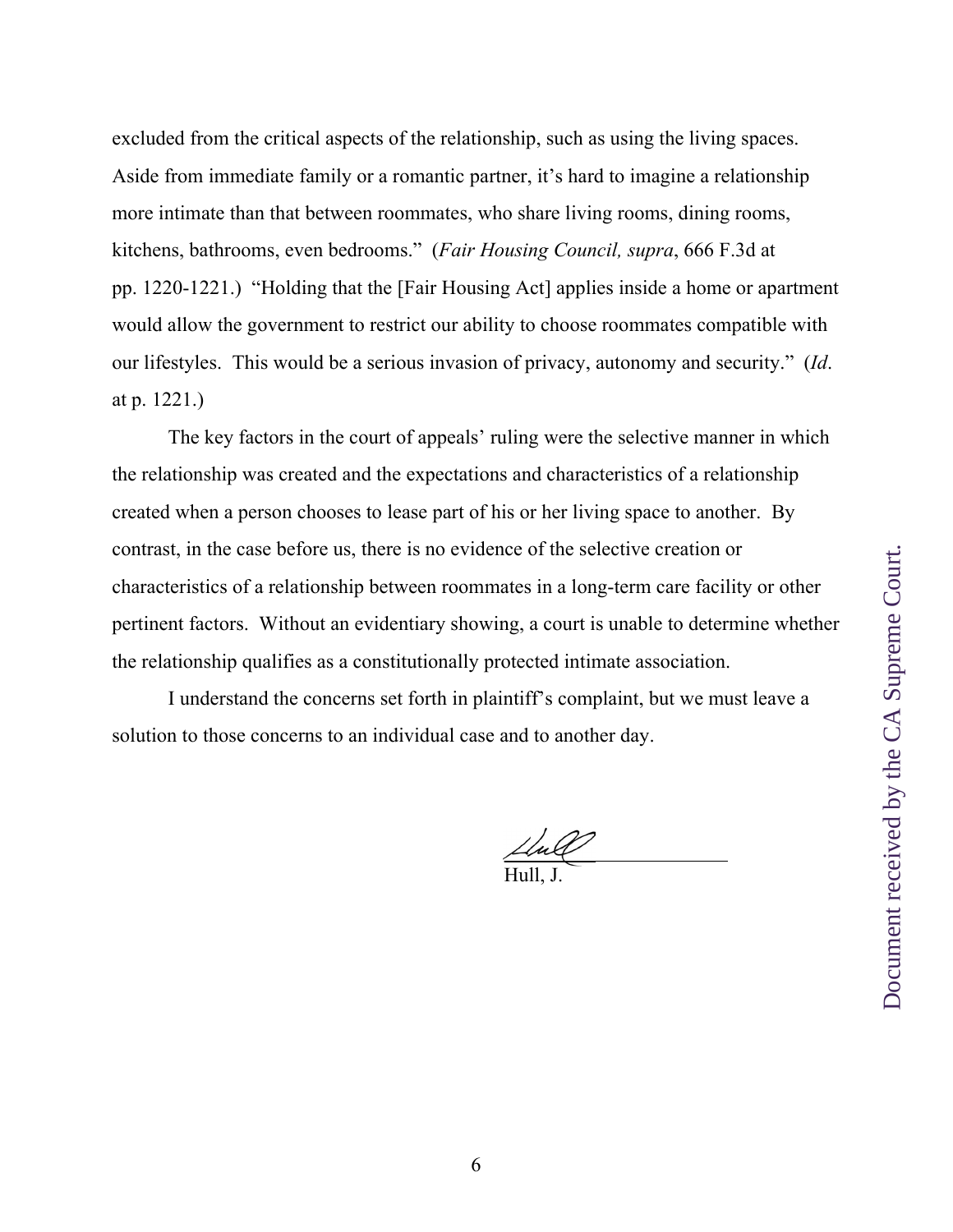ROBIE, J., Concurring.

I concur fully in the majority opinion but write separately to express further thoughts on the use of pronouns. One's name or the pronoun that represents that name is the most personal expression of one's self. To not call one by the name one prefers or the pronoun one prefers, is simply rude, insulting, and cruel. The impact of using inappropriate pronouns is even more offensive and hurtful when it occurs in an environment where one cannot choose the persons with whom one associates. The Legislature recognized this fact (as recounted in the opinion) but unfortunately chose a prophylactic remedy to eliminate misuse of pronouns that just went too far. Instead of mandating that employers ensure the use of proper pronouns in the workplace, the Legislature unwisely made misuse of pronouns a crime. When we rule this law cannot stand, we do not reject the need for persons to use appropriate pronouns but, in my opinion, are suggesting that the Legislature fashion a workable means of accomplishing the laudable goal of the legislation.

 $\overline{a}$  $\overline{a}$ 

Robie, J.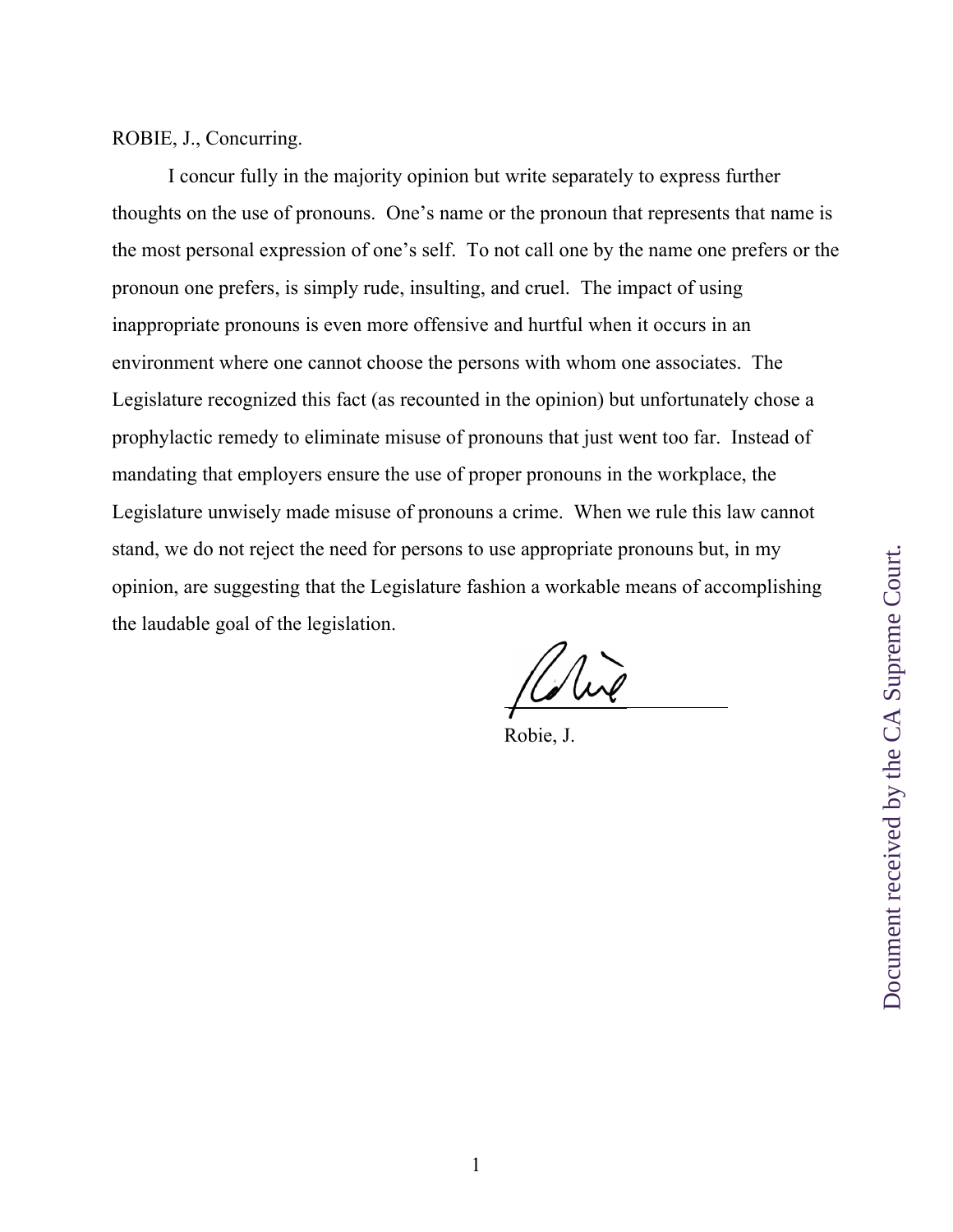## **IN THE**  Court of Appeal of the State of California **IN AND FOR THE THIRD APPELLATE DISTRICT**

## MAILING LIST

Re: Taking Offense v. State of California C088485 Sacramento County No. 34201780002749CUWMGDS

Copies of this document have been sent by mail to the parties checked below unless they were noticed electronically. If a party does not appear on the TrueFiling Servicing Notification and is not checked below, service was not required.

David L. Llewellyn Jr. Llewellyn Law Office 8139 Sunset Avenue, Suite 176 Fair Oaks, CA 95628

Anna T. Ferrari Office of the State Attorney General 455 Golden Gate Avenue, Suite 11000 San Francisco, CA 94102

 $\checkmark$  Honorable Steven M. Gevercer Judge of the Sacramento County Superior Court 720 Ninth Street Sacramento, CA 95814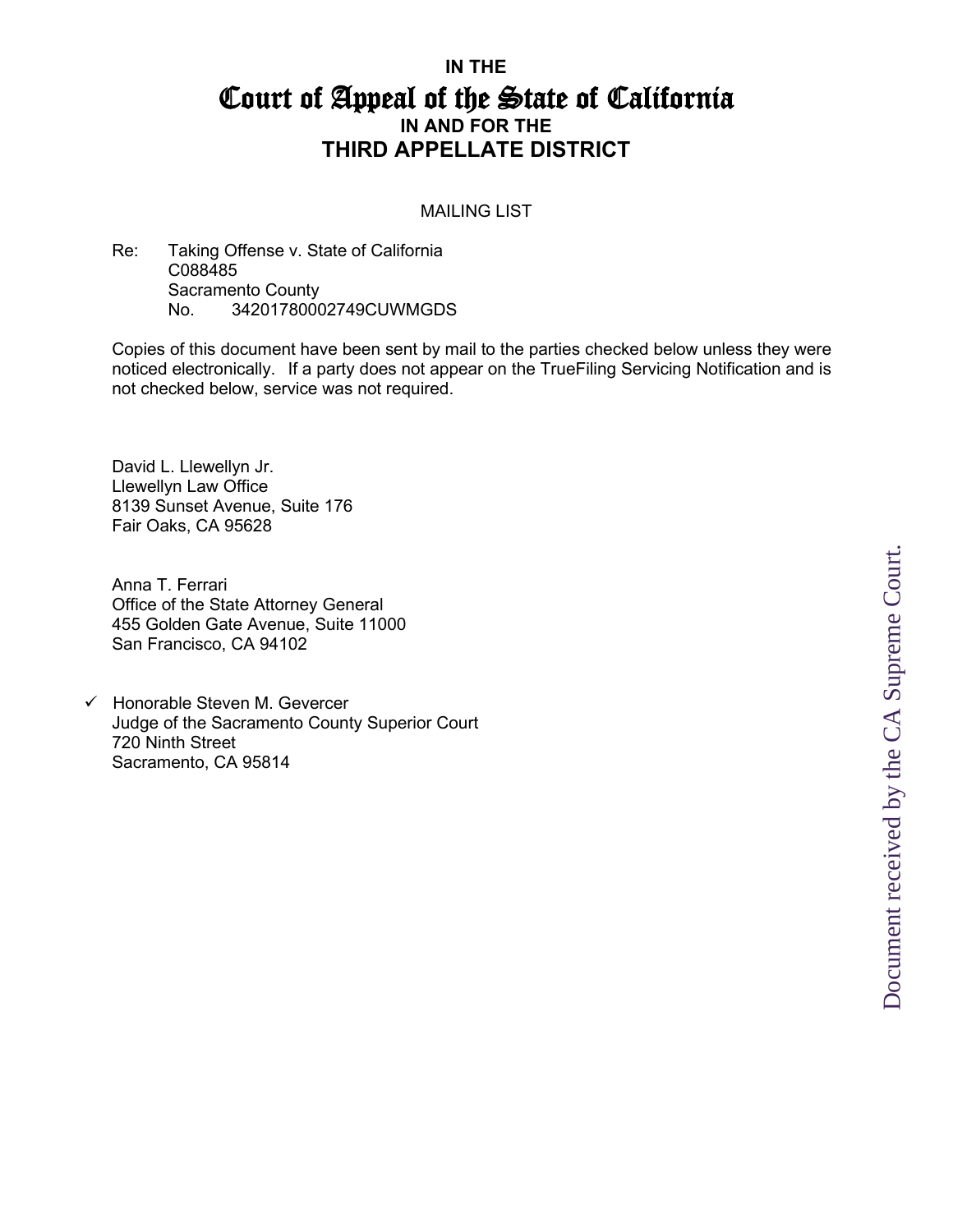## **DECLARATION OF ELECTRONIC SERVICE AND SERVICE BY U.S. MAIL**

Case Name: **Taking Offense v. State of California** Case No.: **C088485**

I declare:

I am employed in the Office of the Attorney General, which is the office of a member of the California State Bar, at which member's direction this service is made. I am 18 years of age or older and not a party to this matter. I am familiar with the business practice at the Office of the Attorney General for collecting and processing electronic and physical correspondence. In accordance with that practice, correspondence placed in the internal mail collection system at the Office of the Attorney General is deposited with the United States Postal Service with postage thereon fully prepaid that same day in the ordinary course of business. Correspondence that is submitted electronically is transmitted using the TrueFiling electronic filing system. Participants who are registered with TrueFiling will be served electronically. Participants in this case who are not registered with TrueFiling will receive hard copies of said correspondence through the mail via the United States Postal Service or a commercial carrier.

On August 25, 2021, I electronically served the attached **PETITION FOR REVIEW** by transmitting a true copy via this Court's TrueFiling system to:

> David Llewellyn, Counsel for Plaintiff and Appellant Taking Offense

Clerk of the Court of Appeal, Third Appellate District

Because one or more of the participants in this case have not registered with the Court's TrueFiling system or are unable to receive electronic correspondence, on August 25, 2021, I placed a true copy thereof enclosed in a sealed envelope in the internal mail collection system at the Office of the Attorney General at 455 Golden Gate Avenue, Suite 11000, San Francisco, CA 94102-7004, addressed as follows: